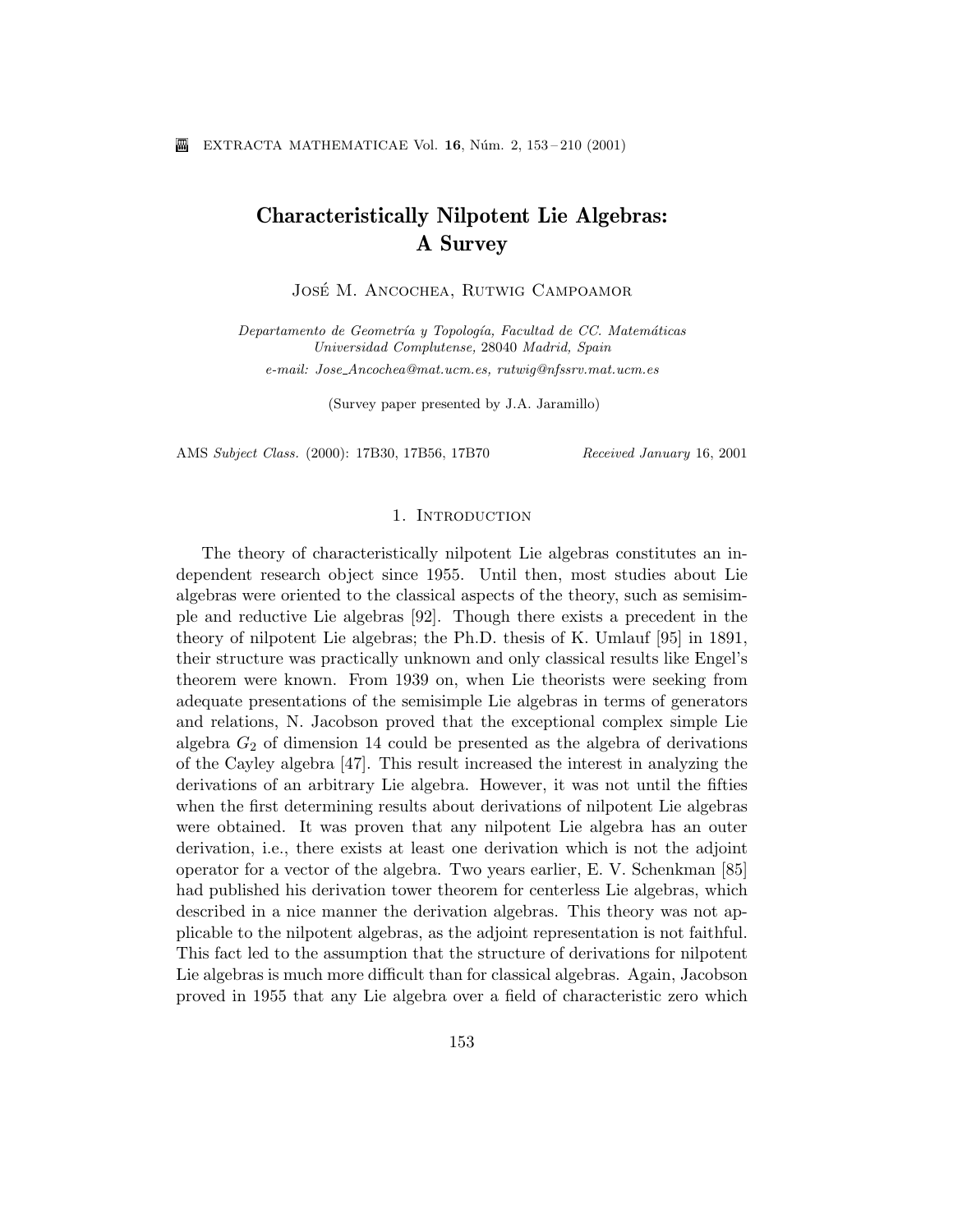has nondegenerate derivations is nilpotent. In the same paper [48] he asked for the converse. This result is assumed to be the origin of the theory of characteristically nilpotent Lie algebras. Dixmier and Lister [29] gave a negative answer to the converse of Jacobson's theorem. They defined a generalization of the central descending sequence and called the algebras satisfying the nullity of a power characteristically nilpotent. The example of Dixmier and Lister constituted the milestone for a new class of Lie algebras which seem, in appearance, to be scarce. The first paper about the structure of characteristically nilpotent Lie algebras, short CNLA, is due to Leger and Tôgô in 1959. They proved the equivalence of the sequence condition of Dixmier and Lister and the nilpotence of the Lie algebra of derivations. Although this paper does not give any additional example of such an algebra, it reduces the search to the class of nilpotent Lie algebras. On the other side, the deduced properties of a CNLA excluded the 2-step nilpotent or metabelian Lie algebras. The last author, S. Tôgô, published in 1961 an excellent work which contained much of the information known about derivation algebras of Lie algebras. Among others, he introduced special classes of algebras which were shown to be non CNLA [93]. The importance of CNLAs within the variety of nilpotent Lie algebra laws was soon recognized by the author, and he also formulated an interesting question which is nowadays not satisfactorily solved: the problem of Tˆogˆo. He asked for the existence of CNLA of derivations, this is, algebras for which both the derivations and the derivations of these are nilpotent. Very little is known about the general structure of such Lie algebras, though its existence has been verified by various authors [8]. The deformations theory for algebraic structures of M. Gerstenhaber in 1964 [38], originally developed to study the rigidity of algebraic structures, has become since then a powerful tool to determine the nilpotence of derivations.

M. Vergne [96] applied in 1966 the cohomology theory of Lie algebras [60] to the study of the variety of nilpotent Lie algebras, obtaining in particular interesting results about its irreducible components. In particular, she showed the existence of only two naturally graded filiform Lie algebras,  $L_n$  and  $Q_n$ , the second existing only in even dimension. In particular, the first algebras has been a central research object for the last thirty years. Studying its deformations, lots of families of CNLA have been constructed [52]. In 1970 J. L. Dyer gave a nine dimensional example of CNLA [33], which was interesting in its own as it had an unipotent automorphism group. This property is not satisfied by the original example of Dixmier and Lister, and showed than even CNLA can have quite different behaviours. By that time, it was perfectly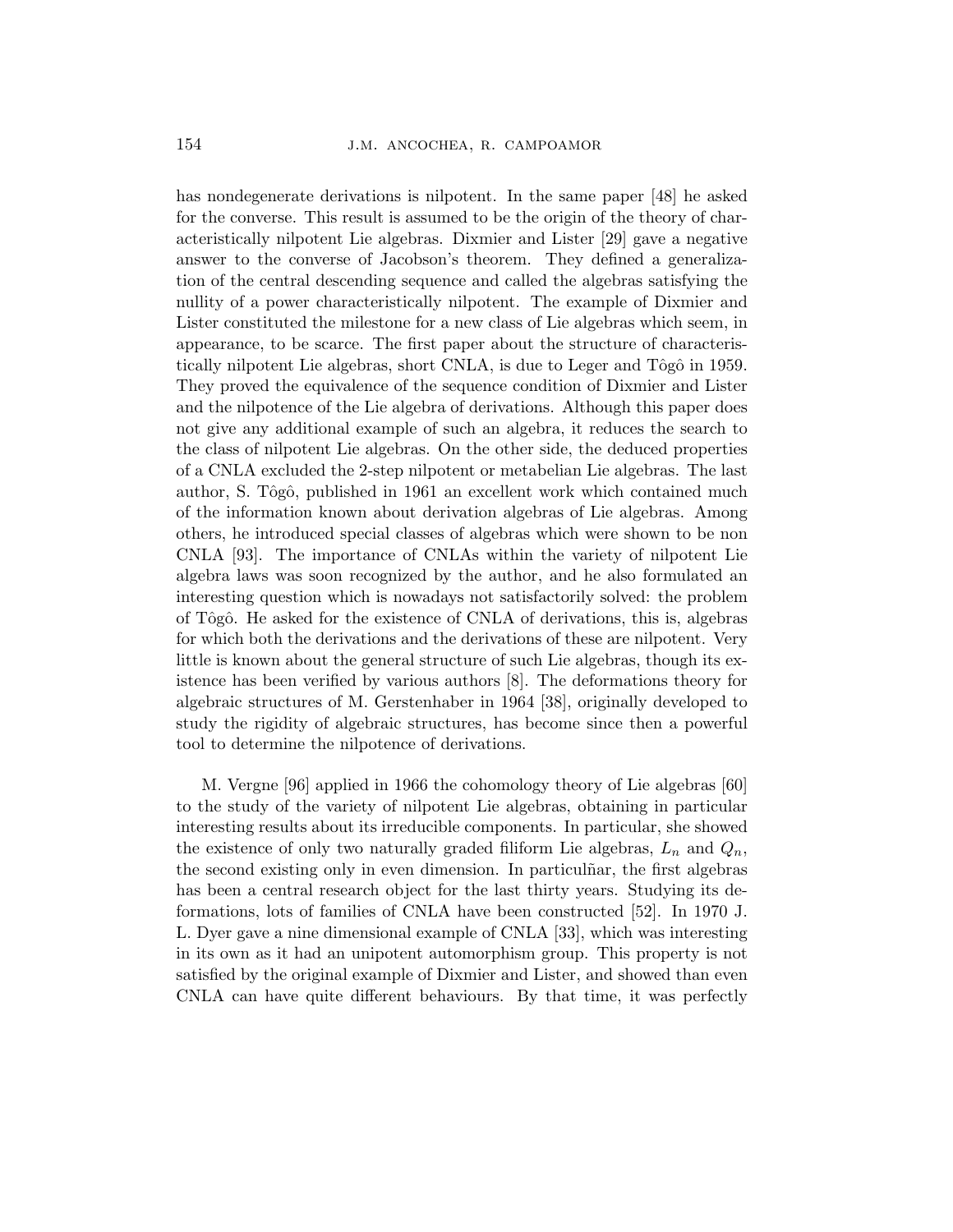known that such algebras could exist only from dimension 7 on, as a consequence of the classification in 1958 of the six dimensional algebras [75]. In 1972 G. Favre discovered the lowest dimensional CNLA known until then [35], which additionally was of the same nature as Dyer's example. At the same time, G. D. Leger and E. Luks investigated the metabelian Lie algebras and proved several results about their rank, and establishing that rank one algebras were given if the existence of a characteristic ideal containing the derived subalgebra is assured. These results can be interpreted as a constructive proof that the original example of 1957 is the known CNLA with lowest characteristic sequence. The last author applied in 1976 computational methods to prove the existence of CNLA in any dimension greater or equal to seven. Four years later, S. Yamaguchi constructed families of CNLA in arbitrary dimension, constructions that have been completed and generalized in later years [52]. The topological study of the variety of Lie algebra laws led R. Carles [18] to study the topological properties of CNLA. Among other results he states that the set of CNLA is constructible for  $n \geq 7$ . For the particular dimension 7, he also proves that CNLA do not form an open set. Recently [8] this result has been generalized to any dimension. Another interesting approach to the CNLA has been deformation theory applied to the Borel subalgebras of complex simple Lie algebras, like done by Y. B. Khakimdjanov in 1988 to prove that almost all deformations of the nilradical of Borel subalgebras of complex simple Lie algebras are characteristically nilpotent. This has shown that these algebras are in fact in abundance within the variety of nilpotent laws. M. Goze and the last cited author [40] proved, in 1994, that for any dimension  $n \geq 9$  an irreducible component of the filiform variety  $\mathcal{F}_n$  contains an open set consisting of CNLA.

Filiform Lie algebras, specifically the model filiform Lie algebra  $L_n$ , has been also the fundamental source for constructing families of CNLAs. In particular, its cohomology has been calculated, which has allowed to describe its deformations in a precise manner and characterize those deformations which are characteristically nilpotent [54]. Recently, we have turned our interest to nilpotent Lie algebras which structurally "look like  $Q_n$ ". As known, this algebra cannot appear in odd dimension. This is a consequence of the so called centralizer property [22], which codifies information about the structure of the commutator subalgebra and the ideals of the central descending sequence. Now the centralizer property can be generalized to any naturally graded nilpotent Lie algebra, and defines a class of algebras which can be interpreted as those which are the "easiest nilpotent Lie algebras to deform for obtaining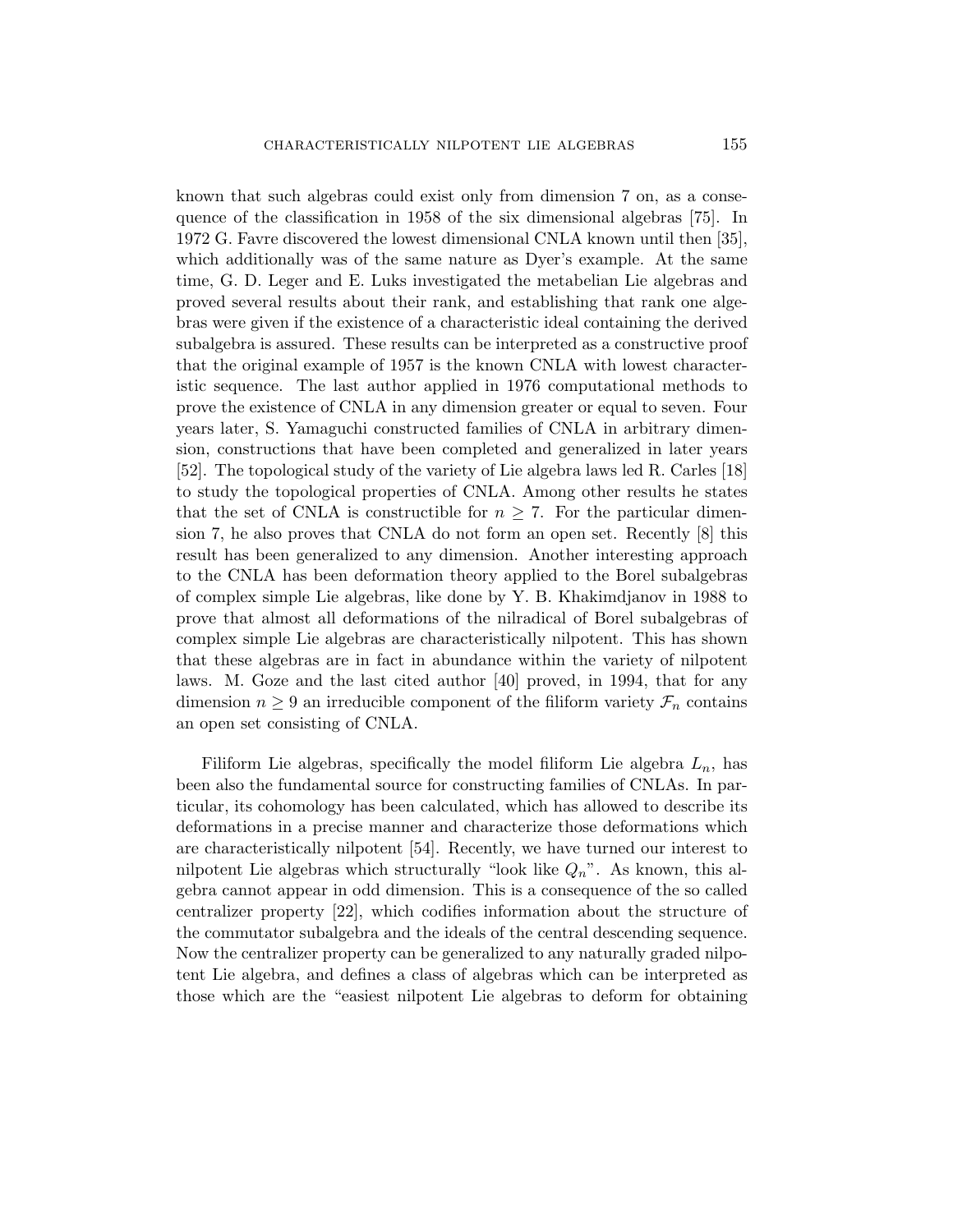CNLAs". The key to this is extension theory combined with deformation theory. This approach also leads to certain questions about the rigidity of a nilpotent Lie algebra. In 1970 Vergne postulated the nonexistence of nilpotent Lie algebras that are rigid in the variety  $\mathcal{L}^n$  for  $n \neq 1$ . In his study about the structure of rigid Lie algebras [18], Carles established that if a nilpotent Lie algebra is rigid, then it necessarily must be a CNLA. The strongness of this result seems to confirm the validity of the conjeture, although there is no known procedure to prove it.

Finally, we review some results about affine structures over Lie algebras. This kind of structures are of great importance not only for purposes of cohomology theory [15], but also for representation theory of nilpotent Lie algebras. The interesting point is that CNLA can admit an affine structure, such as it was proven for the example of Dixmier and Lister by Scheunemann [87] in 1974. Although practically nothing is known about CNLA with affine structures, the cohomological method developed by Burde in [15] could be an important source for studying these algebras.

# 2. Generalities

In this section we resume the elementary facts about Lie algebras that will be used thorughout the paper. Although it is often unnecessary to specify the base field, we will asume here that all Lie algebras are complex.

DEFINITION. Let  $\mathfrak g$  be a finite dimensional vectorial space over  $\mathbb C$ . A Lie algebra law over  $\mathbb{C}^n$  is a bilinear alternated mapping  $\mu \in \text{Hom}(\mathbb{C}^n \times \mathbb{C}^n, \mathbb{C}^n)$ which satisfies the conditions

- (1)  $\mu(X, X) = 0$  for all  $X \in \mathbb{C}^n$ ;
- (2)  $\mu(X, \mu(Y, Z)) + \mu(Z, \mu(X, Y)) + \mu(Y, \mu(Z, X)) = 0$  for all  $X, Y, Z \in \mathbb{C}^n$ (Jacobi identity).

If  $\mu$  is a Lie algebra law, the pair  $\mathfrak{g} = (\mathbb{C}^n, \mu)$  is called Lie algebra. From now on we identify the Lie algebra with its law  $\mu$ .

*Remark.* We say that  $\mu$  is the law of  $\mathfrak{g}$ , and where necessary we use the bracket notation to describe the law:

$$
[X, Y] = \mu(X, Y) \qquad \forall X, Y \in \mathfrak{g}.
$$

The nondefined brackets are zero or obtained by symmetry.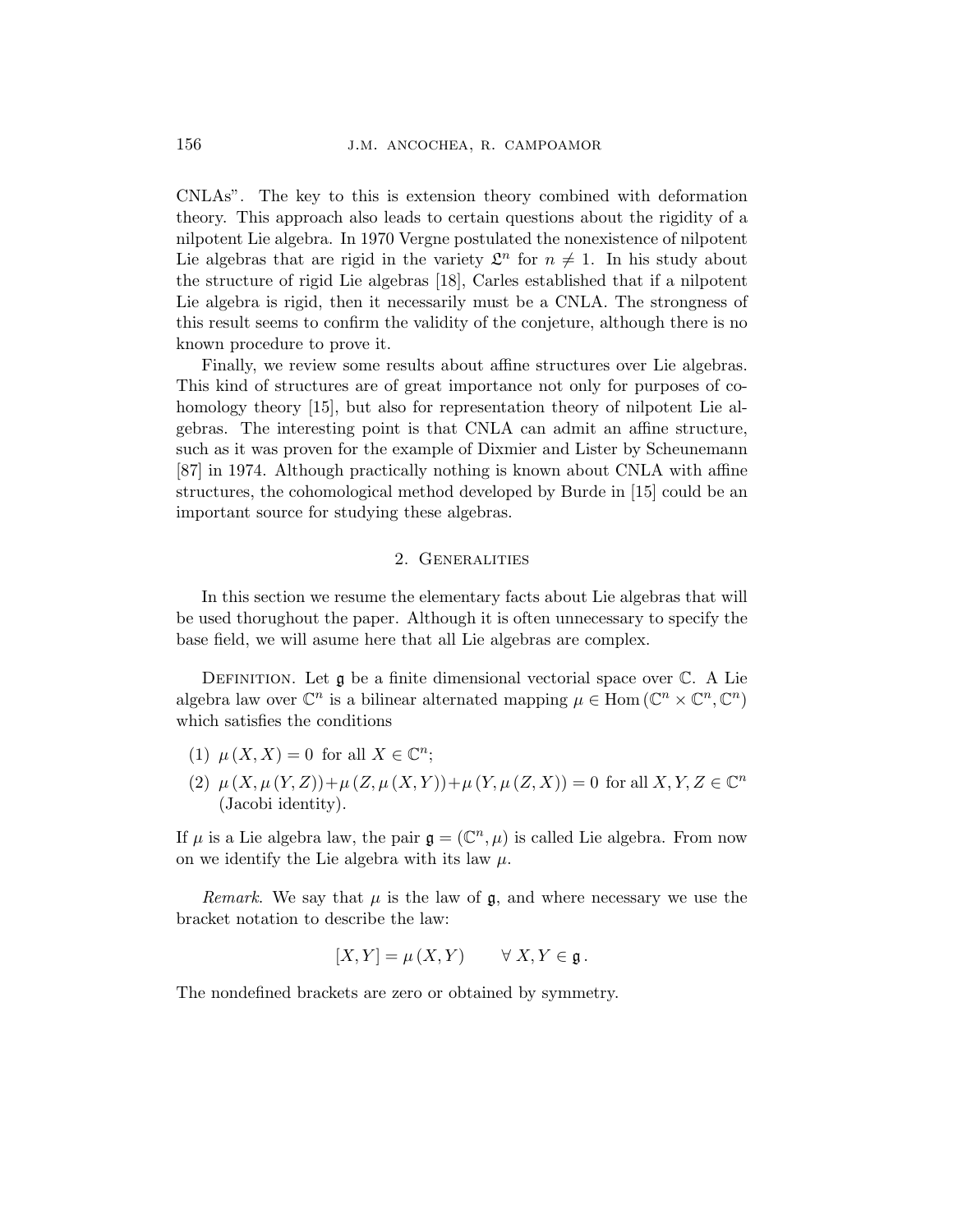DEFINITION. Given an ideal  $\mathfrak I$  of  $\mathfrak g$ , we call centralizer of  $\mathfrak I$  in  $\mathfrak g$  to the subalgebra

$$
C_{\mathfrak{g}}\mathfrak{I} = \{ X \in \mathfrak{g} \mid \mu \left( X, \mathfrak{I} \right) = 0 \}.
$$

To any Lie algebra we can associate the two following sequences:

$$
D^0 \mathfrak{g} = \mathfrak{g} \supset D^1 \mathfrak{g} = [\mathfrak{g}, \mathfrak{g}] \supset \cdots \supset D^k \mathfrak{g} = \left[ D^{k-1} \mathfrak{g}, D^{k-1} \mathfrak{g} \right] \supset \cdots
$$
  

$$
C^0 \mathfrak{g} = \mathfrak{g} \supset C^1 \mathfrak{g} = D^1 \mathfrak{g} \supset C^2 \mathfrak{g} = \left[ C^1 \mathfrak{g}, \mathfrak{g} \right] \supset \cdots \supset C^k \mathfrak{g} = \left[ C^{k-1} \mathfrak{g}, \mathfrak{g} \right] \supset \cdots
$$

called respectively derived and descending central sequences of g.

DEFINITION. Let  $\mathfrak g$  be a Lie algebra. We say that

- (1)  $\mathfrak g$  is solvable if there exists an integer  $k \geq 1$  such that  $D^k \mathfrak g = \{0\};$
- (2) g is nilpotent if there exists an integer (called nilindex  $n(\mathfrak{g})$  of  $\mathfrak{g})$ )  $k \geq 1$ such that  $C^k \mathfrak{g} = \{0\}.$

DEFINITION. An *n*-dimensional nilpotent Lie algebra is called filiform if

$$
\dim C^k \mathfrak{g} = n - k - 1, \ 1 \le k \le n - 1.
$$

*Remark.* Calling  $p_i = \dim \left( \frac{C^{i-1}g}{C^{i}g} \right)$  $\overline{C^i \mathfrak{g}}$ ´ for  $1 \leq p_i \leq n(\mathfrak{g})$ , the type of the nilpotent Lie algebra is the sequence  $\{p_1, \ldots, p_r\}$ . Then a filiform algebra corresponds to those of type  $\{2, 1, \ldots, 1\}$  [97].

We recall the laws for the  $(n + 1)$ -dimensional filiform Lie algebras  $L_n$  and  $Q_n$ , which are basically the only filiform Lie algebras we have to deal with here:

- $L_n$   $(n \geq 3)$ :  $[X_1, X_i] = X_{i+1}, 2 \leq i \leq n$ , over the basis  $\{X_1, \ldots, X_{n+1}\}.$
- $Q_{2m-1}$   $(m \ge 3)$ :  $[X_1, X_i] = X_{i+1}, 2 \le i \le 2m-1$ , and  $[X_j, X_{2m+1-j}] =$  $(-1)^j X_{2m}, 2 \le j \le m$ , over the basis  $\{X_1, \ldots, X_{2m}\}.$

DEFINITION. A Lie algebra  $\mathfrak g$  is graded over  $\mathbb Z$  if it admits a decomposition

$$
\mathfrak{g}=\bigoplus_{k\in\mathbb{Z}}\mathfrak{g}_k
$$

where the  $\mathfrak{g}_k$  are C-subspaces of  $\mathfrak g$  which satisfy  $[\mathfrak{g}_r, \mathfrak{g}_s] \subset \mathfrak{g}_{r+s}, r, s \in \mathbb{Z}$ .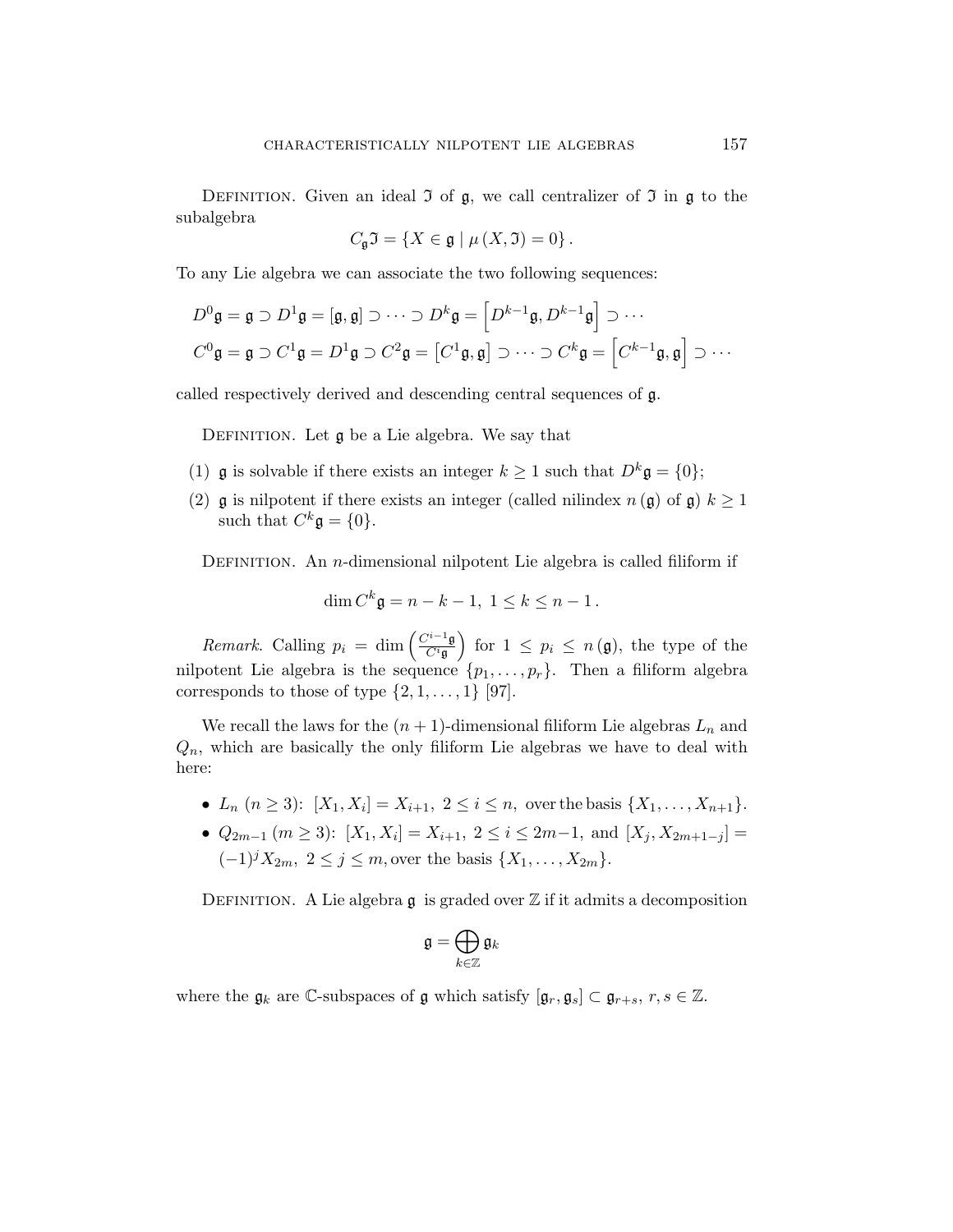Observe that any graduation defines a sequence  $S_k = F_k(\mathfrak{g}) = \bigoplus_{t \geq k} \mathfrak{g}_t$ with the properties

- $(1)$   $\mathfrak{g} =$ F  $S_k$  ,
- $(2)$   $[S_i, S_j] \subset S_{i+j} \ \forall i, j$ ,
- (3)  $S_i \subset S_j$  si  $i > j$ .

DEFINITION. A family  $\{S_i\}$  of subspaces of g define a filtration (descending) over  $\mathfrak g$  if it satisfies the above properties (1)-(3). The algebra is called filtered.

The construction can be reversed, i.e., any filtration defines a graduation by taking  $\mathfrak{g}_k = \frac{S_{k-1}}{S_k}$  $\frac{k-1}{S_k}$  for  $k \geq 1$ . The graduation is called associated to the filtration  $\{S_i\}$  and it defines a Lie algebra.

DEFINITION. A nilpotent Lie algebra is called naturally graded if  $g \simeq$  $\mathfrak{gr}(\mathfrak{g})$ , where  $\mathfrak{gr}(\mathfrak{g})$  is the graduation associated to the filtration induced in  $\mathfrak{g}$ by the central descending sequence.

It follows immediately that both  $L_n$  and  $Q_n$  are naturally graded. They are in fact the only filiform Lie algebras having this property [97].

DEFINITION. A derivation f of a Lie algebra g is a linear mapping  $f : \mathfrak{g} \to$ g satisfying

$$
[f(X), Y] + [X, f(Y)] - f[X, Y] = 0 \quad \forall (X, Y) \in \mathfrak{g}^2.
$$

We denote by Der  $\mathfrak g$  the set of derivations of  $\mathfrak g$ . It is a Lie subalgebra of End  $\mathfrak g$ .

PROPOSITION. For all X in  $\mathfrak{g}$ , the endomorphism adX is a derivation of  $\mathfrak{g}$ .

DEFINITION. The derivations f of g which are of type  $f = adX$  for  $X \in \mathfrak{g}$ are called inner derivations.

2.1. Cohomology of Lie Algebras. There exists a general study of the cohomology of Lie algebra by considering the cohomology with values on a g-module. See for example references [60].

Let  $\mathfrak g$  be a Lie algebra. A *p*-dimensional cochain of  $\mathfrak g$  (with values in  $\mathfrak g$ ) is a p-linear alternating mapping of  $\mathfrak{g}^p$  in  $\mathfrak{g}$  ( $p \in \mathbb{N}^*$ ). A 0-cochain is a constant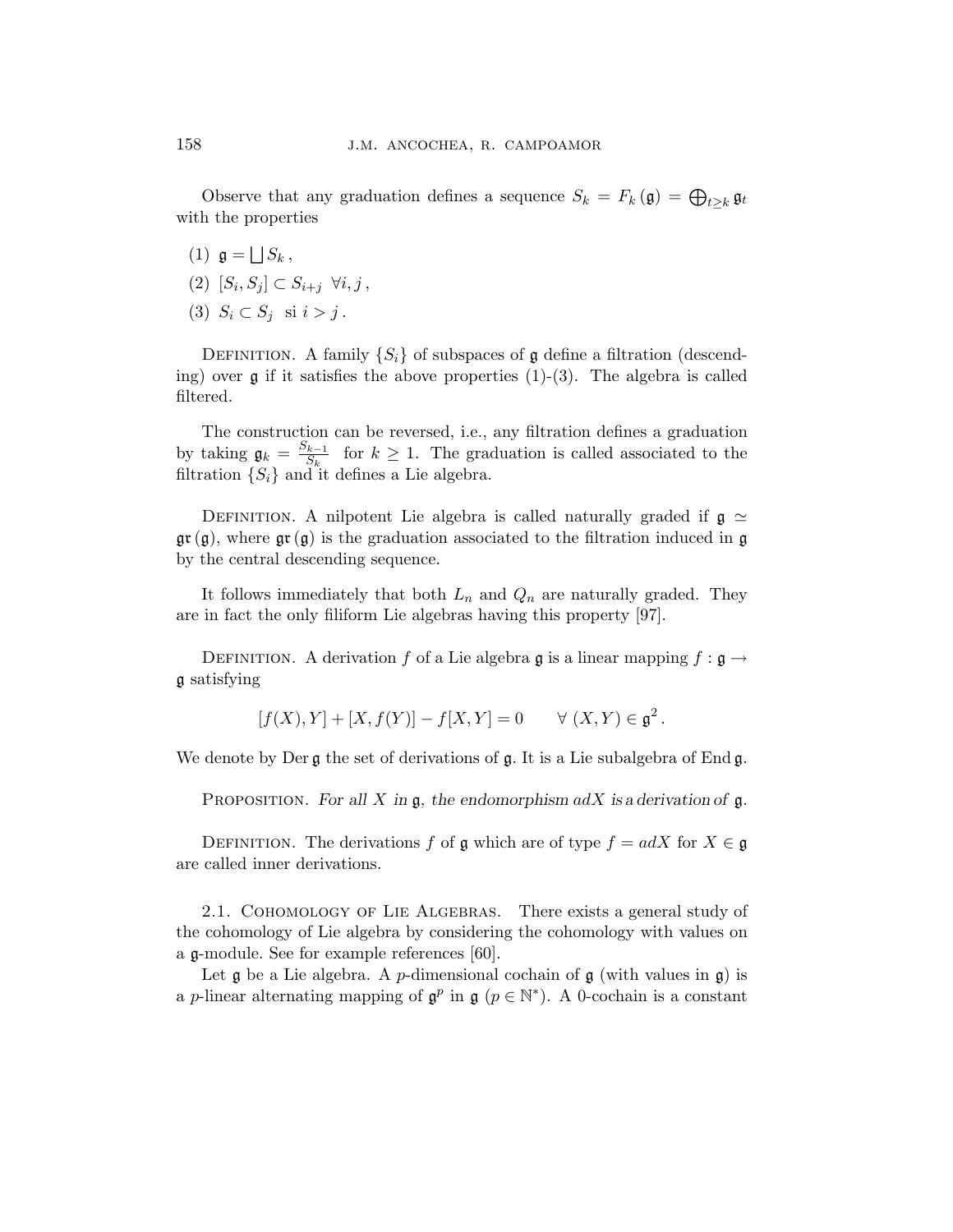function from  $\mathfrak g$  to  $\mathfrak g$ . We denote by  $C^p(\mathfrak g, \mathfrak g)$  as the space of the p-cochains and

$$
C^{\ast}\left(\mathfrak{g},\mathfrak{g}\right)=\bigoplus_{p\geq0}C^{p}\left(\mathfrak{g},\mathfrak{g}\right).
$$

We can provide  $C^p(\mathfrak{g}, \mathfrak{g})$  of a g-module structure by putting

$$
(X\Phi)(X_1,\ldots,X_p) = [X, \Phi(X_1,\ldots,X_p)] - \sum_{1 \leq i \leq p} \Phi(X_1,\ldots,[X,X_i],\ldots,X_p)
$$

for all  $X_1, \ldots, X_p \in \mathfrak{g}.$ 

On the space  $C^*(\mathfrak{g}, \mathfrak{g})$  we define the endomorphism

$$
\begin{array}{rcl} \delta: C^{*}\left(\mathfrak{g},\mathfrak{g}\right) & \rightarrow & C^{*}\left(\mathfrak{g},\mathfrak{g}\right) \\ \Phi & \rightarrow & \delta\Phi \end{array}
$$

by putting  $\delta \Phi(X) = X \Phi$  if  $\Phi \in C^0(\mathfrak{g}, \mathfrak{g})$  and

$$
\delta\Phi(X_1, ..., X_{p+1}) = \sum_{1 \le s \le p+1} (-1)^{s+1} (X_s.\Phi)(X_1, ..., \hat{X}_s, ..., X_{p+1})
$$
  
+ 
$$
\sum_{1 \le s \le t \le p+1} (-1)^{s+t} \Phi([X_s, X_t], X_1, ..., \hat{X}_s, ..., \hat{X}_{t, ..., X_{p+1}})
$$

if  $\Phi \in C^p(\mathfrak{g}, \mathfrak{g}), p \geq 1$ .

By this definition,  $\delta(C^p(\mathfrak{g}, \mathfrak{g})) \subset C^{p+1}(\mathfrak{g}, \mathfrak{g})$  and we can verify that

$$
\delta\circ\delta=0.
$$

For all  $p \geq 1$  we denote

$$
Z^p(\mathfrak{g}, \mathfrak{g}) = \text{Ker} \, d \, \big|_{C^p(\mathfrak{g}, \mathfrak{g})} \, , \qquad B^p(\mathfrak{g}, \mathfrak{g}) = \text{Im} \, d \, \big|_{C^p(\mathfrak{g}, \mathfrak{g})}
$$

and  $H^p(\mathfrak{g}, \mathfrak{g}) = Z^p(\mathfrak{g}, \mathfrak{g})/B^p(\mathfrak{g}, \mathfrak{g})$ . This quotient space is called the cohomology space of **g** of degree p (with values in **g**). For  $p = 0$  we put  $B^0(\mathfrak{g}, \mathfrak{g}) = \{0\}$ and  $H^0(\mathfrak{g}, \mathfrak{g}) = Z^0(\mathfrak{g}, \mathfrak{g})$ . This last space can be identified to the space of all g-invariant elements that is  $\{X \in \mathfrak{g} \mid adY(X) = 0 \quad \forall Y \in \mathfrak{g}\}.$  Then  $Z^0(\mathfrak{g}, \mathfrak{g}) = Z(\mathfrak{g})$  (the center of  $\mathfrak{g}$ ).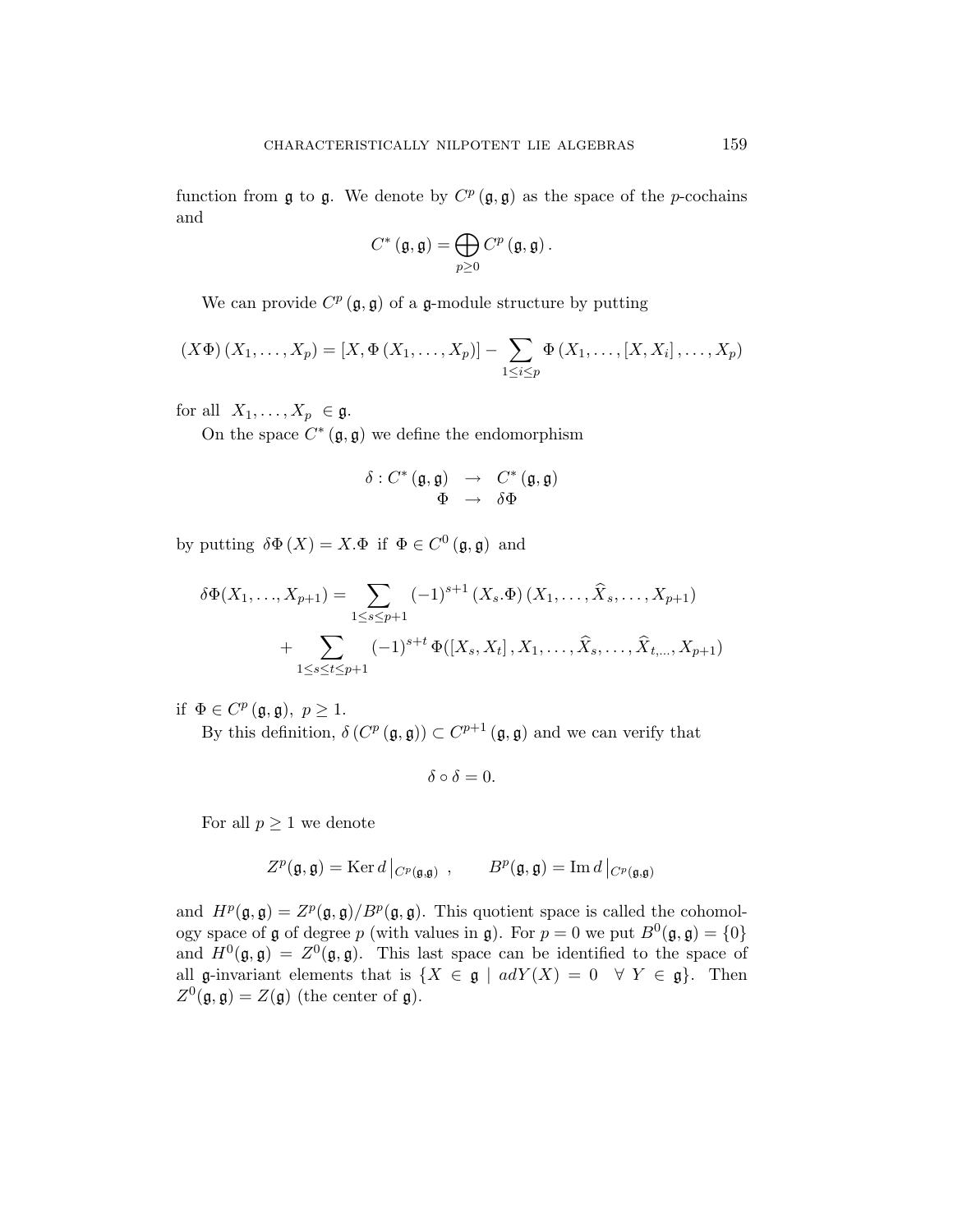2.1.1. THE SPACE  $H^1(\mathfrak{g}, \mathfrak{g})$ . We have  $Z^1(\mathfrak{g}, \mathfrak{g}) = \{f : \mathfrak{g} \to \mathfrak{g} \mid \delta f = 0\}.$ But  $\delta f(X,Y) = [f(X), Y] + [X, f(Y)] - f[X, Y]$ . Then  $Z^1(\mathfrak{g}, \mathfrak{g})$  is nothing but the algebra of derivations of g:

$$
Z^1(\mathfrak{g},\mathfrak{g})=\mathrm{Der}\,\mathfrak{g}\,.
$$

It is the same for:

$$
B^{1}(\mathfrak{g},\mathfrak{g})=\{adX \mid X\in\mathfrak{g}\}.
$$

Thus the space  $H^1(\mathfrak{g}, \mathfrak{g})$  can be interpreted as the set of the outer derivations of the Lie algebra g.

Let I be an ideal of g. We consider the cochains  $\varphi: I^p \to \mathfrak{g}$  on I with values in g. For these cochains we can also define, by restriction, the coboundary operator  $\delta$ . As I is an ideal of  $\mathfrak{g}, H^1(\mathfrak{g}, \mathfrak{g})$  is a g-module. So we can consider the cohomology space  $H^*(I,\mathfrak{g})$ .

A p-cochain  $\varphi$  of  $C^p(I, \mathfrak{g})$  is g-invariant if it satisfies:

$$
X\varphi(X_1,\ldots,X_p) = [X,\varphi(X_1,\ldots,X_p)]
$$
  

$$
-\sum_{1\leq i\leq p}\varphi(X_1,\ldots,X_{i-1},[X,X_i]],\ldots,X_p) = 0.
$$

We denote by  $C^*(I, \mathfrak{g})^{\mathfrak{g}}$  the set of cochains on I which are g-invariant and  $H^*(I, \mathfrak{g})^{\mathfrak{g}}$  the correspondent cohomology space. Each element  $\overline{\varphi}$  of  $H^p(I, \mathfrak{g})^{\mathfrak{g}}$ has a representative which is the restriction to I of a cochain  $\Psi$  in  $C^p(\mathfrak{g}, \mathfrak{g})$ such that  $d\psi \in (\mathfrak{g}/I, \mathfrak{g}^I)$  where  $\mathfrak{g}^I = \{X \in \mathfrak{g} \mid [X, Y] = 0 \quad \forall Y \in I\}$ . This element  $d\psi$  does not depend upon the choice of the representative of  $\overline{\varphi}$ . Let  $t_{p+1}$ be the homomorphism so defined:

$$
t_{p+1}: H^p(I,\mathfrak{g})^{\mathfrak{g}} \to H^{p+1}(\mathfrak{g}/I,\mathfrak{g}^I).
$$

We define an exact sequence:

$$
0 \to H^p(\mathfrak{g}/I, \mathfrak{g}^I) \xrightarrow{l_p} H^p(\mathfrak{g}, \mathfrak{g}) \xrightarrow{r_p} H^p(I, \mathfrak{g})^{\mathfrak{g}}
$$

$$
\xrightarrow{r_{p+1}} H^{p+1}(\mathfrak{g}/I, \mathfrak{g}^I) \to H^{p+1}(\mathfrak{g}, \mathfrak{g})
$$

where  $r_p$  is the homomorphism restriction and  $l_p$  is defined by looking upon the cochains of  $\mathfrak{g}/I$  in  $\mathfrak{g}^I$  as cochain of  $\mathfrak{g}$  in  $\mathfrak{g}$ .

EXAMPLE. We suppose that  $\text{codim}(I) = 1$ . Then  $\dim \mathfrak{g}/I = 1$  and  $C^p(\mathfrak{g}/I, \mathfrak{g}) = 0$  for  $p \geq 2$ . Thus  $0 \to 0 \to H^2(\mathfrak{g}, \mathfrak{g}) \to H^2(I, \mathfrak{g})^{\mathfrak{g}} \to 0$ and we have

$$
H^2(\mathfrak{g},\mathfrak{g})=H^2(I,\mathfrak{g})^{\mathfrak{g}}.
$$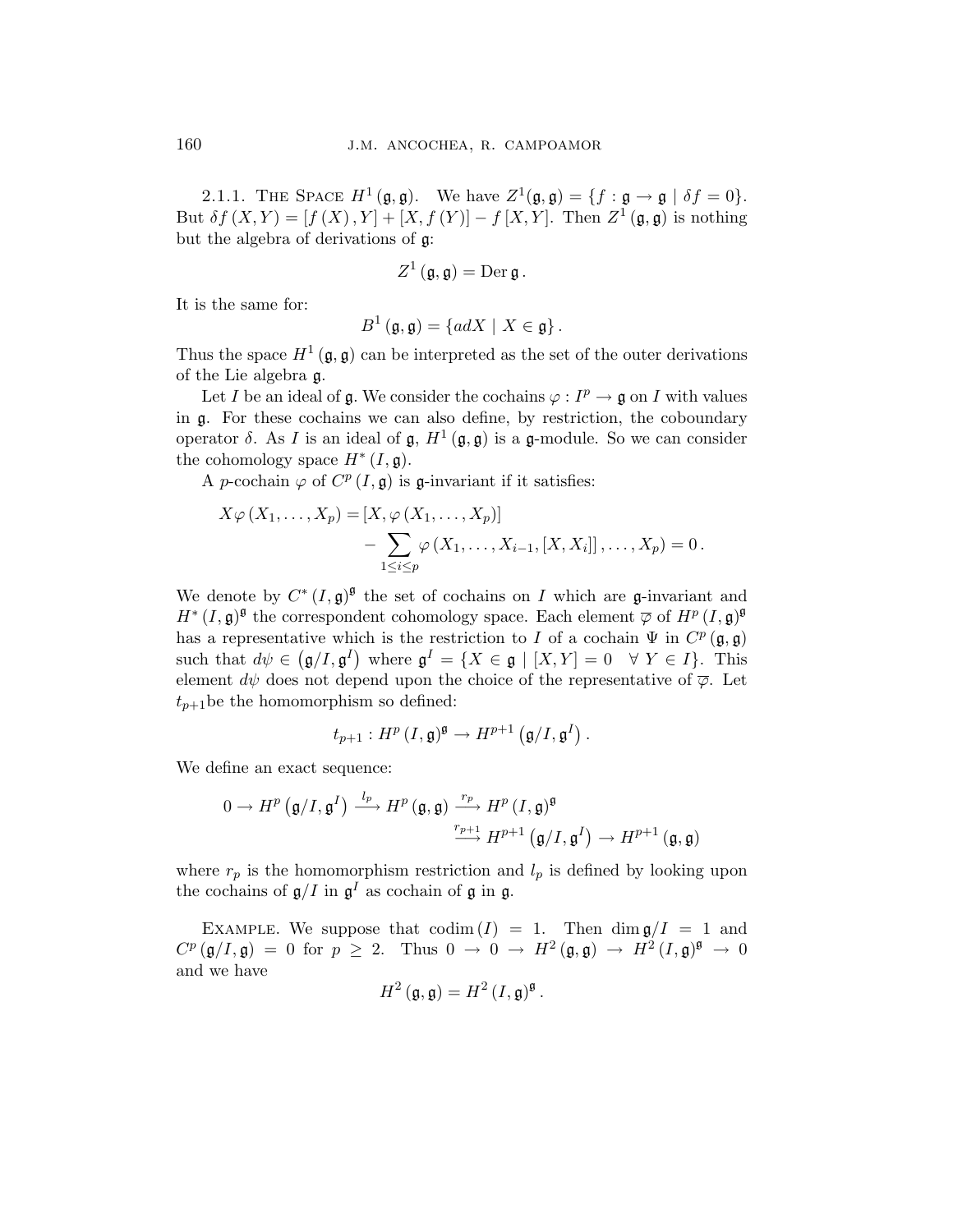2.2. THE SPACES  $H^2(\mathfrak{g}, \mathbb{C})$ . Recall that the space  $H^2(\mathfrak{g}, \mathbb{C}^p)$  can be interpreted as the space of classes of p-dimensional central extensions of the Lie algebra g. We recall the elementary facts:

Let  $\mathfrak g$  be an *n*-dimensional nilpotent Lie algebra with law  $\mu_0$ . A central extension of  $\mathfrak g$  by  $\mathbb C^p$  is an exact sequence of Lie algebras

$$
0\to \mathbb{C}^p\to \bar{\mathfrak{g}}\to \mathfrak{g}\to 0
$$

such that  $\mathbb{C}^p \subset Z(\bar{\mathfrak{g}})$ . Let  $\alpha$  be a cocycle of the De Rham cohomology  $Z^2$  (g,  $\mathbb{C}^p$ ). This gives the extension

$$
0\to \mathbb{C}^p\to \mathbb{C}^p\oplus \mathfrak{g}\to \mathfrak{g}\to 0
$$

with associated law  $\mu = \mu_0 + \alpha$  defined by

$$
\mu ((a, x), (b, y)) = (\alpha \mu_0 (x, y), \mu_0 (x, y)).
$$

In the following we are only interested in extensions of  $\mathbb C$  by  $\mathfrak g$ , i.e, extensions of degree one. It is well known that the space of 2-cocycles  $Z^2(\mathfrak{g}, \mathbb{C})$  is identified degree one. It is went known that the space of 2-cocycles  $\angle$  ( $\bf{y}, \angle$ ) is identified with the space of linear forms over  $\wedge^2$  g which are zero over the subspace  $\Omega$ :

$$
\Omega := \langle \mu_0(x, y) \wedge z + \mu_0(y, z) \wedge x + \mu_0(z, x) \wedge y \rangle_{\mathbb{C}}.
$$

The extension classes are defined modulus the coboundaries  $B^2(\mathfrak{g},\mathbb{C})$ . This allows to identify the cohomology space  $H^2(\mathfrak{g},\mathbb{C})$  with the dual of the space Ker  $\lambda$  $\frac{\text{ar } \lambda}{\Omega}$ , where  $\lambda \in \text{Hom}(\Lambda^2 \mathfrak{g}, \mathfrak{g})$  is defined as

$$
\lambda (x \wedge y) = \mu_0 (x, y) \ x, y \in \mathfrak{g} \ .
$$

In fact we have  $H_2(\mathfrak{g},\mathbb{C})=\frac{\text{Ker }\lambda}{\Omega}$  for the 2-homology space, and as  $H^2(\mathfrak{g},\mathbb{C})=$  $\text{Hom}_{\mathbb{C}}(H_2(\mathfrak{g},\mathbb{C}),\mathbb{C})$  the assertion follows.

NOTATION. Let  $\varphi_{ij} \in H^2(\mathfrak{g}, \mathbb{C})$  the cocycles defined by

$$
\varphi_{ij}(X_k, X_l) = \delta_{ik}\delta_{jl}.
$$

Observe that a cocycle  $\varphi$  can be written as a linear combination of the preceding cocycles. We have:

LEMMA. 
$$
\sum a^{ij} \varphi_{ij} = 0
$$
 if and only if  $\sum a^{ij} (X_i \wedge X_j) \in \Omega$ .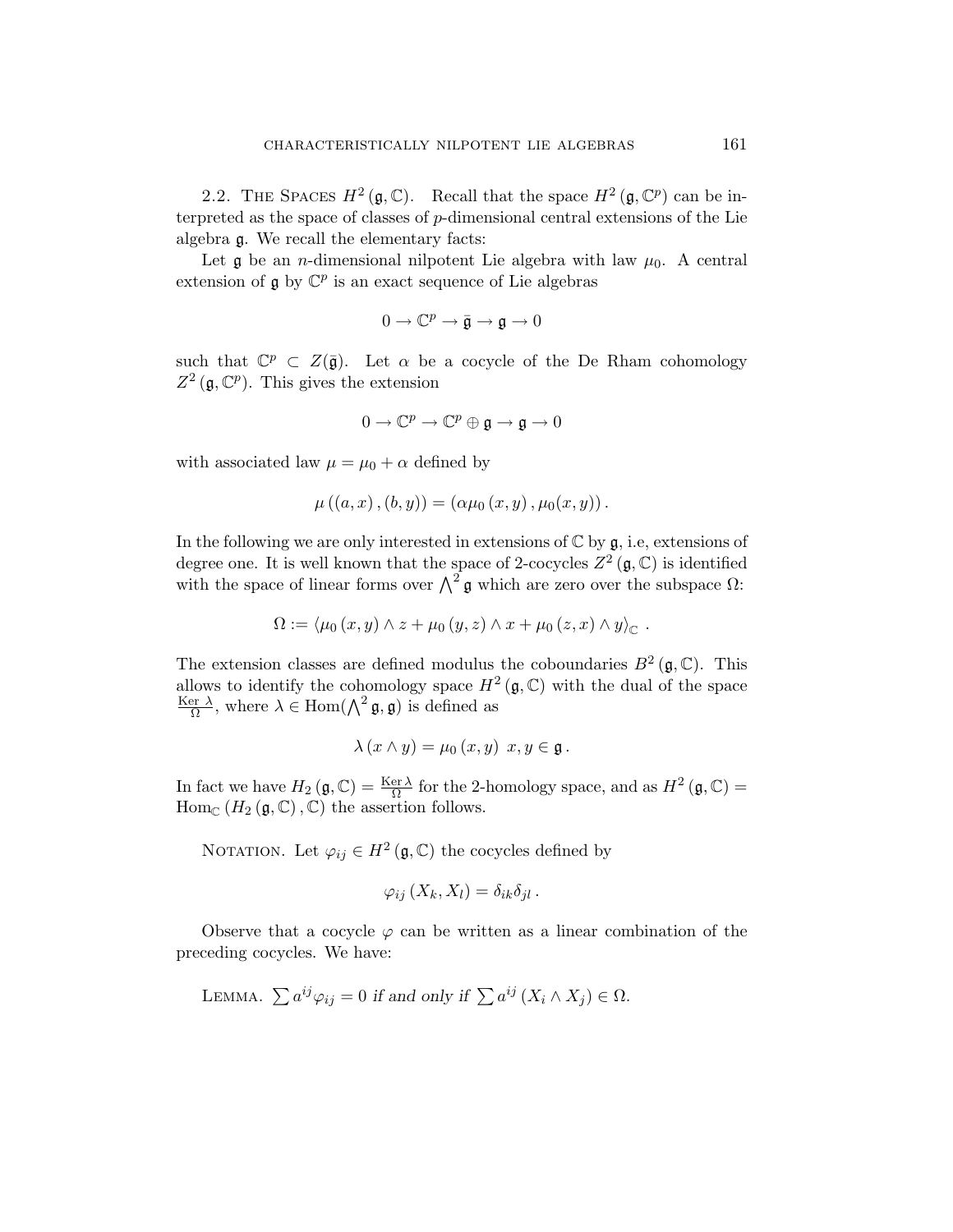Let  $\mathfrak g$  be an *n*-dimensional nilpotent Lie algebra. The subspace of central extensions is noted by  $E_{c,1}(\mathfrak{g})$ . It has been shown that this space is irreducible and constructible. However, for our purpose this space is too general. We only need certain cohomology classes of this space.

NOTATION. For  $k \geq 2$  let

$$
H_k^{2,t}(\mathfrak{g}, \mathbb{C}) = \left\{ \varphi_{ij} \in H^2(\mathfrak{g}, \mathbb{C}) \mid i+j = 2t+1+k \right\}, \quad 1 \le t \le \left[ \frac{n-3}{2} \right],
$$
  

$$
H_k^{2, \frac{t}{2}}(\mathfrak{g}, \mathbb{C}) = \left\{ \varphi_{ij} \in H^2(\mathfrak{g}, \mathbb{C}) \mid i+j = t+1+k \right\}, \quad \begin{array}{c} t \in \{1, \ldots, \left[ \frac{n-3}{2} \right] \} \\ t \equiv 1 \pmod{2} \end{array}.
$$

These cocycles are essential to determine the central extensions which are additionally naturally graded. If  $\mathbf{E}_{c,1}(\mathfrak{g})$  denotes the central extensions that are naturally graded, we consider the subspaces

$$
\mathbf{E}_{c,1}^{t,k_1,...,k_r}(\mathfrak{g}) = \left\{ \mu \in \mathbf{E}_{c,1}(\mathfrak{g}) \mid \mu = \mu_0 + \left( \sum \varphi_{ij}^{k_i} \right), \ \varphi_{ij}^{k_i} \in H_{k_i}^{2,t}(\mathfrak{g}, \mathbb{C}) \right\},
$$
  

$$
\mathbf{E}_{c,1}^{\frac{t}{2},k_1,...,k_r}(\mathfrak{g}) = \left\{ \mu \in \mathbf{E}_{c,1}(\mathfrak{g}) \mid \mu = \mu_0 + \left( \sum \varphi_{ij}^{k_i} \right), \ \varphi_{ij}^{k_i} \in H_{k_i}^{2,\frac{t}{2}}(\mathfrak{g}, \mathbb{C}) \right\},
$$

where  $0 \leq k_j \in \mathbb{Z}, j = 1, \ldots, r$ .

Given a basis  $\{X_1, \ldots, X_n, X_{n+1}\}\$  of  $\mu$  belonging to any of these spaces, the Lie algebra law is defined by:

$$
\mu(X_i, X_j) = \mu_0(X_i, X_j) + \left(\sum \varphi_{ij}^k\right) X_{n+1}, \ 1 \le i, j \le n \ (X_i, X_j) \in \mathfrak{g}^2.
$$

Lemma. As vector spaces, the following identity holds:

$$
\mathbf{E}_{c,1}\left(\mathfrak{g}\right)=\sum_{t,k}\mathbf{E}_{c,1}^{t,k_{1},\ldots,k_{r}}\left(\mathfrak{g}\right)+\mathbf{E}_{c,1}^{\frac{t}{2},k_{1},\ldots,k_{r}}\left(\mathfrak{g}\right).
$$

This follows easily. Observe that, though  $t$  is bounded by the dimension,  $k \geq 2$  has no restrictions. However, the sum is finite, for the spaces  $\mathbf{E}_{c,1}^{t,k_1,\dots,k_r}$ are zero for almost any choice  $(k_1, \ldots, k_r)$ .

Given the Lie algebra  $\mathfrak{g} = (\mathbb{C}^n, \mu_0)$ , we have the associated graduation gr(g) =  $\sum_{i=1}^{n(g)}$  g<sub>i</sub>, where  $g_i = \frac{C^{i-1}g}{C^i g}$  $\frac{C^{i-1} \mathfrak{g}}{C^{i} \mathfrak{g}}$  and  $n(\mathfrak{g})$  is the nilindex of  $\mathfrak{g}$ . Independently of g being naturally graded or not, any vector X has a fixed position in one of the graduation blocks. The study of the central extensions which preserve a graduation is reduced to the study of the position of the adjoined vector  $X_{n+1}$ . Note that in this sense the cocycles  $\varphi_{ij} \in H_k^{2,t}$  $\kappa_k^{2,t}(\mathfrak{g},\mathbb{C})$  codify this information.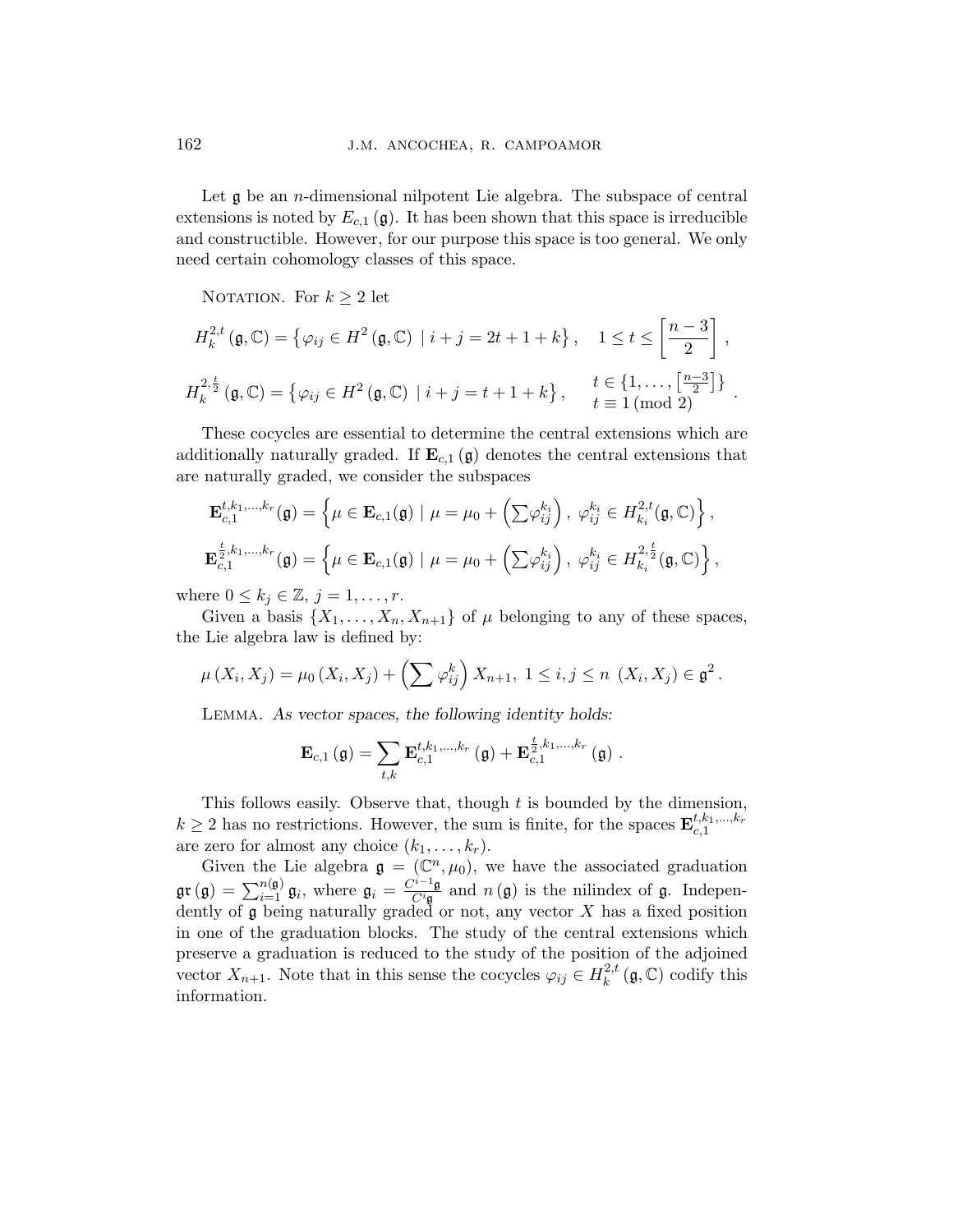2.3. THE ALGEBRAIC VARIETY  $\mathcal{L}^n$ . A *n*-dimensional complex Lie algebra can be seen as a pair  $\mathfrak{g} = (\mathbb{C}^n, \mu)$  where  $\mu$  is a Lie algebra law on  $\mathbb{C}^n$ , the underlying vector space to  $\mathfrak g$  is  $\mathbb C^n$  and  $\mu$  the bracket of  $\mathfrak g$ . We will note by  $\mathcal{L}^n$  the set of Lie algebra laws on  $\mathbb{C}^n$ . It is a subset of the vectorial space of alternating bilinear mappings on  $\mathbb{C}^n$ .

DEFINITION. Two laws  $\mu$  and  $\mu' \in \mathcal{L}^n$  are said isomorphic, if there is  $f \in Gl(n,\mathbb{C})$  such that

$$
\mu'(X,Y) = f * \mu(X,Y) = f^{-1}(\mu(f(X), f(Y)))
$$

for all  $X, Y \in \mathbb{C}^n$ .

In this case, the Lie algebras  $\mathfrak{g} = (\mathbb{C}^n, \mu)$  and  $\mathfrak{g}' = (\mathbb{C}^n, \mu')$  are isomorphic. The set  $\mathcal{O}(\mu)$  of the laws isomorphic to  $\mu$  is called the orbit of  $\mu$ .

Let us fix a basis  $\{e_1, e_2, \dots, e_n\}$  of  $\mathbb{C}^n$ . The structural constants of  $\mu \in \mathcal{L}^n$ are the complex numbers  $C_{ij}^k$  given by

$$
\mu(e_i, e_j) = \sum_{k=1}^n C_{ij}^k e_k.
$$

As the basis is fixed, we can identify the law  $\mu$  with its structural constants. These constants satisfy:

$$
(I) \begin{cases} C_{ij}^k = -C_{ji}^k \ , \quad 1 \leq i < j \leq n \ , \quad 1 \leq k \leq n \ , \\ \sum_{l=1}^n C_{ij}^l C_{lk}^s + C_{jk}^l C_{li}^s + C_{ki}^l C_{jl}^s = 0 \ , \ \ 1 \leq i < j < k \leq n \ , \ 1 \leq s \leq n \ . \end{cases}
$$

Then  $\mathcal{L}^n$  appears as an algebraic variety embedded in the linear space of alternating bilinear mapping on  $\mathbb{C}^n$ , isomorphic to  $\mathbb{C}^{\frac{n^3-n^6}{2}}$ .

Let be  $\mu \in \mathcal{L}^n$  and consider the Lie subgroup  $G_{\mu}$  of  $Gl(n,\mathbb{C})$  defined by

$$
G_{\mu} = \{ f \in Gl(n, \mathbb{C}) \mid f * \mu = \mu \}.
$$

Its Lie algebra is the Lie algebra of derivations of  $\mu$ . Let be  $\mathcal{O}(\mu)$  the orbit of  $\mu$  respect the action of  $Gl(n,\mathbb{C})$ . It is isomorphic to the homogeneous space  $Gl(n,\mathbb{C})/G_{\mu}$ . Then it is a  $\mathcal{C}^{\infty}$  differential manifold of dimension

$$
\dim \mathcal{O}(\mu) = n^2 - \dim \mathrm{Der}(\mu).
$$

It is not difficult to see that the orbit  $\mathcal{O}(\mu)$  of  $\mu$  is a differentiable manifold [96] embedded in  $\mathfrak{L}^n$  defined by

$$
\mathcal{O}(\mu) = \frac{Gl(n,\mathbb{C})}{G_{\mu}}.
$$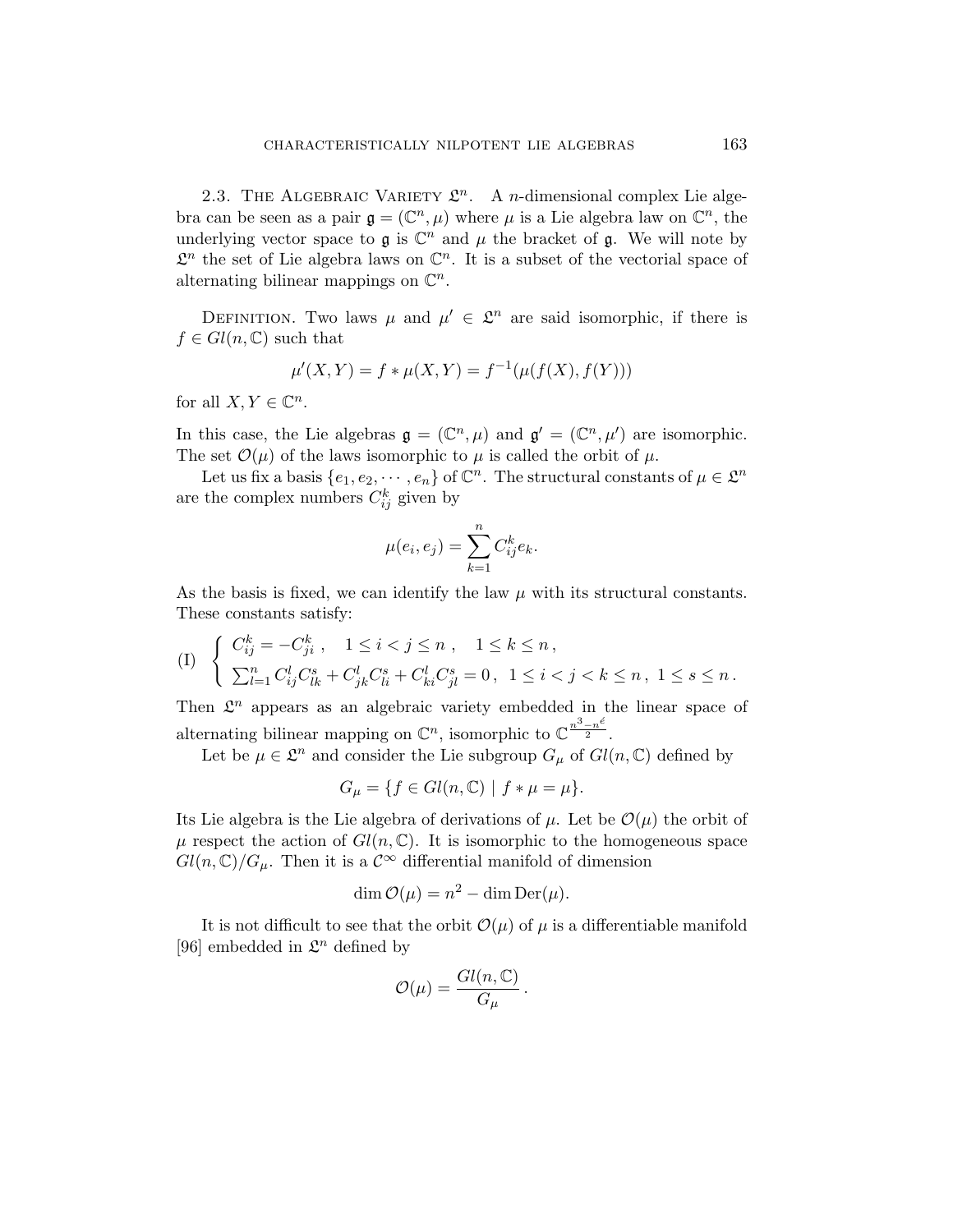We consider a point  $\mu'$  close to  $\mu$  in  $\mathcal{O}(\mu)$ . There is  $f \in Gl(n,\mathbb{C})$  such that  $\mu' = f * \mu$ . Suppose that f is close to the identity:  $f = Id + \varepsilon g$ , with  $g \in gl(n)$ . Then

$$
\mu'(X,Y) = \mu(X,Y) + \varepsilon[-g(\mu(X,Y)) + \mu(g(X),Y) + \mu(X,g(Y))]
$$
  
+ 
$$
\varepsilon^2[\mu(g(X),g(Y)) - g(\mu(g(X),Y) + \mu(X,g(Y)) - g\mu(X,Y)].
$$

Then

$$
\frac{\mu'(X,Y) - \mu(X,Y)}{\varepsilon} \longrightarrow_{\varepsilon \to 0} \delta_{\mu}g(X,Y).
$$

Among the possible orbits, those which are open are specially important for the study of the variety, as we will see later.

DEFINITION. Let  $\mu$  be a law such that the orbit  $\mathcal{O}(\mu)$  is open in  $\mathcal{L}^n$ . Then  $\mu$  is called a rigid law.

PROPOSITION. The tangent space to the orbit  $\mathcal{O}(\mu)$  at the point  $\mu$  is the space  $B^2(\mu, \mu)$  of the 2-cocycles of the Chevalley cohomology of  $\mu$ .

Let  $\mu$  be in  $\mathcal{L}^n$  and consider a bilinear alternating mapping  $\mu' = \mu + t\varphi$ where t is a small parameter. Then  $\mu' \in \mathcal{L}^n$  for all t if and only if we have:

$$
\begin{aligned}\n\delta \varphi &= 0 \\
\varphi &\in \mathfrak{L}^n\n\end{aligned}\n\bigg\}.
$$

PROPOSITION. A straight line  $\Delta$  passing throught  $\mu$  is a tangent line in  $\mu$  to  $\mathfrak{L}^n$  if its direction is given by a vector of  $Z^2(\mu,\mu)$ .

Suppose that  $H^2(\mu,\mu) = 0$ . Then the tangent space to  $\mathcal{O}(\mu)$  at the point  $\mu$  is the set of the tangent lines to  $\mathcal{L}^n$  at the point  $\mu$ . Thus the tangent space to  $\mathcal{L}^n$  exists in this point and it is equal to  $B^2(\mu,\mu)$ . The point  $\mu$  is a nonsingular point. We deduce of this that the inclusion  $\mathcal{O}(\mu) \hookrightarrow \mathcal{L}^n$  is a local homeomorphism. This property is valid for all points of  $\mathcal{O}(\mu)$ , then  $\mathcal{O}(\mu)$  is open in  $\mathcal{L}^n$  (for the induced metric topology).

PROPOSITION. Let  $\mu \in \mathcal{L}^n$  such that  $H^2(\mu, \mu) = 0$ . If the algebraic variety  $\mathcal{L}^n$  is provided with the metric topology induced by  $\mathbb{C}^{\frac{n^3-n^2}{2}}$ , then the orbit  $\mathcal{O}(\mu)$  is open in  $\mathfrak{L}^n$ .

This geometrical approach shows the problems underlying to the existence of singular points in the algebraic variety  $\mathcal{L}^n$  [21].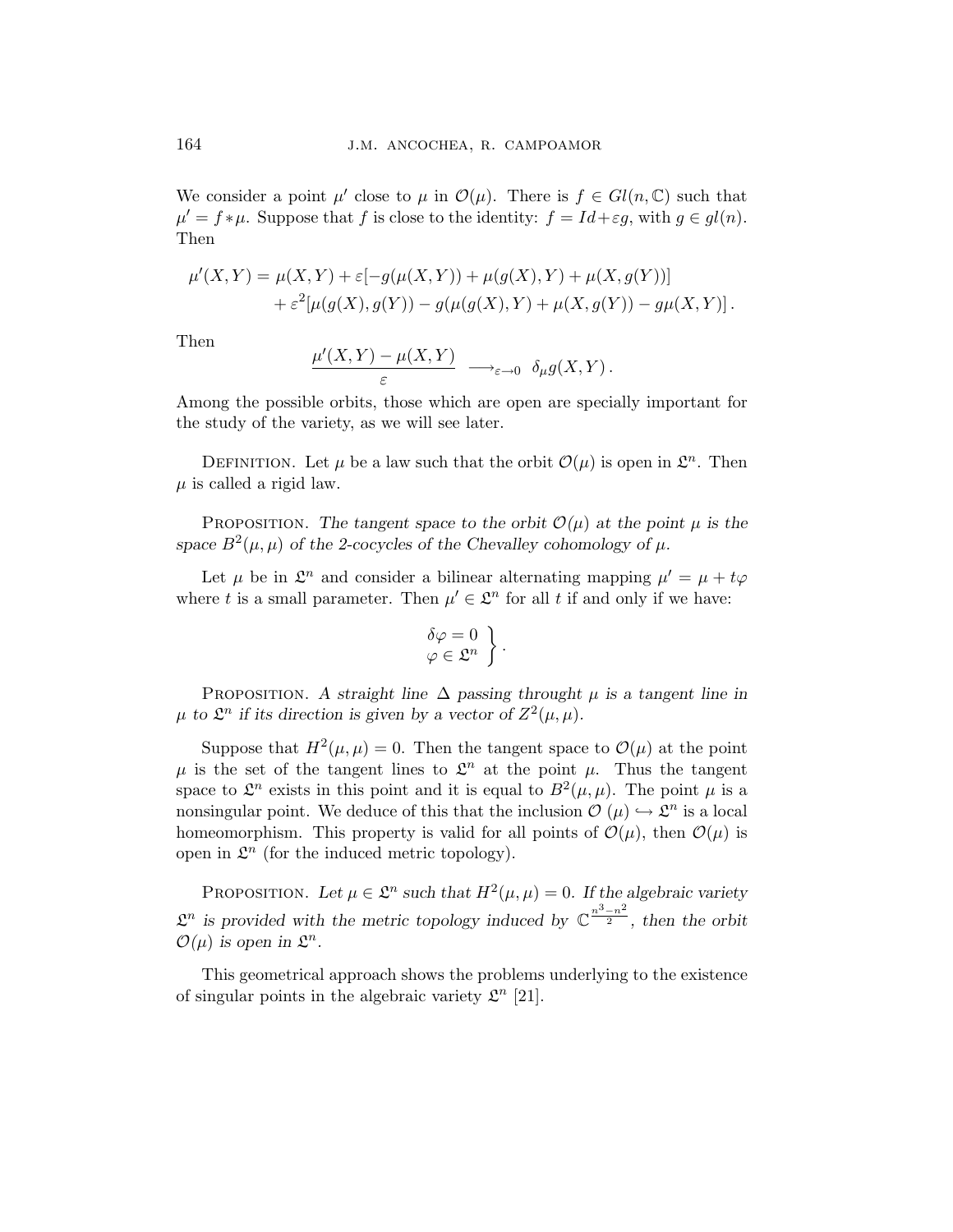2.4. FORMAL DEFORMATIONS. Let be  $\varphi, \psi \in C^2(\mathbb{C}^n, \mathbb{C}^n)$  two skewsymmetric bilinear maps on  $\mathbb{C}^n$ . We define the trilinear mapping  $\varphi \circ \psi$  on  $\mathbb{C}^n$  by

$$
\varphi \circ \psi(X, Y, Z) = \varphi(\psi(X, Y), Z) + \varphi(\psi(Y, Z), X) + \varphi(\psi(Z, X), Y) + \psi(\varphi(X, Y), Z) + \psi(\varphi(Y, Z), X) + \psi(\varphi(Z, X), Y)
$$

for all  $X, Y, Z \in \mathbb{C}^n$ . Using this notation, the Lie bracket is written  $\mu \circ \mu = 0$ . Let be  $\mu_0 \in L^n$  and  $\varphi \in C^2(\mathbb{C}^n, \mathbb{C}^n)$ . Then  $\varphi \in Z^2(\mu_0, \mu_0)$  if and only if

$$
\mu_0 \circ \varphi + \varphi \circ \mu_0 = \delta_{\mu_0} \varphi = 0.
$$

DEFINITION. A (formal) deformation of a law  $\mu_0 \in L^n$  is a formal sequence with parameter  $t$ 

$$
\mu_t = \mu_0 + \sum_{t=1}^{\infty} t^i \varphi_i
$$

where the  $\varphi_i$  are skew-symmetric bilinear maps  $\mathbb{C}^n \times \mathbb{C}^n \to \mathbb{C}^n$  such that  $\mu_t$ satisfies the formal Jacobi identity  $\mu_t \circ \mu_t = 0$ .

Let us develop this last equation

$$
\mu_t \circ \mu_t = \mu_0 \circ \mu_0 + t \delta_{\mu_0} \varphi_1 + t^2 (\varphi_1 \circ \varphi_1 + \delta_{\mu_0} \varphi_2)
$$
  
+ 
$$
t^3 (\varphi_1 \circ \varphi_2 + \varphi_2 \circ \varphi_1 + \delta_{\mu_0} \varphi_3) + \cdots,
$$

and the formal equation  $\mu_t \circ \mu_t = 0$  is equivalent to the infinite system

$$
\mu_0 \circ \mu_0 = 0
$$
\n
$$
\delta_{\mu_0} \varphi_1 = 0
$$
\n
$$
\varphi_1 \circ \varphi_1 = -\delta_{\mu_0} \varphi_2
$$
\n
$$
\varphi_1 \circ \varphi_2 + \varphi_2 \circ \varphi_1 = -\delta_{\mu_0} \varphi_3
$$
\n
$$
\vdots
$$
\n
$$
\varphi_p \circ \varphi_p + \sum_{1 \leq i \leq p-1} \varphi_i \circ \varphi_{2p-i} + \varphi_{2p-i} \circ \varphi_i = -\delta_{\mu_0} \varphi_{2p}
$$
\n
$$
\sum_{1 \leq i \leq p} \varphi_i \circ \varphi_{2p+1-i} + \varphi_{2p+1-i} \circ \varphi_i = -\delta_{\mu_0} \varphi_{2p+1}
$$
\n
$$
\vdots
$$
\n(II)

Then the first term  $\varphi_1$  of a deformation  $\mu_t$  of a Lie algebra law  $\mu_0$  belongs to  $Z^2(\mu_0, \mu_0)$ . This term is called the infinitesimal part of the deformation  $\mu_t$  of  $\mu_0$ .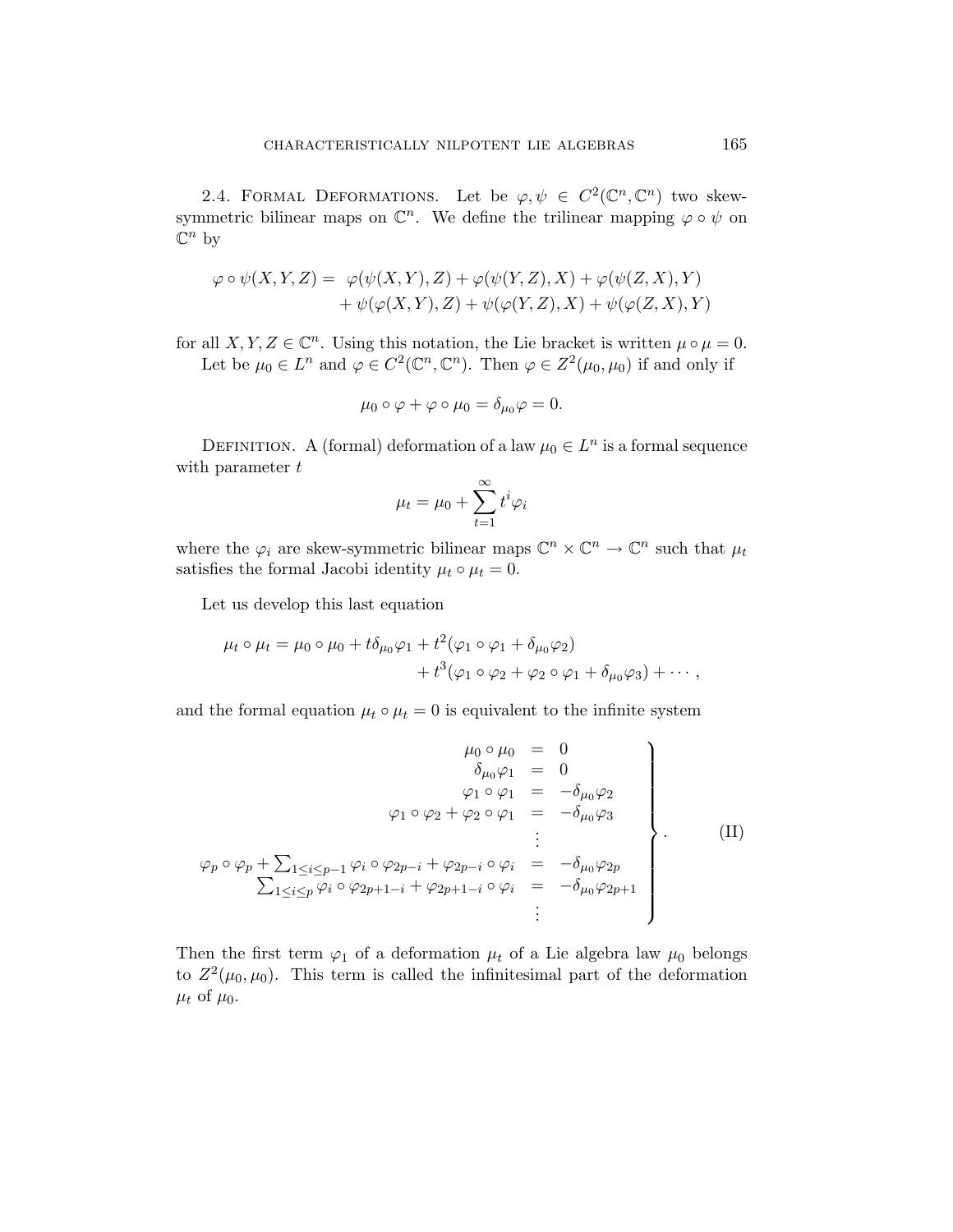DEFINITION. A formal deformation of  $\mu_0$  is called linear deformation if it is of lenght one, that is of the type  $\mu_0 + t\varphi_1$  with  $\varphi_1 \in Z^2(\mu_0, \mu_0)$ .

For a such deformation we have necessarily  $\varphi_1 \circ \varphi_1 = 0$  that is  $\varphi_1 \in L^n$ .

Now consider  $\varphi_1 \in Z^2(\mu_0, \mu_0)$  for  $\mu_0 \in L^n$ . It is the infinitesimal part of a formal deformation of  $\mu_0$  if and only if there are  $\varphi_i \in C^2(\mu_0, \mu_0)$ ,  $i \geq 2$ , such that the system (II) is satisfied.

PROPOSITION. If  $H^3(\mu_0, \mu_0) = 0$  then every  $\varphi_1 \in Z^2(\mu_0, \mu_0)$  is an infinitesimal part of a formal deformation of  $\mu_0$ .

In fact, if  $\varphi_1 \in Z^2(\mu_0, \mu_0)$  then  $\varphi_1 \circ \varphi_1 \in Z^3(\mu_0, \mu_0)$ . If  $H^3(\mu_0, \mu_0) = 0$ , then it exits  $\varphi_2 \in C^2(\mu_0, \mu_0)$  such that  $\varphi_1 \circ \varphi_1 = \delta \varphi_2$ . In this case  $\varphi_1 \circ \varphi_2 +$  $\varphi_2 \circ \varphi_1 \in Z^3(\mu_0, \mu_0)$ . It exits  $\varphi_3 \in C^2(\mu_0, \mu_0)$  such that

$$
\varphi_1 \circ \varphi_2 + \varphi_2 \circ \varphi_1 = \delta \varphi_3.
$$

As this we can solve step by step all the equations of the system (II).

Let us consider two formal deformations  $\mu_t^1$  and  $\mu_t^2$  of a law  $\mu_0$ . They are called equivalent if there exits a formal linear isomorphism  $\Phi_t$  of  $\mathbb{C}^n$  of the following form:  $\overline{\phantom{a}}$ 

$$
\Phi_t = Id + \sum_{i \ge 1} t^i g_i
$$

with  $g_i \in gl(n, \mathbb{C})$  such that

$$
\mu_t^2(X, Y) = \Phi_t^{-1}(\mu_t^1(\Phi_t(X), \Phi_t(Y))
$$

for all  $X; Y \in \mathbb{C}^n$ .

DEFINITION. A deformation  $\mu_t$  of  $\mu_0$  is called trivial if it is equivalent to  $\mu_0$ .

Let  $\mu_t^1 = \mu_0 + \sum_{t=1}^{\infty}$  $\sum_{t=1}^{\infty} t^i \varphi_i$  and  $\mu_t^2 = \mu_0 + \sum_{t=1}^{\infty}$  $\sum_{t=1}^{\infty} t^i \psi_i$  be two equivalent deformation of  $\mu_0$ . It is easy to see that

$$
\varphi_1 - \psi_1 \in B^2(\mu_0, \mu_0).
$$

Thus we can consider that the set of infinitesimal parts of deformations is parametrized by  $H^2(\mu_0, \mu_0)$ .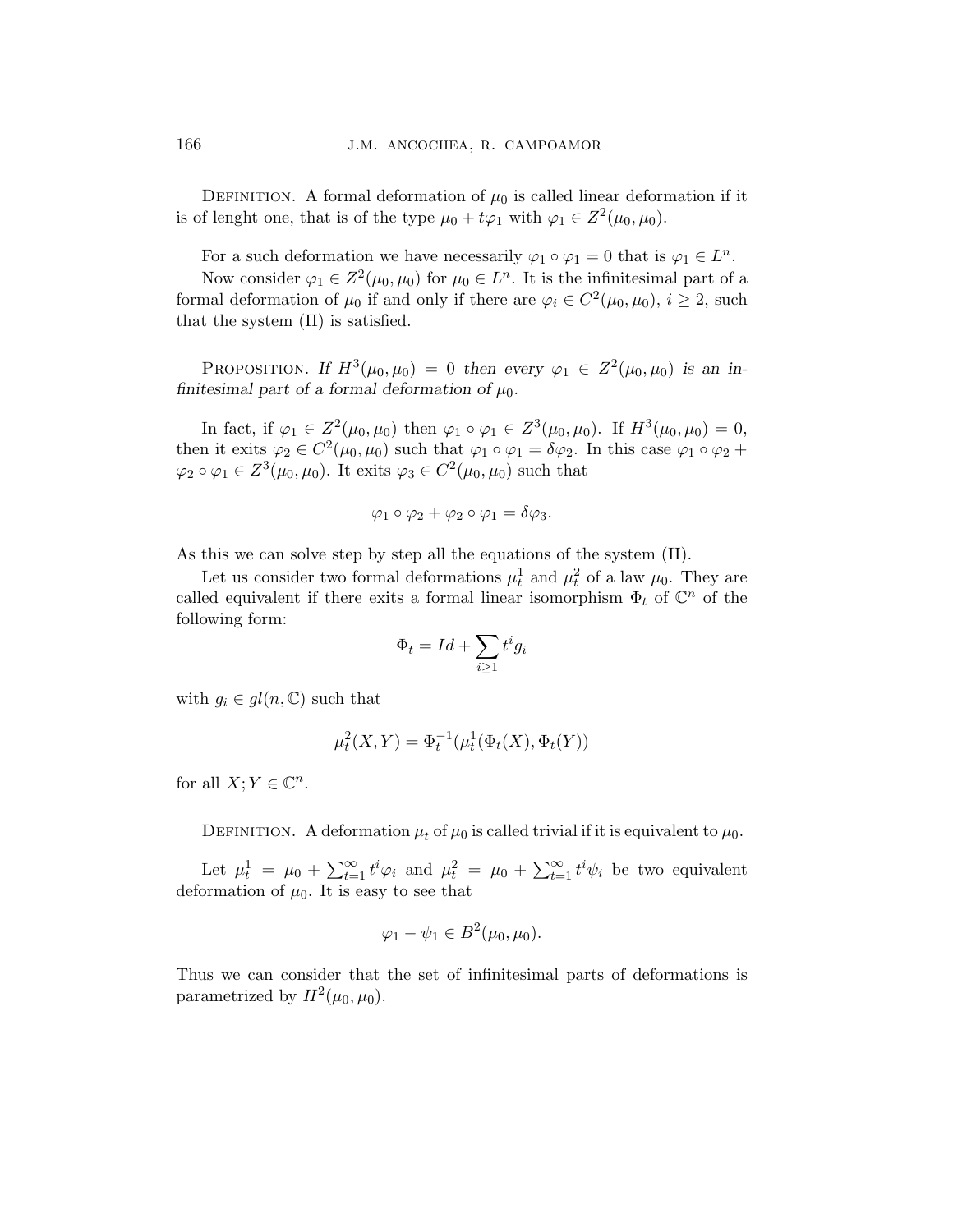2.5. Characteristic Sequence of a Nilpotent Lie Algebra. Let n be a complex finite dimensional Lie algebra. Consider the derived subalgebra  $C^1$ n. Let  $Y \in \mathfrak{n} - C^1$ n be a vector of n which does not belong to the derived subalgebra. Consider the ordered sequence

$$
c(Y) = (h_1, h_2, \cdots, )
$$

 $h_1 \geq h_2, \ldots, \geq h_p$ , where  $h_i$  is the dimension of the  $i^{th}$  Jordan block of the nilpotent operator  $adY$ . As Y is necessary an eigenvector of  $adY$ , then  $h_p = 1$ . Let  $Y_1$  and  $Y_2$  be in  $\mathfrak{n} - C^1 \mathfrak{n}$ . Let be  $c(Y_1) = (h_1, \ldots, h_{p_1} = 1)$  and  $c(Y_2) =$  $(k_1, \ldots, k_{p_2} = 1)$  the corresponding sequences. We have  $h_1 \geq h_2 \geq \cdots \geq h_{p_1}$ and  $k_1 \geq k_2 \geq \cdots \geq k_{p_2}$  with  $h_1 + \cdots + h_{p_1} = k_1 + \cdots + k_{p_2} = n = \dim \mathfrak{n}$ . We will say that  $c(Y_1) \geq c(Y_2)$  if there is i such that  $h_1 = k_1$ ,  $h_2 = k_2$ ,  $\ldots, h_{i-1} = k_{i-1}, h_i > k_i$ . This defines a total order relation on the set of sequences  $c(Y)$  (lexicografic order) and we can consider the maximum of these sequences.

DEFINITION. The characteristic sequence of the nilpotent Lie algebra  $\mathfrak n$  is the following sequence:

$$
c(\mathfrak{n}) = \sup \left\{ c(Y) \mid Y \in \mathfrak{n} - C^1 \mathfrak{n} \right\}.
$$

It is an invariant up to isomorphism of n, fintroduced by Ancochea and Goze in [5]. A vector  $X \in \mathfrak{n} - C^1\mathfrak{n}$  such that  $c(X) = c(\mathfrak{n})$  is called a characteristic vector of n.

This invariant is well adapted for study the deformations of nilpotent Lie algebras. In fact let  $\mathfrak n$  and  $\mathfrak n'$  be two *n*-dimensional complex nilpotent Lie algebras and  $\mu$  and  $\mu'$  the corresponding laws. Suppose that  $\mu'$  is a perturbation of  $\mu$ , that is, in a fixed basis, the structural constant of  $\mu'$  are close of those of  $\mu$ . In this case, the linear operator  $ad_{\mu}Y$  is a perturbation (in the classical sense) of the linear operator  $ad_uY$ . As these two operators are nilpotent, the restriction of  $ad_{\mu'}Y$  to the first Jordan block  $J_{h_1}$  of  $ad_{\mu}Y$  satisfies  $(ad_{\mu'}Y \mid J_{h_1})^{h_1-2} \neq 0$ . Then, the first Jordan block of  $ad_{\mu'}Y$  has a dimension greater or equal than  $h_1$ . This proves that

$$
c(\mathfrak{n}') \geq c(\mathfrak{n}).
$$

PROPOSITION. If  $\mathfrak n$  and  $\mathfrak n'$  are two *n*-dimensional complex nilpotent Lie algebras such that  $\mathfrak{n}'$  is a perturbation of  $\mathfrak{n}$ , then

$$
c(\mathfrak{n}') \geq c(\mathfrak{n}).
$$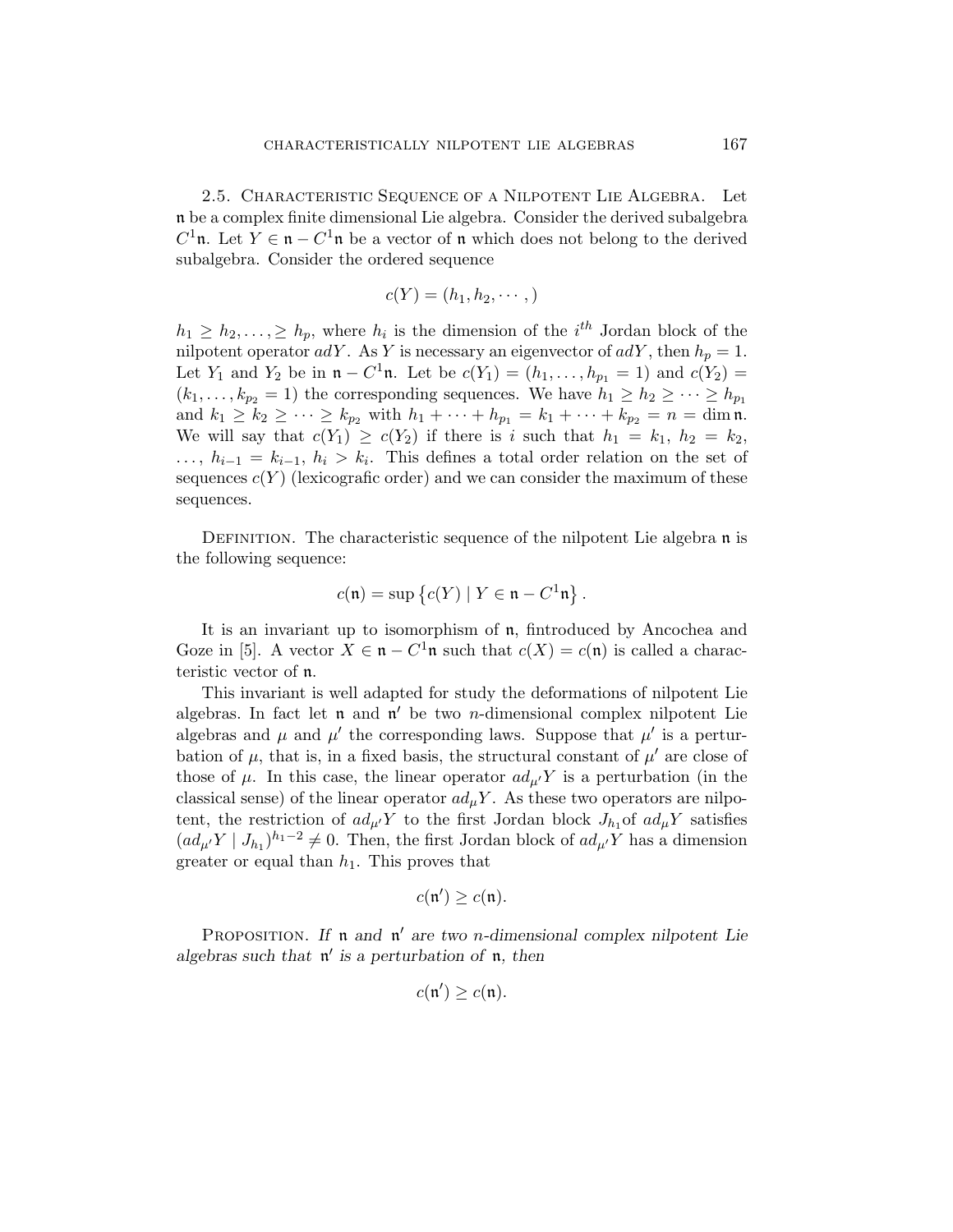This last property allowed to determine, for example, all the irreducible components of the algebraic variety of  $n$ -dimensional nilpotent Lie algebras for  $n \leq 8$ .

# 3. Characteristically nilpotent Lie algebras

In studying the varieties of laws, the characteristically nilpotent algebras have shown their importance in the determination of irreducible components. For example, in dimension 7 there are two components, the first formed by filiform Lie algebras and the second generated by the orbit closure of a family of characteristically nilpotent Lie algebras [8].

The main problem in the study of characteristically nilpotent Lie algebras is the determination of conditions for an algebra of derivations to be nilpotent: for an arbitrary nilpotent Lie algebra the structure of the algebra of derivations can variate from representations of the special linear algebras  $\mathfrak{sl}_n$  to certain nilpotent Lie algebras.

The origin of all this is the cited result of Jacobson [48].

THEOREM 1. Let  $\mathfrak g$  be a Lie algebra and suppose that it admits a nondegenerate derivation f. Then g is a nilpotent Lie algebra.

According to our convention, the Lie algebra is defined over a the field of complex numbers. Otherwise the assertion would be false, as it has been verified that this result fails when the characteristic of the base field is nonzeo.

The example of Dixmier and Lister, appearing as the first known characteristically nilpotent Lie algebra, was the response to the validity question of Jacobson's theorem of 1955. This algebra is very interesting in many aspects; it is one of the few known CNLA of nilindex 3, which is the lowest possible nilindex such an algebra can have. We find this intriguing; the authors not only gave the first example to a new class of nilpotent Lie algebras, that also developed an "extreme" example in that sense. Unfortunately, we do not know how Dixmier and Lister came to this algebra.

The construction is of an eight dimensional Lie algebra  $\mathfrak{g}_0$  defined over the basis  $\{X_1, \ldots, X_8\}$  and law

$$
[X_1, X_2] = X_5; \quad [X_1, X_3] = X_6; \quad [X_1, X_4] = X_7; \quad [X_1, X_5] = -X_8; [X_2, X_3] = X_8; \quad [X_2, X_4] = X_6; \quad [X_2, X_6] = -X_7; \quad [X_3, X_4] = -X_5; [X_3, X_5] = -X_7; \quad [X_4, X_6] = -X_8.
$$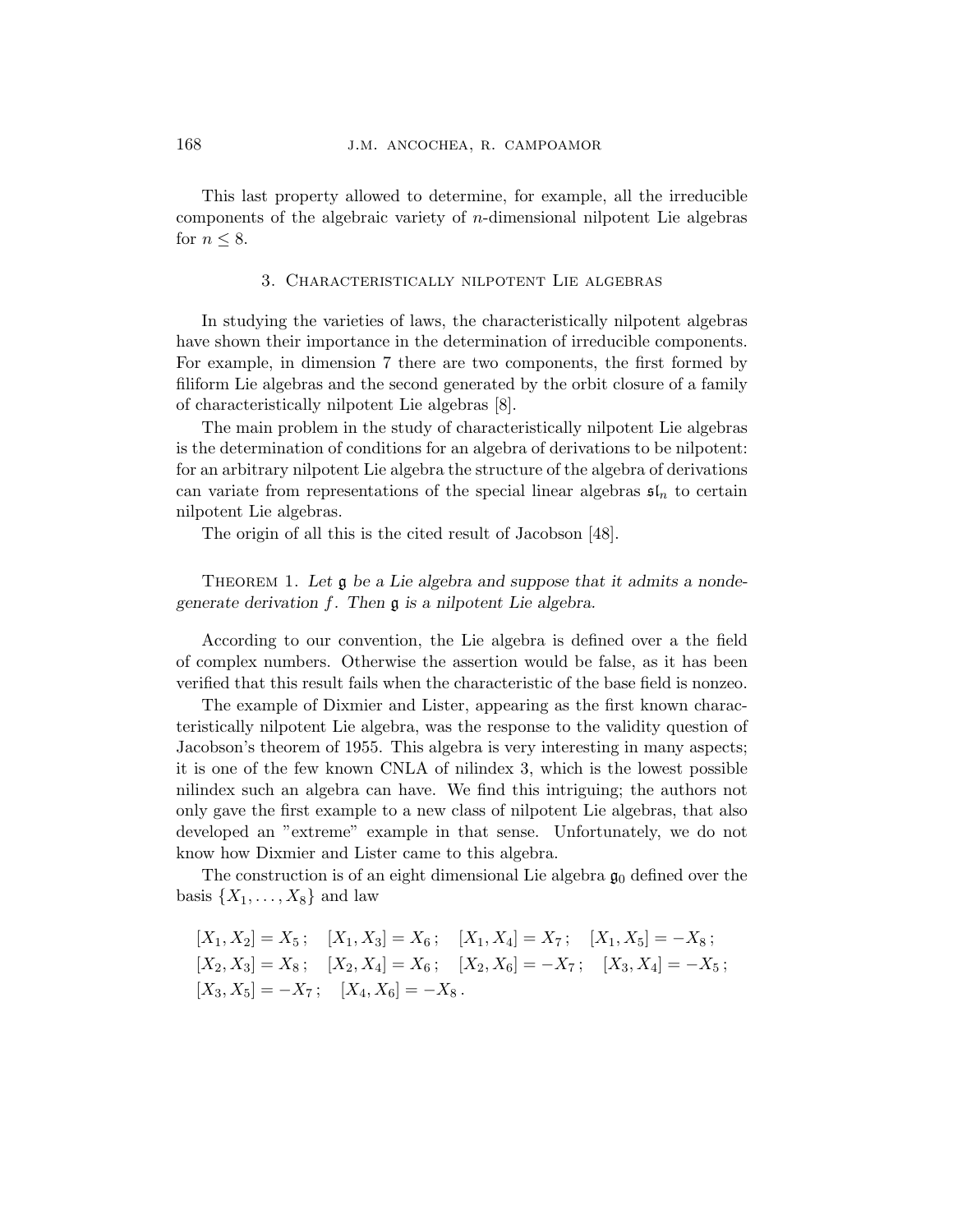Let us define the following generalization of the central descending sequence for a Lie algebra g:

$$
\mathfrak{g}^{[1]} = \mathrm{Der}\left(\mathfrak{g}\right)\left(\mathfrak{g}\right) = \{X \in \mathfrak{g} \mid X = f\left(Y\right), \ f \in \mathrm{Der}\left(\mathfrak{g}\right), \ Y \in \mathfrak{g}\}
$$

and

$$
\mathfrak{g}^{[k]}=\mathrm{Der}\left(\mathfrak{g}\right)\left(\mathfrak{g}^{[k-1]}\right),\qquad k>1\,.
$$

The main result about this algebra is the following:

THEOREM 2. If f is a derivation of  $\mathfrak{g}_0$  then  $f(\mathfrak{g}_0) \subset C^1 \mathfrak{g}_0$ ; hence any derivation if nilpotent.

The proof of this is strongly related with the fact that the algebra  $\mathfrak{g}_0$ annihilates a power of the preceding sequence. For this reason, they defined characteristically nilpotent Lie algebras as follows:

DEFINITION. A Lie algebra  $\mathfrak g$  is called characteristically nilpotent if there exists an integer m such that  $\mathfrak{g}^{[m]}=0$ .

The listed algebra has a twelve dimensional Lie algebra of derivations, from which six correspond to inner derivations. Now, any linear operator sending the algebra  $\mathfrak{g}_0$  into its center, which is generated by the vectors  $X_7$ and  $X_8$ , is easily seen to be a derivation of  $\mathfrak{g}_0$ . The ideal uf these derivations has dimension eight, having a two dimensional subspace in common with the space of inner derivations. This fact can be interpreted in the sense that the dimension of the cohomology space  $H^1(\mathfrak{g}_0, \mathfrak{g}_0)$  is as small as possible. Dixmier and Lister asked if the algebras of this type, which satisfy the generalization of the central descending sequence, were more treatable than ordinary nilpotent Lie algebras. In certain aspects this is true, as the topological properties of CNLA show, but on the other their determination and classification is a rather difficult question, and one can hardly say that it constitutes a simplification. However, CNLA have undoubtly contributed to a better understanding of the geometry of the variety  $\mathcal{N}^n$ . The theorem above proves in fact much more than the characteristic nilpotence of the listed algebra:  $\mathfrak{g}_0$  is not the derived subalgebra of any Lie algebra. Thus one can pose the question: if  $\mathfrak g$  is a CNLA, is it true that  $\mathfrak g$  cannot be the derived subalgebra of a Lie algebra? A first condition is given above, as the nilpotence of  $\mathfrak g$  and the fact that any derivation maps the algebra into its derived subalgebra ensures that it cannot be a commutator algebra. Leger and Tôgô found out other conditions to assure the nonexistence of an algebra containing a given CNLA as derived subalgebra [66]: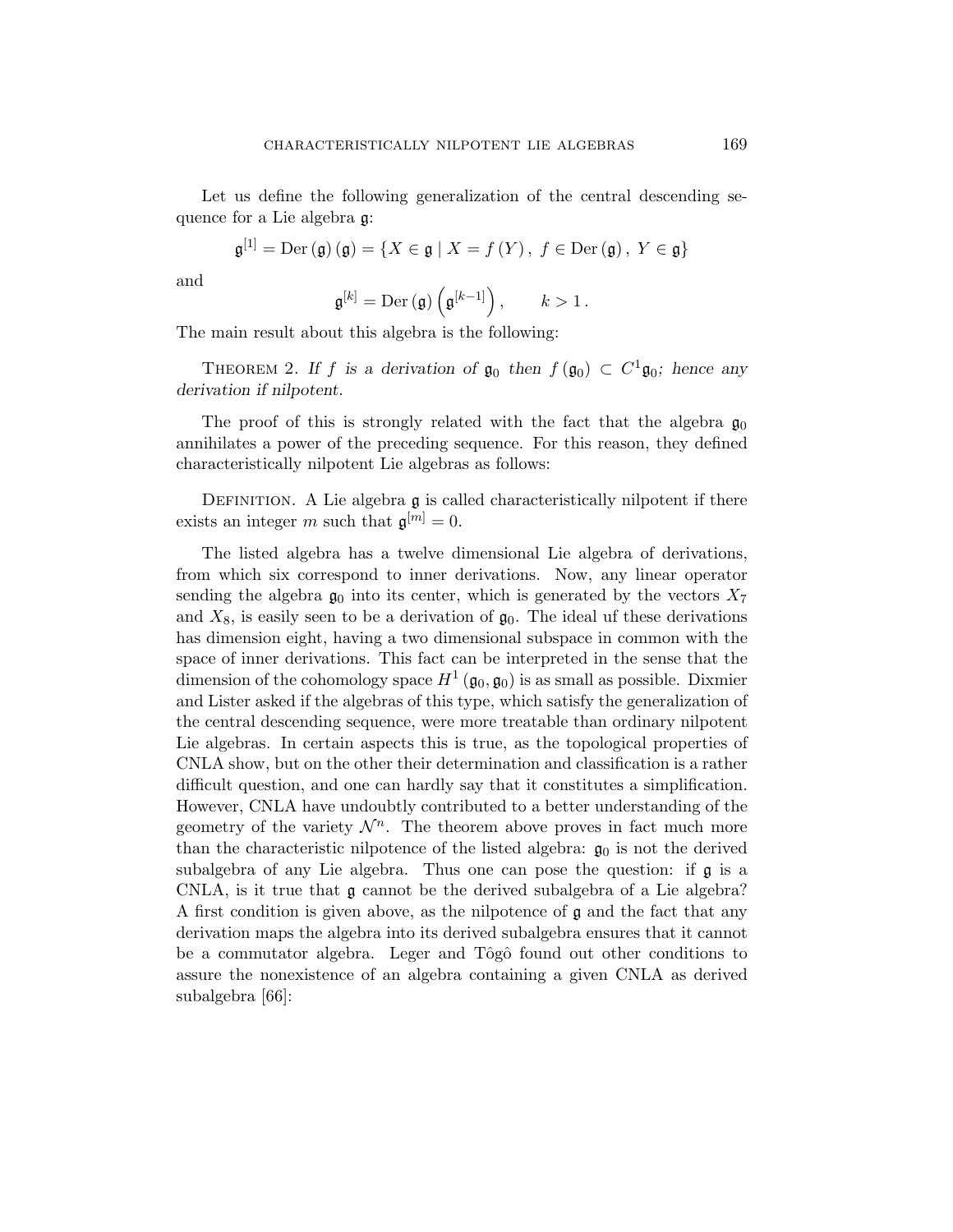PROPOSITION. Let  $\mathfrak g$  be a CNLA. If Der  $(\mathfrak g)$  annihilates the center  $Z(\mathfrak g)$  of g, then g is not a derived algebra.

This proposition is based on the fact that for a CNLA we have

$$
[\mathfrak{g},Z_i]\subset Z_{i-2}
$$

where  $Z_0 = (0)$  and  $Z_i$  is the largest subspace of  $\mathfrak g$  such that  $\mathrm{Der}(\mathfrak g) Z_i \subset Z_{i-1}$ for  $i \geq 1$ . The existence of an index such that  $\mathfrak{g} = Z_r$  follows immediately. The authors also deduce an interesting numerical condition, also based on this inductively defined sequence:

THEOREM 3. Let  $\mathfrak g$  be a CNLA, and n and m be the smallest integers for which  $C^{n-1}\mathfrak{g} = 0$  and  $\mathfrak{g}^{[m]} = 0$ . If  $2(m-1) > n+1$ , then  $\mathfrak{g}$  is not a derived subalgebra.

In particular, it follows that  $\mathfrak g$  is no derived subalgebra if Der  $(\mathfrak g) \mathfrak g \subset C^1 \mathfrak g$ , which recovers the property of Dixmier and Lister's algebra, or  $\mathfrak{g}^{[4]}=0$ .

Now, for the general case E. Luks [69] proved in 1976 that a CNLA can appear as derived subalgebra of a Lie algebra. This remarkable fact divides in fact the CNLA into two classes: those being commutators of others and those not. The algebra L of Luks has dimension 16, and is defined over the basis  $\{X_1, \ldots, X_{16}\}\$  by the law:

$$
[X_1, X_i] = X_{5+i}, \ i = 2, 3, 4, 5; \ [X_1, X_6] = X_{13}; \ [X_1, X_i] = X_{8+i}, \ i = 7, 8; \ [X_2, X_i] = X_{i+8}, \ i = 3, 4, 6; \ [X_2, X_5] = X_{15}; [X_2, X_7] = -X_{16} \ [X_3, X_4] = -X_{13} - \frac{9}{5}X_{15}; \ [X_3, X_5] = -X_{14}; \ [X_3, X_6] = -X_{16}; \ [X_4, X_5] = 2X_{16}.
$$

The procedure used is the following: consider the transporter of an ideal I into J, where both ideals are characteristic. Then the following statements are verified:

- 1.  $I_3$  is the transporter of  $C^1L$  to 0;
- 2.  $I_4$  is the transporter of L to  $Z(L)$ ;
- 3.  $I_2$  is the transporter of  $C^1L$  to  $[I_4, I_4]$ ;
- 4.  $I_6$  is the transporter of L to  $[I_2, I_2]$ ;
- 5.  $I_5$  is the transporter of  $I_2$  to  $[L, I_6]$ .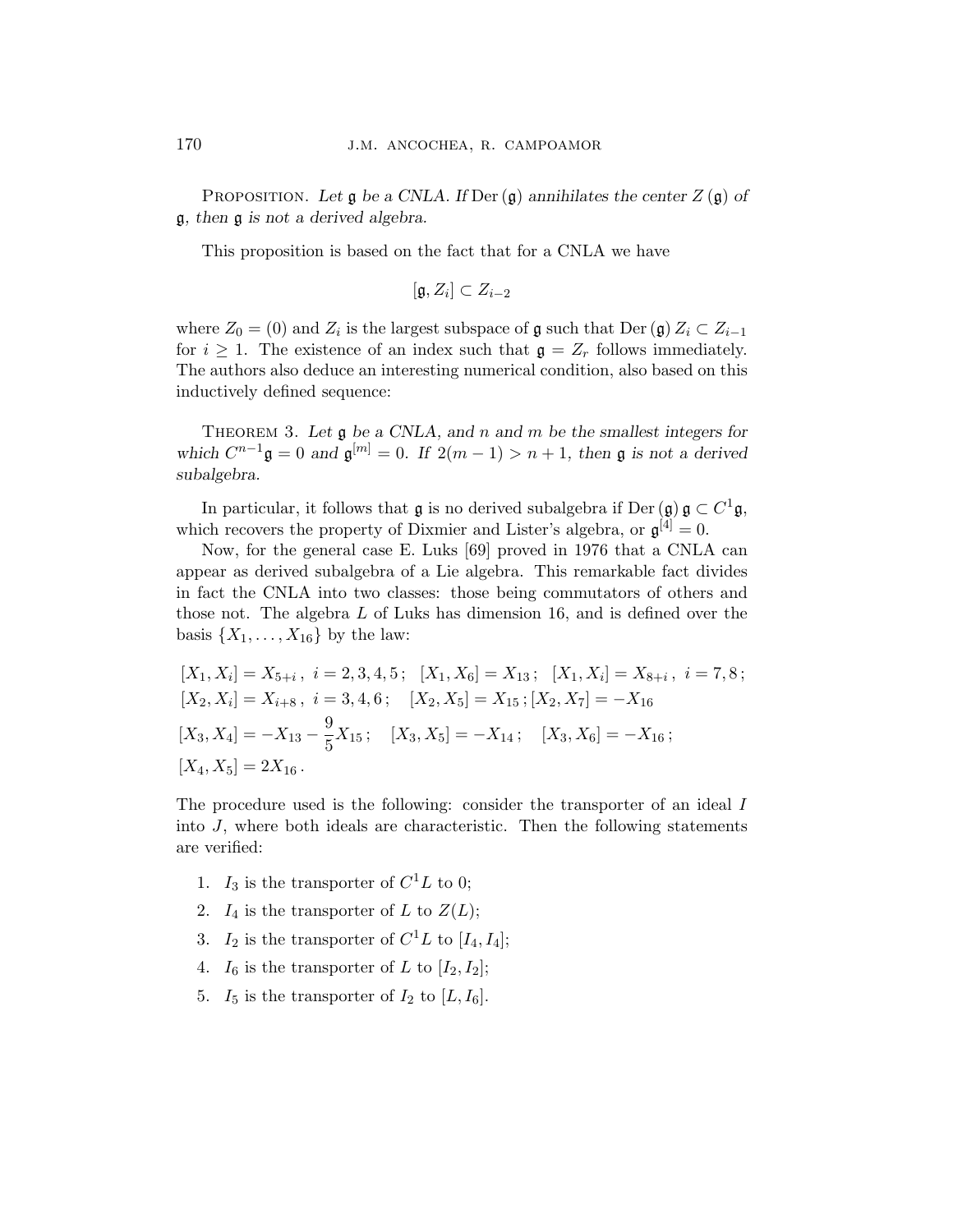where  $I_i$  is the ideal generated by the vectors  $\{X_j\}_{j\geq i}$  (for  $1 \leq i \leq 16$ ). Clearly  $I_2, \ldots, I_6$  are characteristic ideals, and it follows that L is a CNLA. For the second part, consider the derivations  $f$  and  $g$  defined respectively by:

$$
f(X_3) = X_7; \t f(X_4) = 2X_8; \t f(X_5) = 3X_9 + 2X_{11};
$$
  
\n
$$
f(X_6) = 4X_{10} + 5X_{12}; \t f(X_8) = X_{15}; \t f(X_9) = 2X_{16}; \t f(X_{11}) = -X_{16};
$$
  
\n
$$
g(X_i) = X_{i+1}, \t i = 2, 3, 4, 5, 7, 11, 13; \t g(X_8) = X_9 + X_{11};
$$
  
\n
$$
g(X_9) = X_{10} + X_{12}; \t g(X_{10}) = X_{13} + X_{15};
$$
  
\n
$$
g(X_{12}) = -X_{13} - \frac{4}{5}X_{15}; \t g(X_{14}) = -X_{16}.
$$

If one considers the brackets  $[f, g]$  in Der  $(L)$ , it gives  $ad(X_1)$  as result. Thus we can extend the algebra to the semidirect product  $\overline{L} = \{f', g'\} + L$ , where the brachets in L are the same and the action of  $\{f', g'\}$  over L is given by  $[f', X_i] = f(X_i)$ ,  $[g', X_i] = g(X_i)$  for all i and  $[f', g'] = X_1$ . It follows at once  $[I, \Lambda_i] \equiv J(\Lambda_i)$ <br>that  $[\overline{L}, \overline{L}] = L$ .

This algebra not only gives a surprising response to the question of Dixmier and Lister, it moreover gives an idea of how the algebra has to be structured for being candidate for derived algebra. Observe that the key of the preceding cosntruction is the existence of two derivations (whose rest class modulo  $B^1(L,L)$ is nonzero) whose composition equals the adjoint operator of the characteristic vector  $X_1$ . Thus, a necessary condition is deduced immediately, namely the existence of derivations in the algebra such that their composition is in the linear subspace generated by the adjoint operators  $ad(X_i)$ ,  $i = 1, ..., k$ , where these vectors are generators of the nilpotent Lie algebra.

Using a similar argumentation one can show that Luks' algebra also has an unipotent automorphism group. One may ask if there is a connection between the property of being a commutator algebra and an automorphism group of this kind. L. Auslander remarked in [33] that Dixmier and Lister's example has not an unipotent automorphism group. Now, a CNLA which is additionally a derived algebra and posseses a nonunipotent automorphism group could be constructed by considering the direct sum of two Lie algebras which satisfy the two first conditions [66]. Inspite of this result, there are wide known classes of CNLA which cannot appear as a commutator algebra. This concerns the filiform Lie algebras. It can be shown that if a filiform Lie algebra  $\mathfrak g$  is the derived algebra of  $\mathfrak g'$ , then it suffices to consider the case where  $\dim \mathfrak{g}' = \dim \mathfrak{g} + 1$ . This has been done in [24]. The reduction is not difficult to prove, and using it the assertion that g is not a derived algebra follows at once. In fact, this reduction can be seen as a conseuence of a more general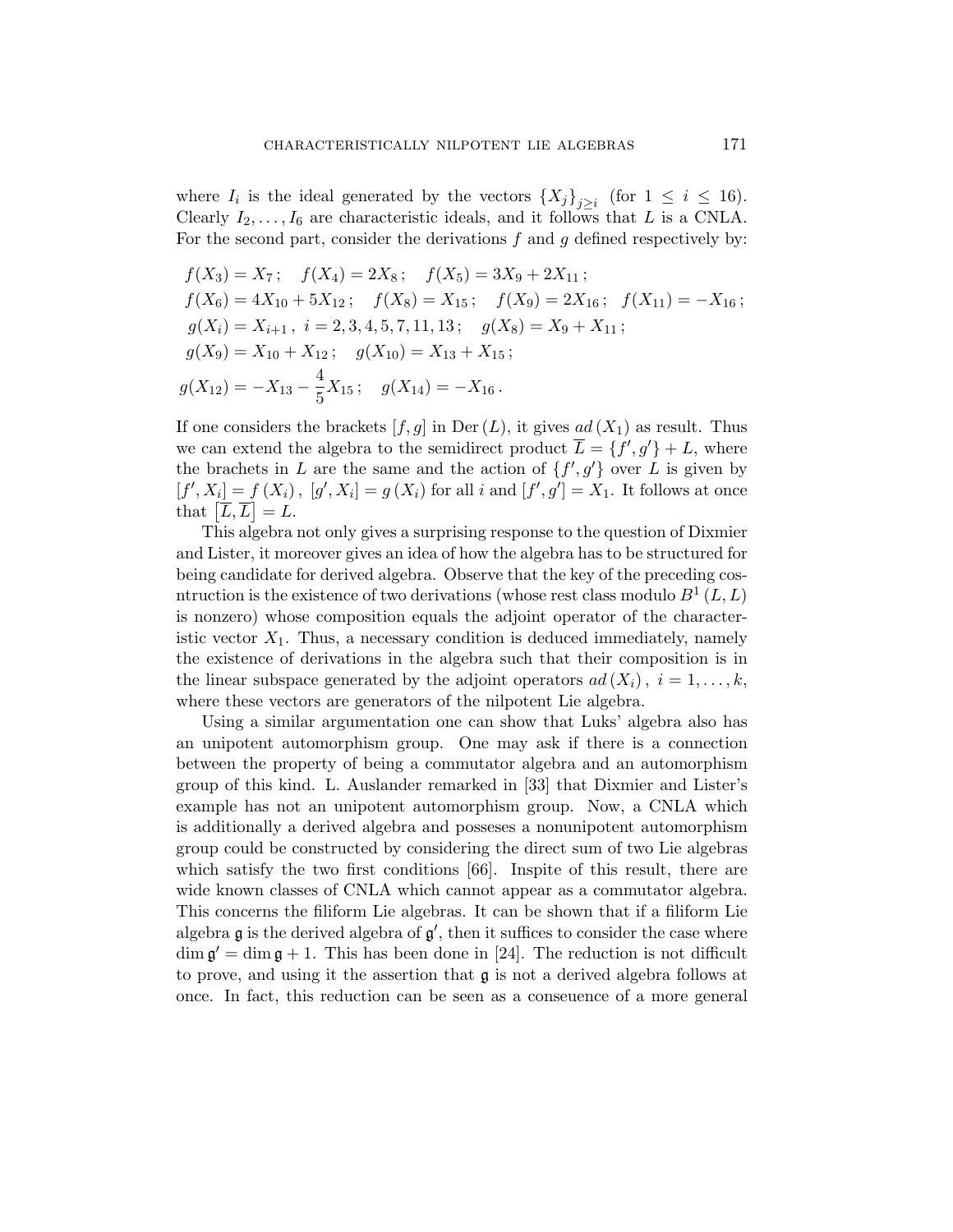result due to M. Goze and Y. B. Khakimdjanov [40], where they analyze in detail the maximal tori of derivations of an arbitrary filiform Lie algebra. The following result can be interpreted as a characterization of those filiform Lie algebras which are not characteristically nilpotent:

THEOREM 4. Let  $\mathfrak g$  be an  $(n+1)$ -dimensional filiform Lie algebra which has a nontrivial semisimple derivation f. There exists a basis  $\{X_0, \ldots, X_n\}$ adapted to  $f$  such that the brackets of  $\mathfrak g$  satisfy one of the following cases:

(i) 
$$
\mathfrak{g} = L_n
$$
;  
\n $[X_0, X_i] = X_{i+1}, \quad 1 \le i \le n-1$ ;  
\n(ii)  $\mathfrak{g} = A_{n+1}^r(\alpha_1, ..., \alpha_t), \quad 1 \le r \le n-3, \quad t = \left[\frac{n-r-1}{2}\right]$ ;  
\n $[X_0, X_i] = X_{i+1}, \quad 1 \le i \le n-1$ ;  
\n $[X_i, X_j] = \left(\sum_{k=1}^t \alpha_k (-1)^{k-i} C_{j-k-1}^{k-1}\right) X_{i+j+r}, \quad 1 \le i, j \le n, \quad i+j+r \le n$ ;

(iii) 
$$
\mathfrak{g} = Q_n, \quad n = 2m - 1;
$$
  
\n $[X_0, X_i] = X_{i+1}, \quad 1 \le i \le n - 2;$   
\n $[X_i, X_{n-i}] = (-1)^i X_n, \quad 1 \le i \le n - 1;$ 

(iv) 
$$
\mathfrak{g} = B_{n+1}^r(\alpha_1, ..., \alpha_t), \quad n = 2m+1, \quad 1 \leq r \leq n-4, \quad t = \left[\frac{n-r-2}{2}\right];
$$
  
\n
$$
[X_i, X_j] = \left(\sum_{k=1}^t \alpha_k (-1)^{k-i} C_{j-k-1}^{k-1}\right) X_{i+j+r},
$$
\n
$$
1 \leq i, j \leq n-1, \quad i+j+r \leq n-1;
$$
\n
$$
[X_0, X_i] = X_{i+1}, \quad 1 \leq i \leq n-2;
$$

(v) 
$$
\mathfrak{g} = C_{n+1}(\alpha_1, ..., \alpha_t), \quad n = 2m + 1, \quad t = m - 1;
$$
  
\n $[X_0, X_i] = X_{i+1}, \quad 1 \le i \le n - 2;$   
\n $[X_i, X_{n-i}] = (-1)^i X_n, \quad 1 \le i \le n - 1;$   
\n $[X_i, X_{n-i-2k}] = (-1)^i \alpha_k X_n, \quad 1 \le k \le m - 1, \quad 1 \le i \le n - 2k - 1;$ 

where  $(\alpha_1, \ldots, \alpha_t)$  are parameters satisfying the polynomial relations given by the Jacobi relations over this basis.

# 4. Structural properties of CNLA

After the example of Dixmier and Lister in 1957, Leger and Tôgô iniciated the structural study of CNLA. Their paper [66] does not provide additional examples, but it is of considerable significance for later work. At first, they observe that the property of being characteristically nilpotent does not depend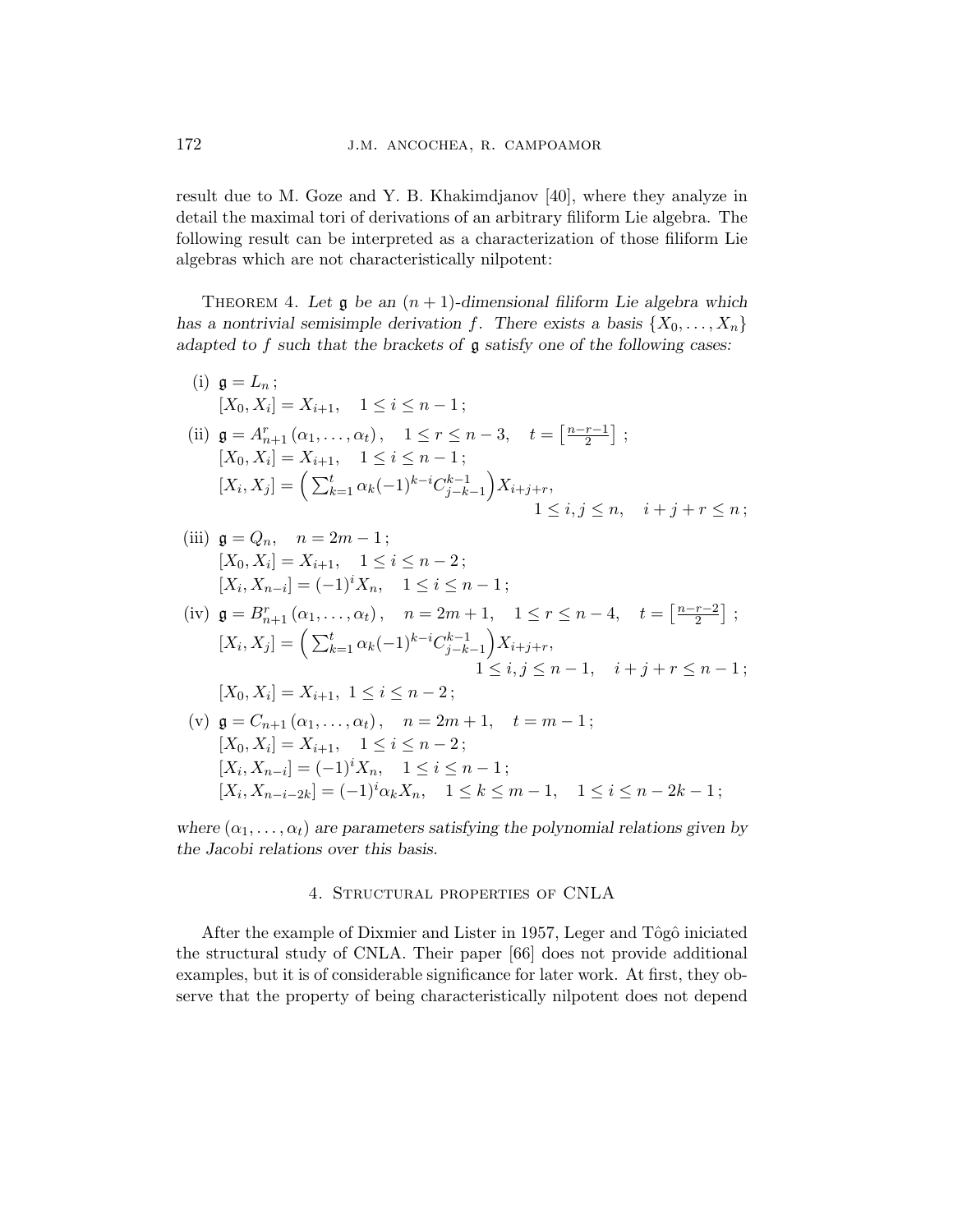on the ground field. More precisely: if the Lie algebra g is characteristically nilpotent as F-algebra (here it is not necessary to suppose that it has characteristic zero) and  $K\backslash F$  is a field extension, then g is also a CNLA as K-algebra. However, the structural properties deduced by the authors are more important, as they give an idea of which algebras have to be avoided in the search after CNLA:

Lemma. If g is characteristically nilpotent, then

- (i) the center  $Z(\mathfrak{g})$  of  $\mathfrak{g}$  is contained in the derived subalgebra  $C^1\mathfrak{g}$ ;
- (ii)  $C^2 \mathfrak{g} \neq 0$ .

The first condition makes reference to the nonexistence of direct summands in g which constitute of central vectors. Thus the study of characteristically nilpotent Lie algebras reduces to nonsplit nilpotent Lie algebras. The second condition has a more important consequence: it tells that for a Lie algebra being characteristically nilpotent, the nilindex must be at least three (observe that this is the index for the algebra of Dixmier and Lister). This fact is remarkable, as it shows the incompatibility of being as nilpotent as possible (as it occurs for the 2-step nilpotent or metabelian Lie algebras) and having all its derivations nilpotent. Metabelian Lie algebras and their derivations have been deeply studied by Leger and Luks [64], where they proved that its rank is always greater than one, the equality given only under certain conditions. Recently Galitski and Timashev [37] have used invariant theory to classify these algebras up to dimension nine. The preceding lemma leads to the question wheter a CNLA can be a direct sum. The following result is also from [66]:

LEMMA. Let  $\mathfrak g$  be a nilpotent Lie algebra. If  $\mathfrak g$  is the direct sum of two nontrivial ideals, one of which is central, then it posseses at least nontrivial semisimple derivation.

These two lemmas give the following reinterpretation of the sequence  $\mathfrak{g}^{[k]}$ introduced earlier:

THEOREM 5. Let  $\mathfrak g$  be a Lie algebra and Der  $(\mathfrak g)$  its Lie algebra of derivations. Then  $\mathfrak g$  is characteristically nilpotent if and only if Der  $(\mathfrak g)$  is nilpotent and dim  $\mathfrak{g} \geq 2$ .

It follows from the proof that if all derivations of g are nilpotent, then g is also a nilpotent Lie algebra. Thus the characteristic nilpotence is a phenomena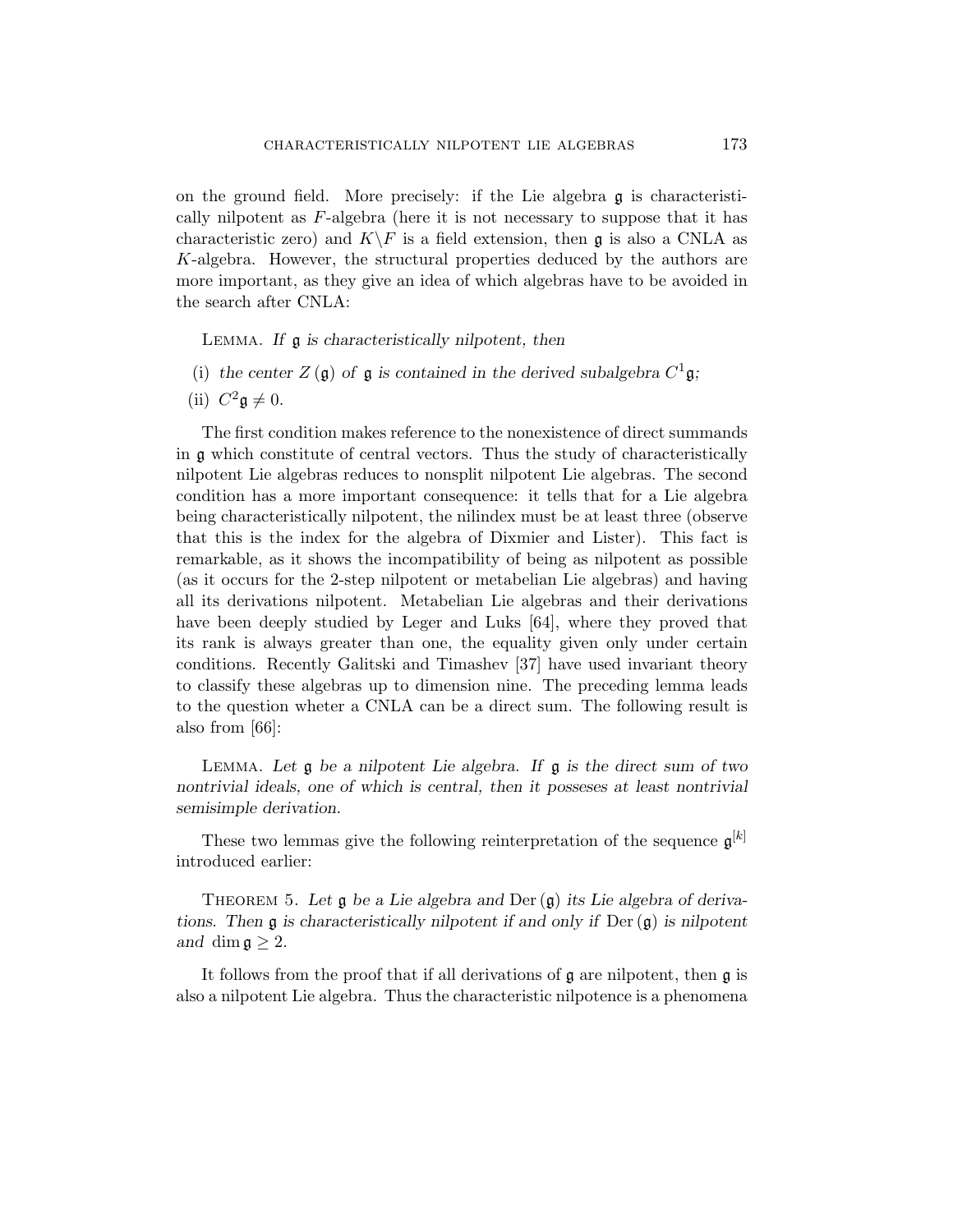which can only be observed in the variety of nilpotent Lie algebra laws  $\mathcal{N}^n$ . The theorem can be reformulated by saying that the holomorph  $H(\mathfrak{g})$  of  $\mathfrak{g}$ is nilpotent, where the holomorph is the split extension of  $Der(g)$  by g. In connection with metabelian Lie algebras, this reformulation says that for a 2 step nilpotent Lie algebra the holomorph cannot be nilpotent. The holomorph is also useful to describe properties valid also for solvable Lie algebras, as the following:

THEOREM 6. Let  $\mathfrak g$  be a Lie algebra. If a Cartan subalgebra H of  $\mathfrak g$  is characteristically nilpotent, then g is a solvable Lie algebra.

As noted by the authors, the algebra g can be solvable non-nilpotent. We remark that this theorem has been generalized in 1961 by S. Tôgô [94].

It has often been asked wheter CNLA exist for any possible dimension. The answer is in the affirmative, and in fact it was enough to find examples of dimension  $7 \leq n \leq 13$  to derive its existence in any dimension. The key result was the possibility of a decomposition into smaller blocks that have also the property of being characteristically nilpotent, as done in the classical theory:

THEOREM 7. Let  $\mathfrak{g} = \bigoplus_{i=1}^n$  $\sum_{i=1}^{n} \mathfrak{g}_i$  be a direct sum of ideals. Then  $\mathfrak{g}$  is characteristically nilpotent if and only if  $\mathfrak{g}_i$  is characteristically nilpotent for  $1 \leq i \leq n$ .

As said, having examples from dimensions seven to thirtheen, the direct sums of them give CNLA in any dimension. The nine dimensional example was given by J. Dyer in 1970, in connection with her study of nilpotent Lie groups which have expanding automorphisms. Over the basis  $\{X_1, \ldots, X_9\}$ the Lie algebra is given by

$$
[X_1, X_2] = X_3; \quad [X_1, X_3] = X_4; \quad [X_1, X_5] = X_7; \quad [X_1, X_8] = X_9; [X_2, X_3] = X_5; \quad [X_2, X_4] = X_7; \quad [X_2, X_5] = X_6; \quad [X_2, X_7] = -X_8; [X_3, X_7] = -[X_4, X_5] = X_9.
$$

This was the first given CNLA with an unipotent automorphism group. Two years later G. Favre constructed a seven dimensional example with the same property. This example is one of the three filiform CNLA in dimension 7:

$$
[X_1, X_i] = X_{i+1}, \quad 2 \le i \le 6;
$$
  
\n
$$
[X_3, X_2] = X_6;
$$
  
\n
$$
[X_4, X_2] = [X_5, X_2] = X_7;
$$
  
\n
$$
[X_4, X_3] = -X_7.
$$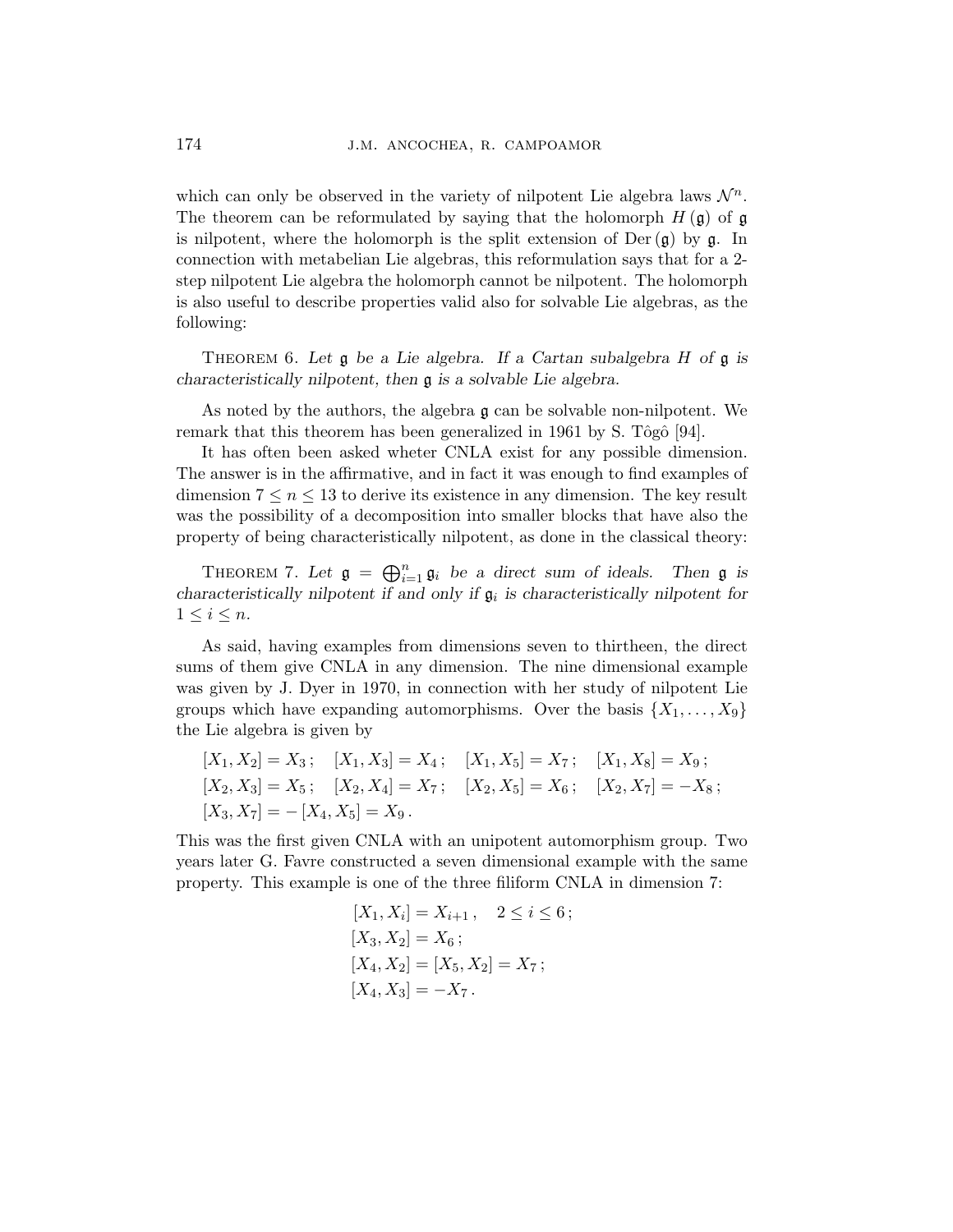To complete the construction of CNLA, there remains to find examples in dimensions  $10 - 13$ . These were given by Luks using computational methods [68]. Once the question of their existence in any possible dimension, we can ask even more: for any possible nilindex  $p \geq 3$ , does there exist a CNLA in any dimension? In [7] the question is answered in the affirmative for  $p =$ 5. This is a consequence of the classification of nilpotent Lie algebras of characteristic sequence  $(5, 1, \ldots, 1)$  whose derived subalgebra is non-abelian. In fact, we prove that if a Lie algebra g with this characteristic sequence is characteristically nilpotent, then it satisfies  $D^2 \mathfrak{g} \neq 0$ .

In 1961 Tôgô published a paper reviewing most of known results about the derivation algebras of Lie algebras (over a field of charateristic zero). He also gives an example about two nonisomorphic Lie algebras whose Lie algebra of derivations is the same, proving in that manner that a Lie algebra is not entirely determined by its derivations. Among various results about classical and reductive algebras, he also generalizes the concept of CNLA to characteristically solvable Lie algebras [94]. However, here we are only concerned with results about nilpotent Lie algebras. An often asked question is the relation between a Lie algebra g which is a (finite) sum of ideals and the structure of Der  $(g)$ . To this respect, in [94] the following theorem is proved:

THEOREM 8. Let  $\mathfrak{g} = \bigoplus_{i=1}^n$  $_{i=1}^{n}$   $\mathfrak{g}_{i}$  be a direct sum of ideals. Then Der  $(\mathfrak{g}) =$ I HEOREM 8. Let  $\mathfrak{g} = \bigoplus_{i=1}^n \mathfrak{g}_i$  be a direct sum of ideals. Then Depth  $\bigoplus_{i=1}^n \text{Der}(\mathfrak{g}_i)$  if and only if  $\mathfrak{g}$  satisfies one of the following conditions:

- (i)  $Z(\mathfrak{g}) = (0);$
- (ii)  $\mathfrak g$  is a perfect Lie algebra (i.e.  $\mathfrak g = [\mathfrak g, \mathfrak g]$ );
- (iii) All the  $\mathfrak{g}_i$ 's except one is such that  $Z(\mathfrak{g}_i) = (0)$  and  $\mathfrak{g}_i = [\mathfrak{g}_i, \mathfrak{g}_i]$ .

For a nilpotent Lie algebra  $\mathfrak{g}$ , this implies that the structure of its derivations is more than the sum of the derivations corresponding to its summands. The following proposition gives the precise form of  $Der(g)$ :

Proposition. Let  $\mathfrak{g} = \bigoplus_{i=1}^n$  $i=1 \, \mathfrak{g}_i$  be a direct sum of ideals. Then

$$
\mathrm{Der}(\mathfrak{g}) = \bigoplus_{i=1}^n \bigg( \mathrm{Der}(\mathfrak{g}_i) \oplus \bigg( \bigoplus_{i \neq j} \mathcal{D}(\mathfrak{g}_i, \mathfrak{g}_j) \bigg) \bigg)
$$

where  $\mathcal{D}(\mathfrak{g}_i, \mathfrak{g}_j) = \{h \in \text{End}(\mathfrak{g}) \mid h(\mathfrak{g}_k) = 0 \text{ if } k \neq i, h(\mathfrak{g}_i) \subset Z(\mathfrak{g}_i) \text{ and }$  $h([\mathfrak{g}_i, \mathfrak{g}_j]) = 0\}.$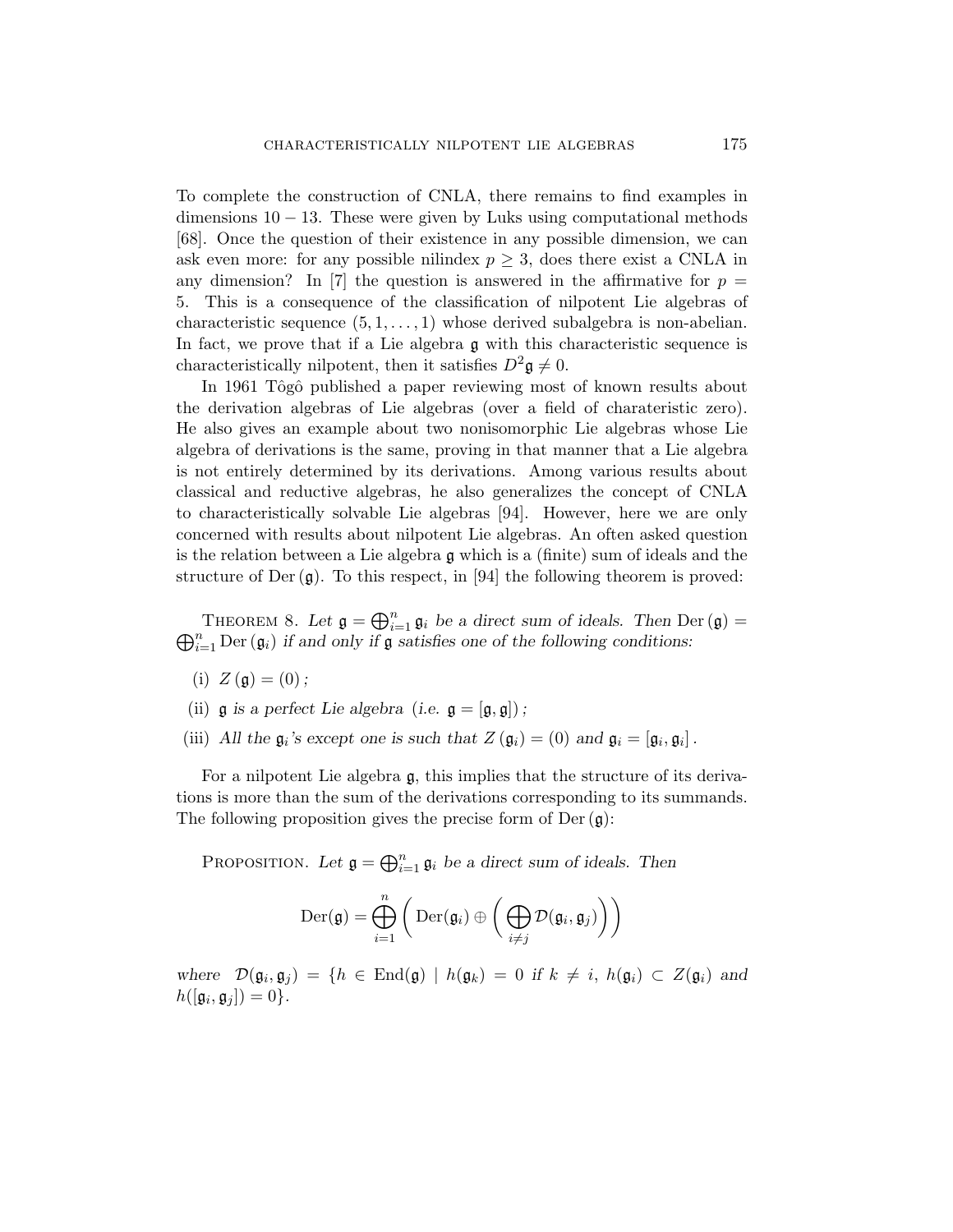Thus if one of the conditions in theorem 8 is satisfied, then  $\mathcal{D}(\mathfrak{g}_i, \mathfrak{g}_j)$ vanishes.

In the same paper Tôgô presents a list of problems of interest, specially in connection with CNLA: do there exists CNLA of derivations? From the structure of derivations for the example of Dixmier and Lister, as well as the scarceness of outer derivations, it is obvious that this algebra does not have a characteristically nilpotent algebra of derivations. As to our knowledge, nobody has answered explicitely to this question until now, though the answer is in the affirmative. In [8] we construct examples of CNLA of derivations and generalize the question to higher indexes.

Example. Let g be the Lie algebra with associated law

$$
\mu_5(X_1, X_i) = X_{i+1}, \ i \in \{2, 3, 4, 5\}; \quad \mu_5(X_5, X_2) = \mu_5(X_3, X_4) = X_6; \n\mu_5(X_7, X_3) = X_6; \quad \mu_5(X_7, X_2) = X_5 + X_6.
$$

over the basis  $\{X_1, \ldots, X_7\}$ . The Lie algebra of derivations Der(g) is ten dimensional and isomorphic to

$$
[Z_1, Z_2] = Z_3, \t [Z_2, Z_6] = -Z_5, \t [Z_7, Z_8] = 2Z_5 - 2Z_6 + 2Z_{10},
$$
  
\n
$$
[Z_1, Z_3] = Z_4, \t [Z_2, Z_8] = -Z_6, \t [Z_7, Z_9] = Z_5 - 2Z_6 + 2Z_{10},
$$
  
\n
$$
[Z_1, Z_4] = Z_5, \t [Z_2, Z_9] = -Z_4 - 2Z_6, \t [Z_8, Z_9] = 2Z_6 - 2Z_{10},
$$
  
\n
$$
[Z_1, Z_7] = -Z_4, \t [Z_2, Z_{10}] = -Z_5,
$$
  
\n
$$
[Z_3, Z_9] = -Z_5,
$$
  
\n
$$
[Z_3, Z_9] = -Z_5.
$$

It is routine to verify that this algebra is a CNLA.

Among many other examples, we present the following, which is important in connection with the study of irreducible components of the variety  $\mathfrak{N}^n$ :

THEOREM 9. For any  $\alpha \in \mathbb{C} - \{0, 2\}$  the family of nilpotent Lie algebras given by

$$
[X_1, X_i] = X_{i+1}, \quad 2 \le i \le 5;
$$
  
\n
$$
[X_4, X_2] = \alpha X_6;
$$
  
\n
$$
[X_3, X_2] = \alpha X_5 + X_7;
$$
  
\n
$$
[X_7, X_3] = X_6;
$$
  
\n
$$
[X_7, X_2] = X_5 + X_6.
$$

has a characteristically nilpotent Lie algebra of derivations.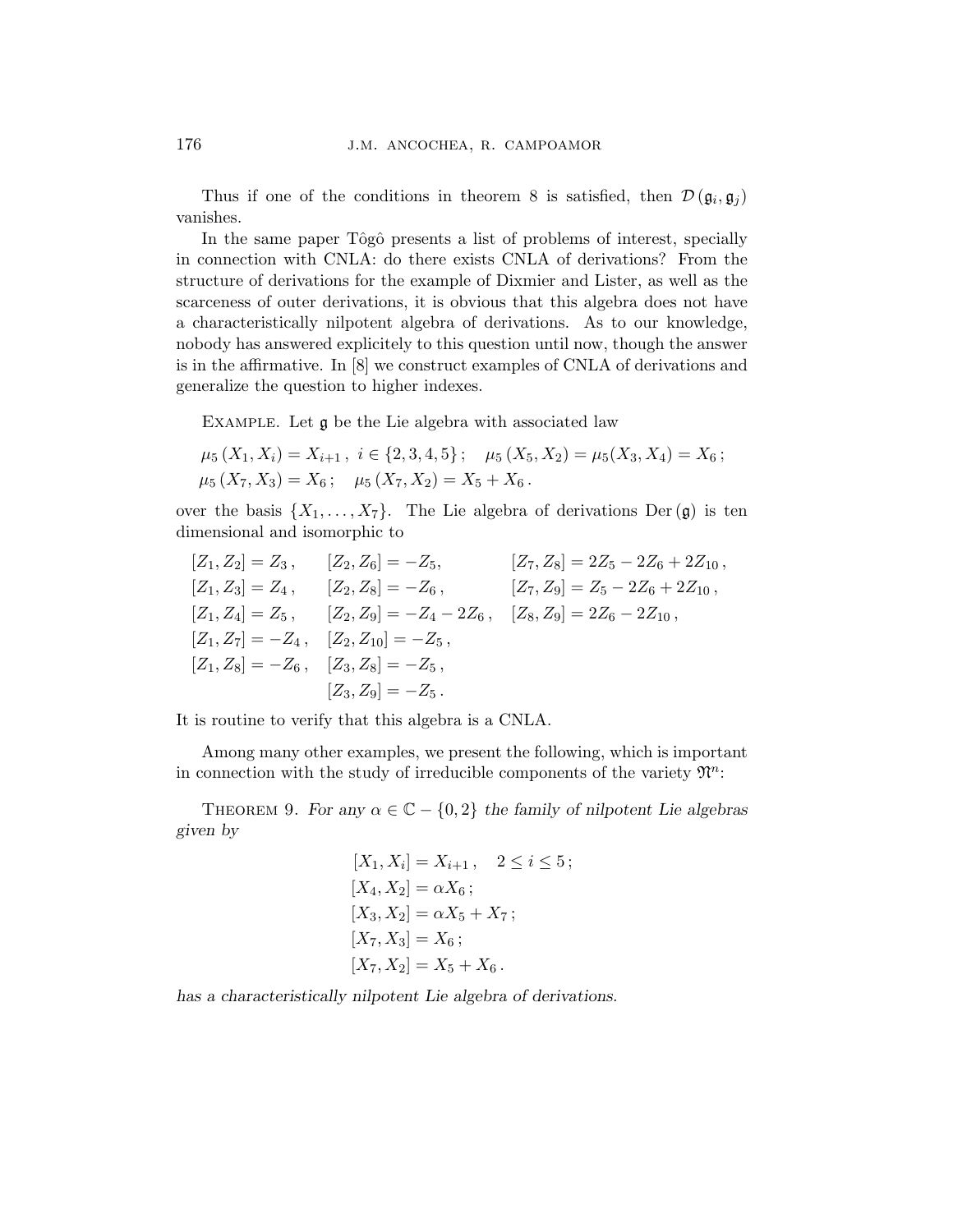This follows at once from the fact that the derivatiosn are given by:

| $[Z_1, Z_2] = Z_3$ ,           | $[Z_2,Z_3]=-\alpha Z_5-Z_6\,,\quad [Z_7,Z_9]=2Z_5\,,$                                           |                         |
|--------------------------------|-------------------------------------------------------------------------------------------------|-------------------------|
| $[Z_1, Z_3] = Z_4$ ,           | $[Z_2,Z_6]=-Z_5\,,$                                                                             | $[Z_7, Z_{10}] = Z_5$ , |
| $[Z_1, Z_4] = Z_5$ ,           | $[Z_2,Z_{10}]=-Z_4-\alpha Z_5\, ,\;\; [Z_9,Z_{10}]=\frac{2}{\alpha}Z_8+\frac{2}{\alpha}Z_4\, ,$ |                         |
| $ Z_1, Z_7  = -Z_4$ ,          | $[Z_3, Z_9] = -Z_5$ ,                                                                           |                         |
| $ Z_1, Z_8  = -Z_5,$           | $ Z_3,Z_{10} =-Z_5$ ,                                                                           |                         |
| $ Z_1, Z_9  = -Z_6,$           |                                                                                                 |                         |
| $ Z_1, Z_{10}  = -Z_8 - Z_4$ . |                                                                                                 |                         |

This examples, as well as other considered in [8] have a common property: there always exists an outer derivation  $\theta$  which belongs to the derived subalgebra of  $Der(g)$ . This and the method used to deduce the examples have led to the

CONJECTURE 1. If  $\mathfrak g$  is a CNLA of derivations, then there exist outer derivations  $\theta_1, \theta_2, \theta_3$  such that

$$
[\theta_1, \theta_2] = \lambda \theta_3 \pmod{\text{Der}(\mathfrak{g})}
$$

where  $\lambda \in \mathbb{C} - \{0\}$  and  $\mathbb{D}\mathrm{er}(\mathfrak{g})$  denotes the space of inner derivations.

We now come to the generalization announced. Let  $\text{Der}^{[k]}$   $\mathfrak{g} = \text{Der}(\text{Der}(\dots))$  $(Der(\mathfrak{g}))\dots$  be the k-th Lie algebra of derivations. Thus we have the sequence

$$
\left(\mathrm{Der}\left(\mathfrak{g}\right),\mathrm{Der}^{\left[2\right]}\mathfrak{g},\ldots,\mathrm{Der}^{\left[k\right]}\mathfrak{g},\ldots\right)\,.
$$

DEFINITION. A Lie algebra  $\frak g$  is called characteristically nilpotent of index k if the  $(k-1)^{th}$  Lie algebra of derivations Der<sup>[k-1]</sup> g is characteristically nilpotent.

Remark. It would be of great interest to know if there exist CNLA of infinite index, as this would us give the possibility to develop a theory analogue to Schenkman's one [85] for these algebras. The structure of the variety of filiform Lie algebras  $\mathcal{F}^m$  for  $m \geq 8$  seems to suggest the existence of such algebras, but there is no manner to prove it. Observe that the determination of such an algebra is far from being a computational problem. The question is more to find a new invariant which measures which is the gratest possible index, if any. Up to the moment, the biggest index known is 5.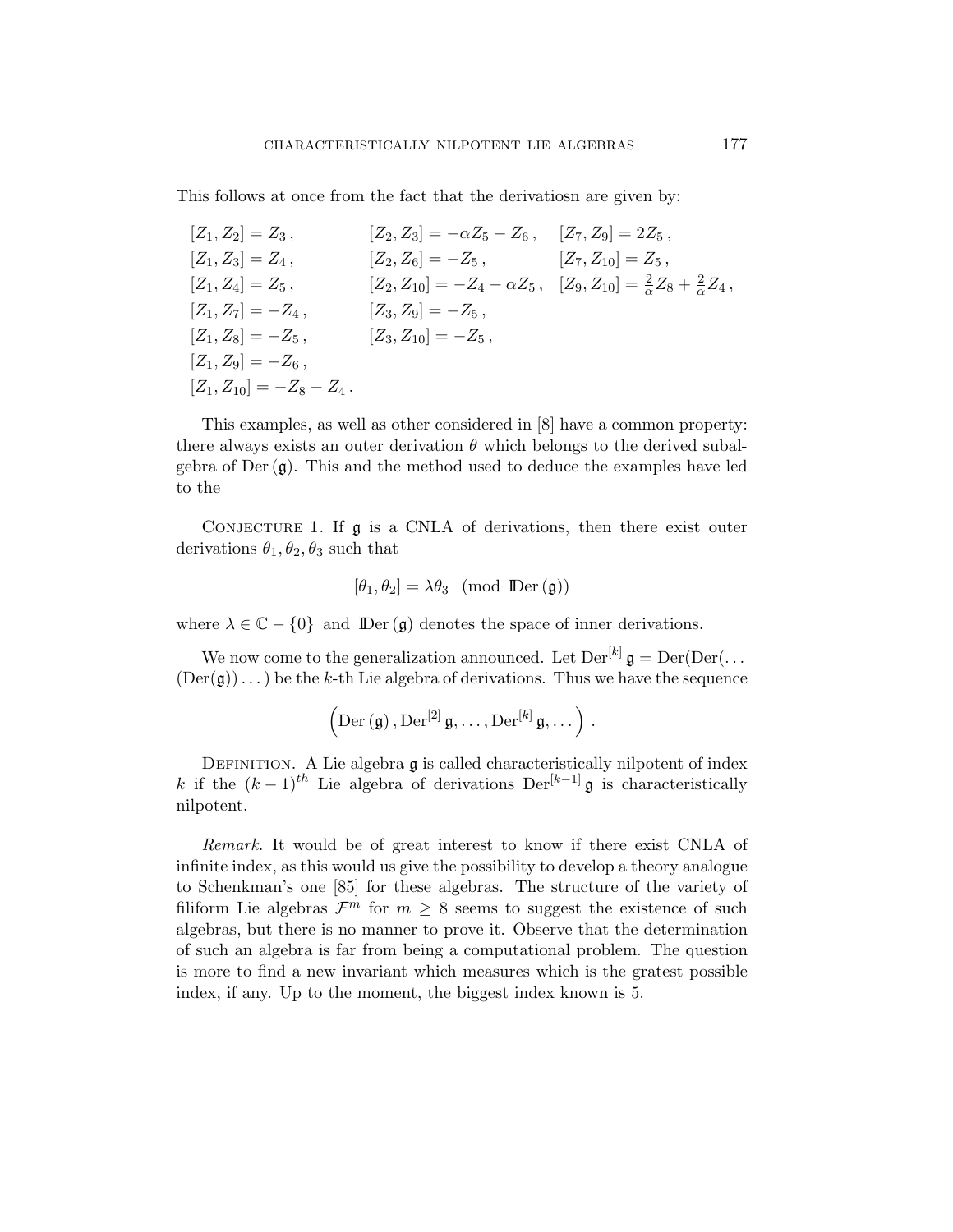#### 5. Subspaces of CNLA

Around 1984, when some authors had already constructed infinite families of CNLA, the interest on these algebras turned to its topological and geometrical properties. R.Carles proved in [19] the following result:

PROPOSITION. The CNLA constitute a constructible set of the variety  $\mathfrak{N}^n$ which is empty for  $n \leq 6$  and nonempty for  $n \geq 7$ .

This proposition is another way to prove the existence of CNLA in arbitrary dimension, and its advantage is being independent from any example. Its proof is based on the conjugacy classes of maximal tori of derivations over a nilpotent Lie algebra of dimension  $n$  ([36]), as well as the action of the general linear group  $GL(n, \mathbb{C})$  on  $\mathfrak{g}$  (the result is in fact true for any algebraically closed field of characteristic zero). The seven dimensional CNLA given by Favre in 1972 is generalized in the following manner: over the basis  $\{X_1, \ldots, X_n, X_{n+1}\}\$ the Lie algebra structure is given by:

$$
[X_1, X_i] = X_{i+1}, \quad 2 \le i \le n;
$$
  
\n
$$
[X_2, X_3] = X_n;
$$
  
\n
$$
[X_2, X_4] = [X_2, X_5] = -[X_3, X_4] = X_{n+1}.
$$

For  $n = 6$  Favre's example is recovered. The interest of this family is that it is obtained by considering central extensions of an algebra  $g'$  by  $\mathbb{C}$ , which proves the power of extension theory for the study of CNLA. It is also proven that any extension by the center of a CNLA is also characteristically nilpotent, where an extension by the center is a central extension of a Lie algebra  $\mathfrak g$  by  $\mathbb{C}^p$  whose center is isomorphic to  $\mathbb{C}^p$ . The same procedure has been used in [22] to obtain lots of CNLA in arbitrary dimension and mixed characteristic sequences. Carles also remarks that the set of CNLA is never closed, which is immediate from the preceding, and for the particular case of dimension 7 he proves that it is neither open. In [8] we have extended this result to any dimension:

THEOREM 10. For  $n \geq 8$  the set  $S_n$  of CNLA is not open in the variety  $\mathfrak{N}^n$ .

The family constructed is based on the results of the classification of 8 dimensional filiform Lie algebra due to Goze and the first author [4]. Also the deformation structure is based on this result: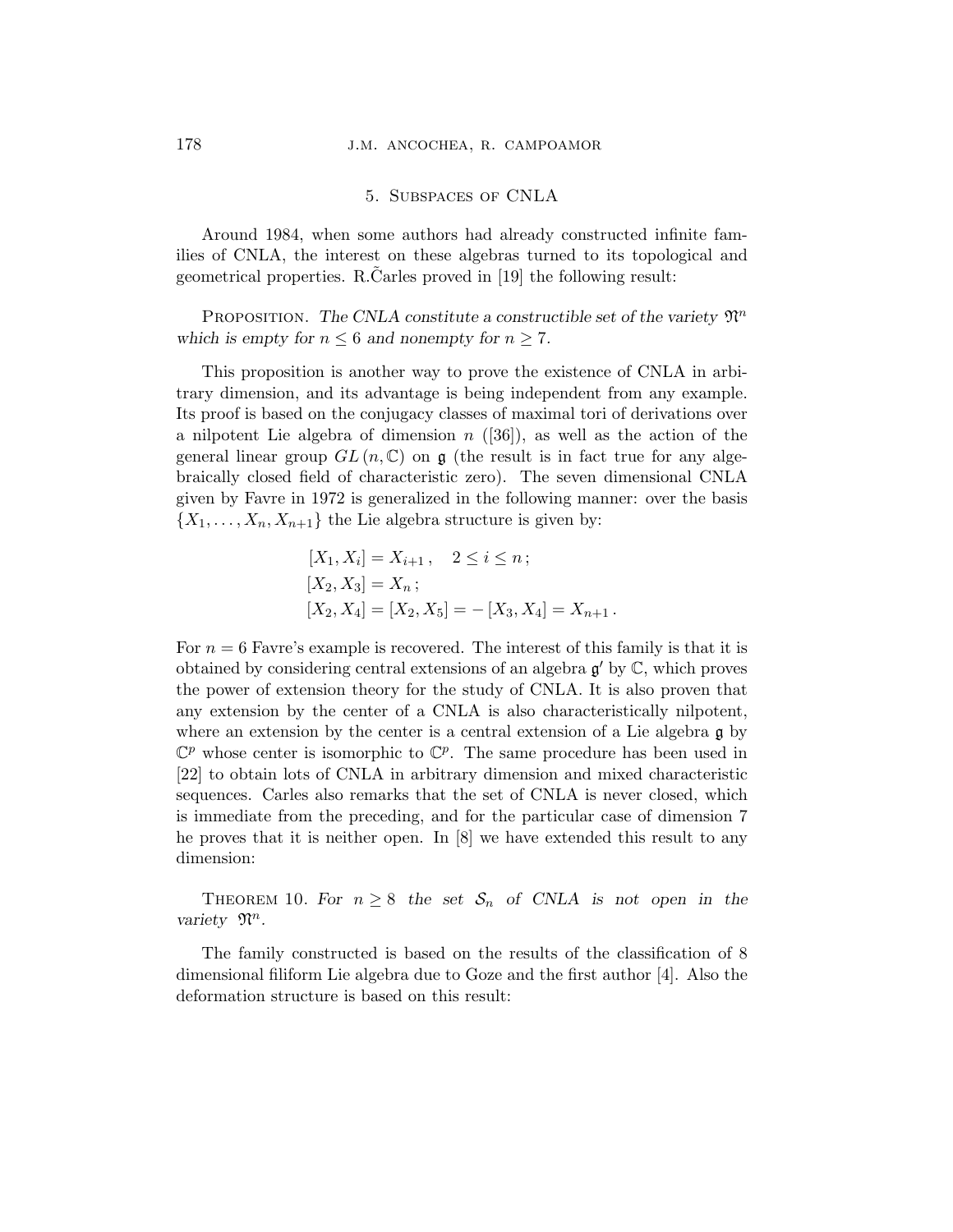Let  $\mathfrak{g}_{n,17}$   $(n \geq 8)$  be the Lie algebra defined by the brackets

$$
[X_1, X_i] = X_{i+1}, \quad 1 \le i \le n-1;
$$
  
\n
$$
[X_4, X_2] = X_n;
$$
  
\n
$$
[X_3, X_2] = X_{n-1} + X_n.
$$

It is immediate that the algebra is filiform and characteristically nilpotent. Let  $\psi \in Z^2(\mathfrak{g}_{n,17}, \mathfrak{g}_{n,17})$  be the linear expandable cocycle defined by

$$
\psi(X_5, X_3) = X_n, \quad \psi(X_5, X_2) = \psi(X_4, X_3) = X_{n-1},
$$
  

$$
\psi(X_k, X_2) = 2X_{n-4 + \left[\frac{k}{2}\right]}, \quad k = 3, 4.
$$

Let  $\mathfrak{g}_{n,17} + \varepsilon \psi$  be an infinitesimal deformation of  $\mathfrak{g}_{n,17}$ . Now we consider the change of Jordan basis  $X'_1 = X_1, X'_2 = X_2 + a_3X_3 + a_4X_4 + a_5X_5$  with the relations

$$
1 + a_3^2 \varepsilon - 2\varepsilon a_4 = 0,
$$
  

$$
3a_5 \varepsilon + a_3 a_4 - a_3^2 \varepsilon - 2\varepsilon a_4 = 0.
$$

Written in the new basis the algebra  $\mathfrak{g}_{n,17}+\varepsilon\psi$  is isomorphic to the Lie algebra  $\mathfrak{g}_{n,18}$  defined by

$$
[X_1, X_i] = X_{i+1}, \quad 1 \le i \le n-1;
$$
  
\n
$$
[X_5, X_3] = \varepsilon X_n;
$$
  
\n
$$
[X_5, X_2] = [X_4, X_3] = \varepsilon X_{n-1};
$$
  
\n
$$
[X_4, X_2] = 2\varepsilon X_{n-2};
$$
  
\n
$$
[X_3, X_2] = 2\varepsilon X_{n-3}.
$$

From the linear system  $(S)$  associated to this algebra  $[6]$  we deduce the existence of nonzero eigenvalues for diagonalizable derivations of  $\mathfrak{g}_{n,18}$ , so it cannot be characteristically nilpotent.

Following with the seven dimensional case, in [18] the irreducible components of the variety  $\mathfrak{N}^7$  are analyzed in relation with characteristic nilpotence. It is well known that this variety has two irreducible components, one corresponding to the filiform Lie algebras,  $\mathcal{F}_7$ , and one consisting of non-filiform Lie algebras. The filiform components has only three CNLA, which obviously don't constitute a dense subset as none of them has an open orbit, while for the other component there exists a family of CNLA constituting a nonempty Zariski open subset. The family is precisely the one given as example above. For  $n \geq 8$ , the situation for  $\mathcal{F}_8$  changes radically: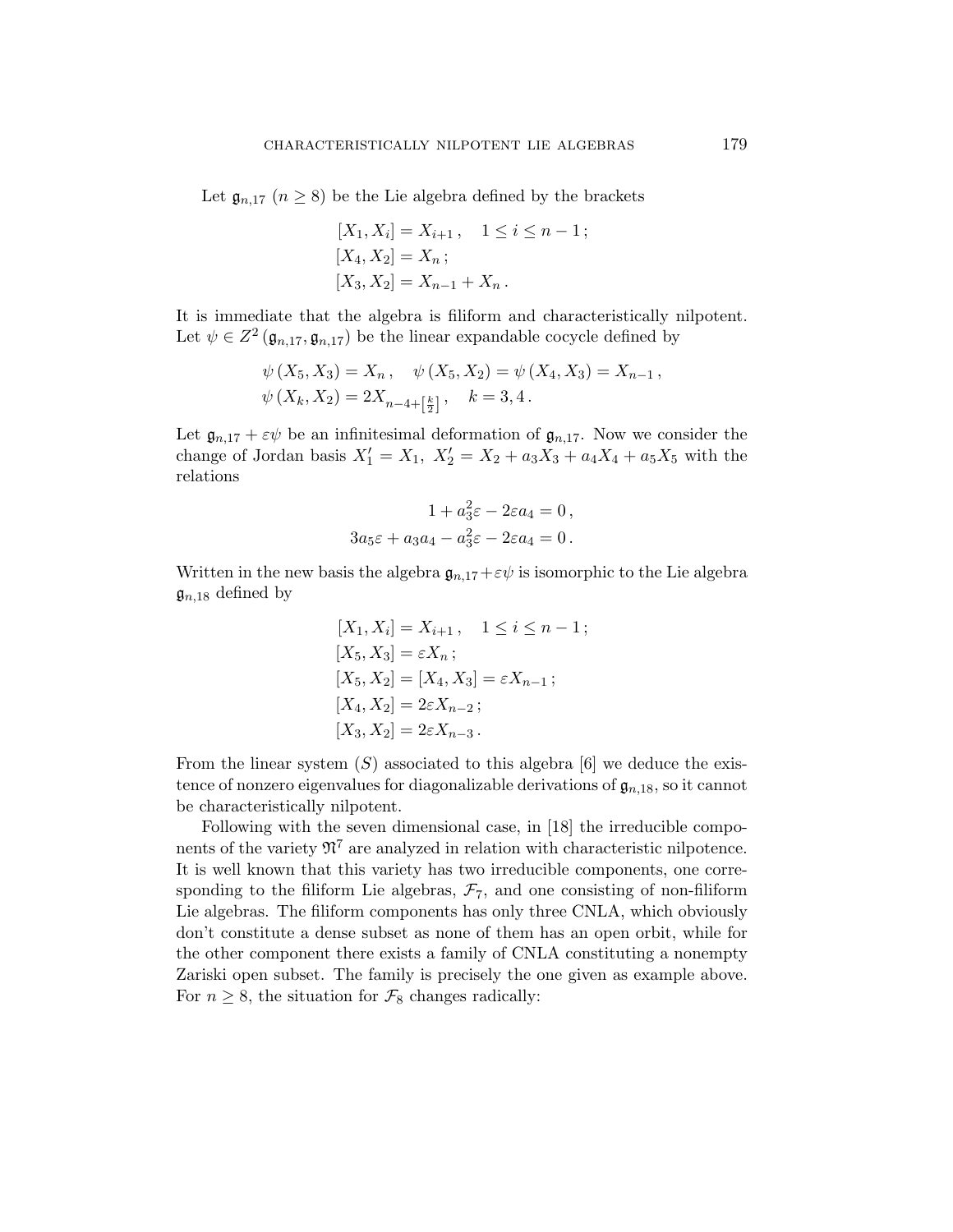THEOREM 11. Let  $n \geq 8$ . Then any irreducible component C of  $\mathcal{F}_n$  contains a nonempty Zariski open subset A cosisting of CNLAs.

The result is proven in [40], where even more is obtained, namely that for any open set in  $\mathcal{F}_n$  a CNLA belonging to this set can be found. Other versions relative to this have been treated by H. Kraft and Ch. Riedtmann in [61]. Is it true that for dimensions  $n \geq 8$  any irreducible component of the variety  $\mathfrak{N}^n$ contains an open subset of CNLAs. For  $n = 8$  the response is affirmative, and can be found in [8].

PROPOSITION. For any irreducible component C of the variety  $\mathfrak{N}^8$  there exists a nonempty Zariski-open subsets consisting of CNLAs.

As commented above, the 1-parameter family that defines the second irreducible component of  $\mathfrak{N}^7$  has the property of being characteristically nilpotent of index 2, according to the definition given. This leads naturally to the question wheter there exist irreducible components in  $\mathfrak{N}^n$   $(n \geq 9)$  which admit nonempty open susbsets formed by CNLA od derivations. We finally remark that this problem is related with the tower problem in group theory.

5.1. Characteristically nilpotent Lie algebras obtained from nilradicals of Borel subalgebras. As commented earlier, the difficulty of constructing and characterizing CNLA led many authors to conclude that they were scarce within the variety of nilpotent Lie algebra laws, though results like those of Carles [18] pointed out their importance. The question was definitively solved by Khakimdjanov in 1988, in a series of papers ([53], [54]), where he treated with the cohomology of parabolic subalgebras of simple Lie algebras, first studied by Kostant in 1963 ([58], [59]), and applied these results to the study of deformations of the nilradicals of Borel subalgebras of simple Lie algebras. For classical topics we refer the reader to [46], [44], [23] and [58].

In [53] the author developes the cohomological tools needed, such as the fundamental cohomologies, as well as adequate filtrations for these spaces. In [54] this information is applied to prove that almost all deformations of the cited nilradicals are CNLA.

Following the notation used in  $[44]$ , let L be a simple Lie algebra of rank  $l > 1$ , H its Cartan subalgebra,  $\Phi$  the root system associated to H,  $\Phi^+$  the system of positive roots relative to a certain ordering and  $\Delta$  the system of simple roots. Recall that a Borel subalgebra is a maximal solvable subalgebra of L.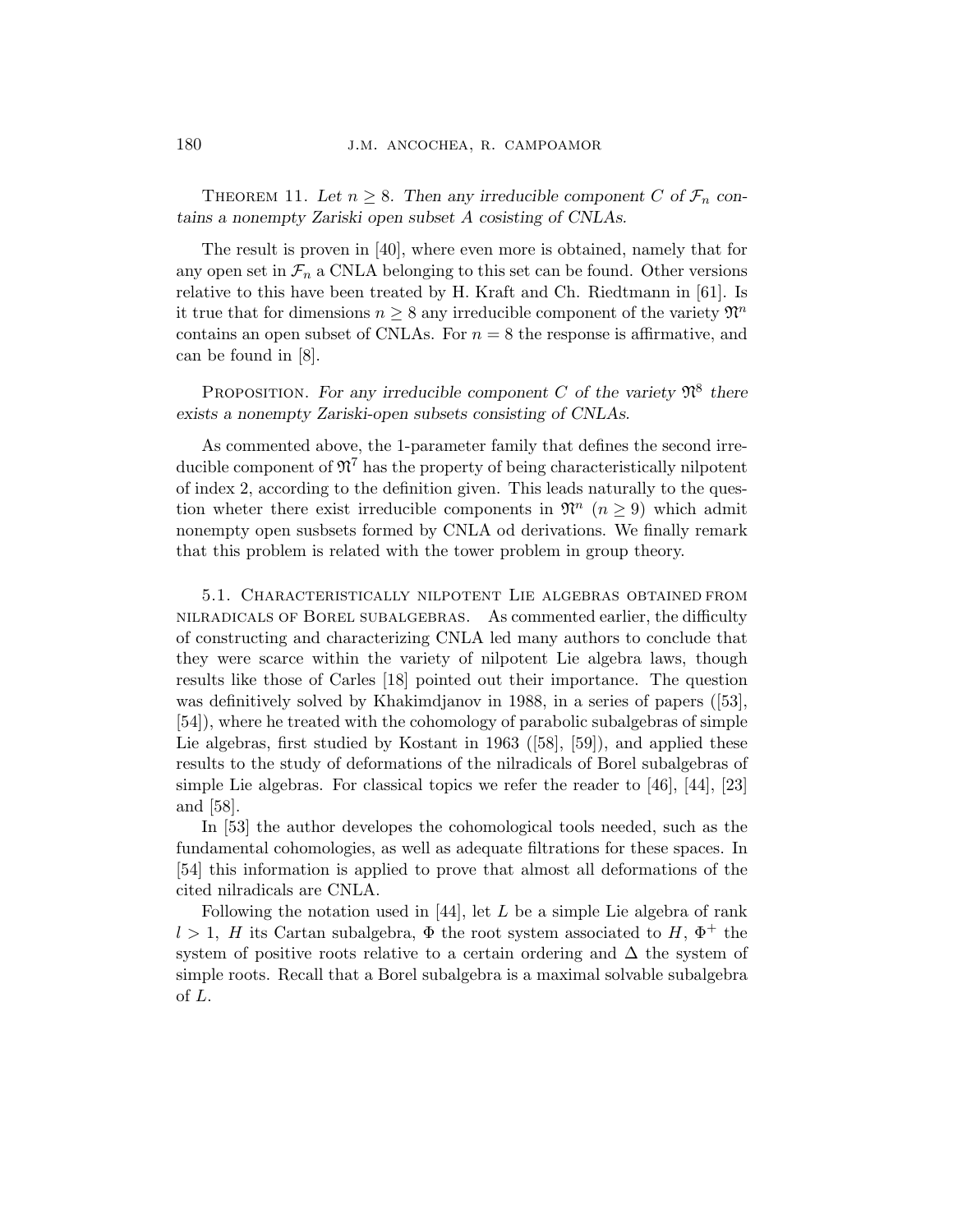We consider the subalgebra  $B(\Delta) = H +$  $\overline{\mathbf{r}}$  $\alpha \in \Phi^+$   $L_\alpha$ , where  $L_\alpha$  is the root space corresponding to the root  $\alpha$ . This subalgebra is a Borel subalgebra of  $L$  called standard relative to the Cartan subalgebra  $H$ . Now any Borel subalgebra of L is conjugated to a standard Borel subalgebra [11], and if  $\mathfrak n$ denotes the nilradical of an algebra  $\mathfrak g$  we have  $\mathfrak n(B(\Delta)) = \coprod_{\alpha \in \Phi^+} L_\alpha$ . Define  $\Phi(i)$  as

$$
\Phi(i) = \left\{ \alpha \in \Phi^+ \mid \alpha = \alpha_{j_1} + \dots + \alpha_{j_i}, \ \alpha_{j_t} \in \Delta \text{ for } 1 \leq t \leq i \right\}.
$$

Then we can define a graduation on  $\mathfrak{n}(B(\Delta))$  by setting  $F_k\mathfrak{n}(B(\Delta)) =$ ien we can denie a graduation on  $\mathfrak{m}(B(\Delta))$  by setting  $F_k \mathfrak{n}(B(\Delta)) = i_{\geq k} \mathfrak{n}_i(B(\Delta))$ , where  $\mathfrak{n}_i(B(\Delta)) = \coprod_{\alpha \in \Phi(i)} L_\alpha$ . The filtration in the space of cochains is given by

$$
F_k C^j (\mathfrak{n}, \mathfrak{n}) = \left\{ c \in C^j (\mathfrak{n}, \mathfrak{n}) \mid c (a_1, \dots, a_j) \in F_{t_1 + \dots + t_j + k} \mathfrak{n} \right\}
$$

whenever  $a_i \in F_{t_i}$ **n**  $(B(\Delta))$  and where  $\mathfrak{n} = \mathfrak{n}(B(\Delta))$ .

This filtration extends to the cocycles and coboundaries. Until now we exclude  $L$  to be a simple algebra of the following types:

$$
A_i \ (1 \leq i \leq 5), \ B_2, \ B_3, \ C_3, \ C_4, \ D_4, \ G_2.
$$

The reason is that for these algebras certain identities among the fundamental cohomologies and the spaces  $F_k H^j(\mathfrak{n}, \mathfrak{n})$  for  $k = 0, 1$  do not coincide [53, theorem 6]. For example, for those algebras excluded and distinct from  $A_i$   $(i = 1, 2, 3)$ ,  $G_2$  the cohomology space  $F_0 H^2(\mathfrak{n}, \mathfrak{n})$  is not zero. On the other side, it is shown that the following system of cocycles suffices for a set of representatives of a basis of  $F_0 H^2(\mathfrak{n}, \mathfrak{n}) : \{f_{\alpha,\beta} \mid (\alpha,\beta) \in E\}$  with

$$
f_{\alpha,\beta}(x_{\gamma},x_{\delta}) = \begin{cases} x_{\sigma_{\alpha}\sigma_{\beta}(\delta)} & \text{for } (\gamma,\delta) = (\alpha,\sigma_{\alpha}(\beta)) \\ 0 & \text{otherwise} \end{cases}
$$

where  $\sigma_{\alpha}$  is the involution associated to the root  $\alpha$  and E is the set of pairs of simple roots  $(\alpha, \beta)$  in which  $(\alpha, \beta)$  is identified with  $(\beta, \alpha)$  if  $\alpha$  is not joined to  $\beta$  in the Dynkin diagram.

THEOREM 12. Let L be a simple Lie algebra and  $\mathfrak n$  be the nilradical of a Borel subalgebra. Let  $\psi = \sum_{\omega \in E} \lambda_{\omega} f_{\omega}$  an element of  $F_0 H^2(\mathfrak{n}, \mathfrak{n})$  with  $\lambda_{\omega} \neq 0$ for all  $\omega$ . Then the Lie algebra  $\mathfrak{n}(\psi)$  obtained from the linearly expandable cocycle  $\psi$  is characteristically nilpotent.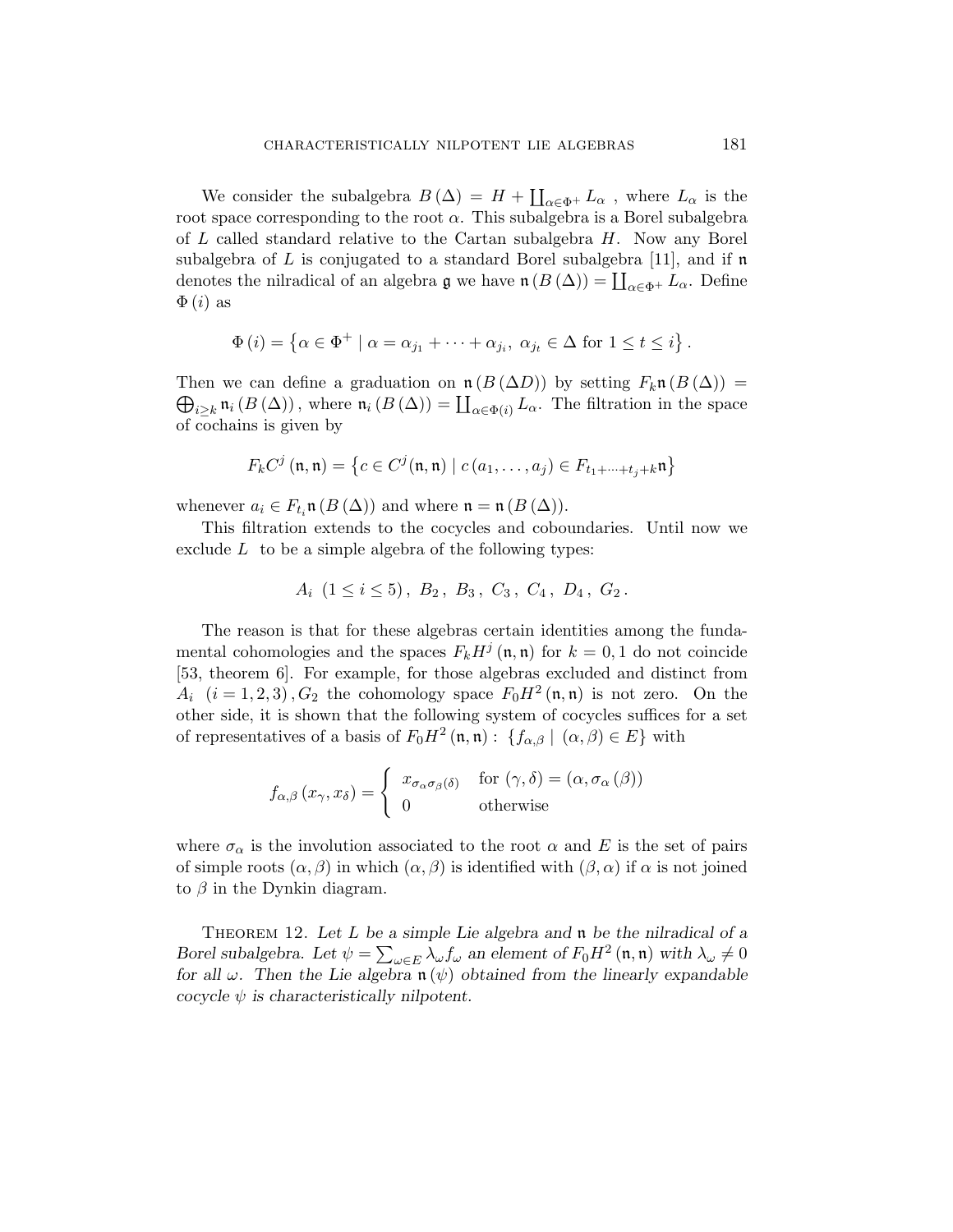| Let $L \in \{A_4, A_5, B_3, C_3, C_4, D_4\}$ . For these algebras we have $F_0 H^2(\mathfrak{n}, \mathfrak{n}) \neq$             |
|----------------------------------------------------------------------------------------------------------------------------------|
| 0. In $[53]$ it is proven that the basis is composed by cocycles of the form                                                     |
| $x_{\alpha} \wedge x_{\beta} \rightarrow x_{\gamma}$ , where $\alpha, \beta$ and $\gamma$ are enumerated in the following table: |

| L     | $\alpha$   | B                     |                                  |
|-------|------------|-----------------------|----------------------------------|
|       | $\alpha_1$ | $\alpha_4$            | $\alpha_2+\alpha_3$              |
| $A_4$ | $\alpha_1$ | $\alpha_1+\alpha_2$   | $\alpha_2 + \alpha_3 + \alpha_4$ |
|       | $\alpha_4$ | $\alpha_3+\alpha_4$   | $\alpha_1 + \alpha_2 + \alpha_3$ |
|       | $\alpha_2$ | $\alpha_1 + \alpha_2$ | $\alpha_3+\alpha_4+\alpha_5$     |
| $A_5$ | $\alpha_4$ | $\alpha_4+\alpha_4$   | $\alpha_1 + \alpha_2 + \alpha_3$ |
| $B_3$ | $\alpha_1$ | $\alpha_1+\alpha_2$   | $\alpha_2+2\alpha_3$             |
| $C_3$ | $\alpha_1$ | $\alpha_1+\alpha_2$   | $2\alpha_2+\alpha_3$             |
| $C_4$ | $\alpha_2$ | $\alpha_1+\alpha_2$   | $2\alpha_3+\alpha_4$             |
|       | $\alpha_1$ | $\alpha_1 + \alpha_2$ | $\alpha_2+2\alpha_3$             |
| $D_4$ | $\alpha_3$ | $\alpha_2+\alpha_3$   | $\alpha_1 + \alpha_2 + \alpha_4$ |
|       | $\alpha_4$ | $\alpha_2+\alpha_4$   | $\alpha_1+\alpha_2+\alpha_3$     |

THEOREM 13. Let L be a simple Lie algebra of types  $A_4, A_5, B_3, C_3, C_4$  or  $D_4$ . Let n be the nilradical of the standard Borel subalgebra  $B(\Delta)$  and  $\varphi =$  $\omega \in E \lambda \omega f \omega$ , where  $\{f_\omega \mid \omega \in E\}$  is a basis of  $F_0 H^2(\mathfrak{n}, \mathfrak{n})$  from the previous table, with  $\lambda_{\omega} \neq 0$  for all  $\omega \in E$ . Then the nilpotent Lie algebra defined by a deformation

$$
[X,Y]_t=[X,Y]+t\varphi\left(X,Y\right)+t^2\varphi_2\left(X,Y\right),\quad t\neq 0\,,
$$

is a CNLA.

These results are certainly of interest for the theory of CNLA. It provides not only a relation between the classical Cartan theory of Lie algebras, it moreover gives, in a certain manner, a natural interpretation of the characteristic nilpotence. On the other side, the frequency of CNLA in  $\mathfrak{N}^n$  is proven in an elegant manner.

#### 6. Characteristically nilpotent filiform Lie algebras

Most constructions of CNLA made are based on the deformation theory of the naturally graded filiform Lie algebra  $L_n$ . The reason is not only its simplicity; it turns out to have the most elementary law among the filiform Lie algebras. Vergne proved in [96] that any filiform Lie algebra can be obtained by a deformation of this algebra. For this reason this algebra has been the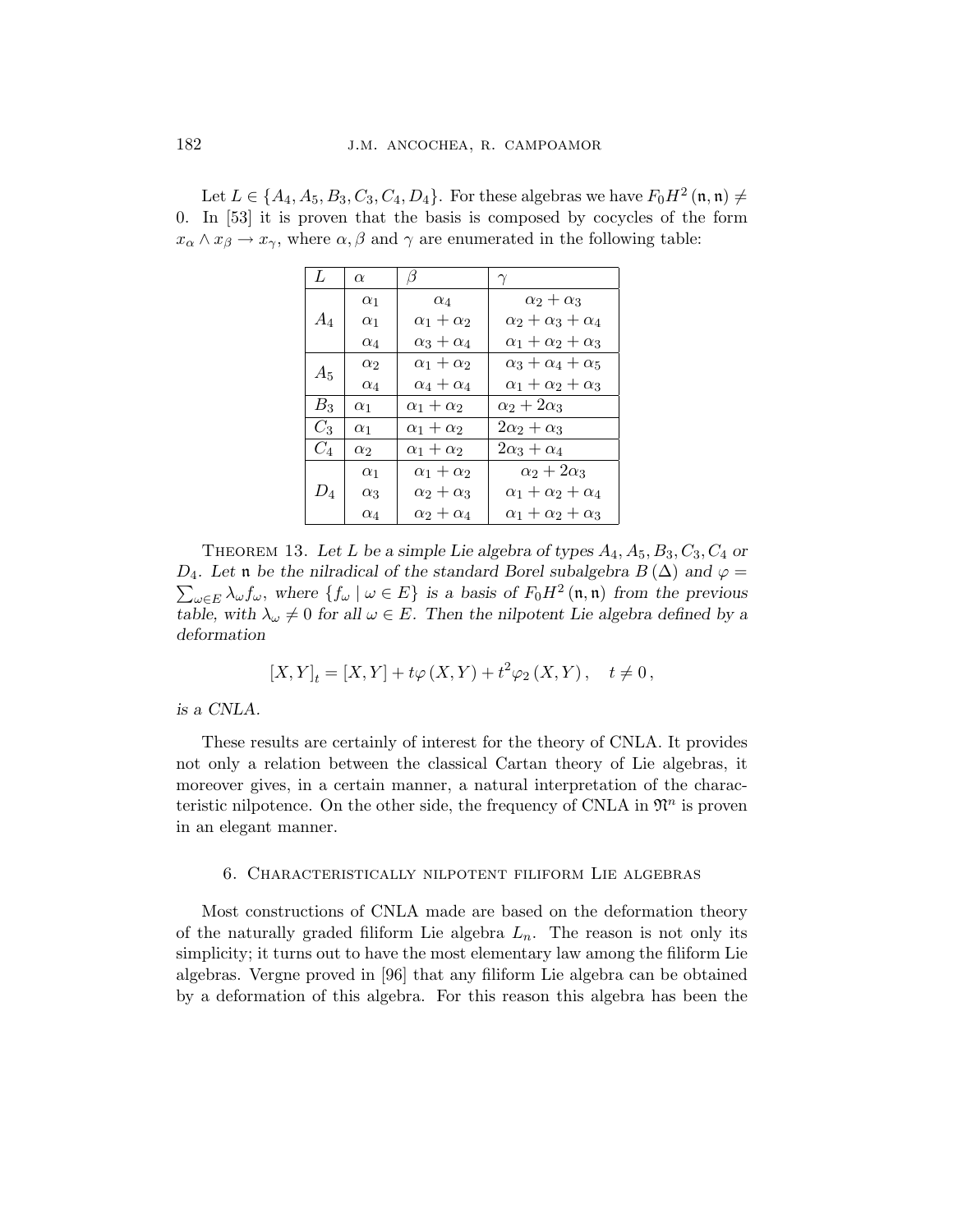preferred starting point for constructing families of CNLA [100], [54], though recently other authors have turned their interest into the deformations of the other naturally graded filiform Lie algebra [22].

Certain results about the cohomologies of filiform Lie algebras are contained in Vergne's paper [97]. Recall the notations introduced for the filtered cohomology:

LEMMA. Let  $\mathfrak g$  be a p-step nilpotent Lie algebra and  $d_i = \dim F_i \mathfrak g$ .

- (i) If  $j > d_1$  then  $F_r Z^j (\mathfrak{g}, \mathfrak{g}) = Z^j (\mathfrak{g}, \mathfrak{g}) = 0$  for  $r \in \mathbb{Z}$ .
- (ii) If  $d_s < j \leq d_{s-1}$  for some  $1 < s \leq p$  then  $F_r Z^j(\mathfrak{g}, \mathfrak{g}) = Z^j(\mathfrak{g}, \mathfrak{g})$  for  $r \leq q$ , where  $q = -[pd_p + (p-1)(d_{p-1} - d_p) + \cdots + s(d_s - d_{s+1}) +$  $r \leq q$ , where  $q = -1$ <br> $(s-1)(j-d_s-1)$ .

COROLLARY. Let  $\mathfrak g$  be an n-dimensional filiform Lie algebra. For  $2r \leq$  $(j-1)(j-2p-2)$  with  $1 \leq j \leq n-1$  we have

$$
F_r Z^j \left( \mathfrak{g}, \mathfrak{g} \right) = Z^j \left( \mathfrak{g}, \mathfrak{g} \right).
$$

Further, it can be proven (see [96] or [54]) that if  $r \leq p - pj$ , then  $F_r Z^j(\mathfrak{g}, \mathfrak{g}) = Z^j(\mathfrak{g}, \mathfrak{g}).$  As a consequence, any derivation of the Lie algebra g will map the space  $F_r$ g on  $T_r$ g for any r. This leads to the equality given by Vergne, namely that for  $r \leq -p$ , where p is the nilindex of the algebra, we have  $F_r H^2(\mathfrak{g}, \mathfrak{g}) = H^2(\mathfrak{g}, \mathfrak{g})$ . This equality has been of importance in the study of the irreducible components of the variety of filiform laws.

Now let  $\mathfrak{g} = L_n$  be the mopdel filiform Lie algebra introduced in section 1. For this algebra, it is not difficult to prove that its Lie algebra of derivations is  $(2n + 1)$ -dimensional, where dim  $L_n = n + 1$ . Thus the dimension of the cohomology space  $H^1(L_n, L_n)$  is also  $n+1$ , and from this dim  $B^2(L_n, L_n) =$  $n^2$ . The description of the spaces  $F_0 Z^2(L_n, L_n)$  is the key to construct its characteristically nilpotent deformations. Let  $\{X_0, \ldots, X_n\}$  be a basis of  $L_n$ and define the cochians  $\phi(X_0, X_i) = X_j$  for  $1 \leq i, j \leq n$ . As they are cocycles, the determination of the space  $Z^2(L_n, L_n)$  is reduced to the study of those cocycles which satisfy  $\phi(X_0, X_i) = 0$  and preserve the natural graduation. In [54], the author construct the following cocycles:

$$
\psi_{k,s}(X_i, X_{i+1}) = \begin{cases} X_s & \text{if } i = k, \\ 0 & \text{if } i \neq k. \end{cases}
$$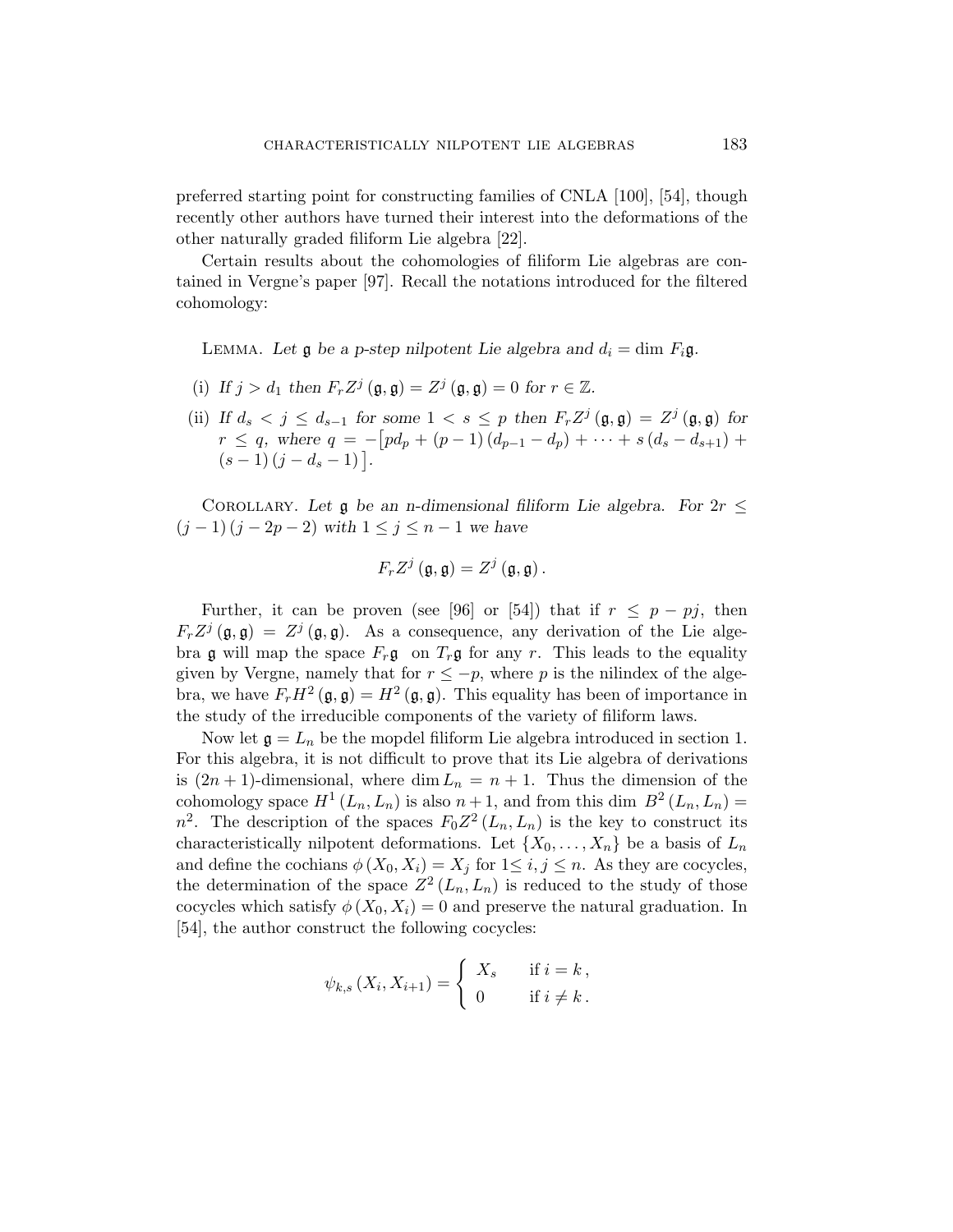Therefore, the remaining images are given by the relation

$$
\psi_{k,s}(X_i, X_j) = (-1)^{k-i} C_{k-i}^{j-k-1} (adX_0)^{i+j-1-2k} X_s.
$$

Now these and the preceding cocycles describe completely the cohomology space  $F_0 Z^2(L_n, L_n)$ :

PROPOSITION. The cocycles  $\phi_{i,j}$  and  $\psi_{k,s}$   $(i < j, s \leq 2k+1)$  form a basis of  $F_0 Z^2 (L_n, L_n)$ .

Corollary. We have

dim 
$$
F_0 H^2(L_n, L_n) = \begin{cases} \frac{3n^2 - 4n + 1}{4} & \text{for } n \equiv 1 \pmod{2}, \\ \frac{n^2 - 2n - 4}{4} & \text{for } n \equiv 0 \pmod{2}. \end{cases}
$$

Moreover, a basis is given by the cohomology classes of  $\psi_{k,s}$  for  $1 \leq k \leq n, 4 \leq$  $s \leq n$  whenever  $s \geq 2k + 1$ .

Using the Chevalley cohomology of the Lie algebra  $\mathfrak{g}_n$  it can be shown that the elements of the space  $Z^2(\mathfrak{g}_n, \mathfrak{g}_n)$  correspond to infinitesimal deformations of the algebra  $\mathfrak{g}_n = (\mathbb{C}^n, \mu_n)$  (see [22], [25]). Let  $\psi$  be a cocycle and define the operation

$$
[x, y]_{\psi} := [x, y] + \psi(x, y), \qquad x, y \in \mathbb{C}^n.
$$

Then the deformation is linearly expandable if the previous operation satisfies the Jacobi condition, i.e., defines a Lie algebra structure on  $\mathbb{C}^n$ . Let  $\psi \in$ the Jacobi condition, i.e., denies a Lie algebra structure on  $\mathbb{C}$ . Let  $\psi \in \bigoplus H_i^2(L_n, L_n) = F_1 H^2(L_n, L_n)$ . Then the cocycle admits a decomposition  $\begin{aligned} \nabla^{H_i}(E_n, E_n) - F_1 H_{i}(E_n, E_n). \n\end{aligned}$  Then the cocycle admits a decomposition  $\psi = \sum_{i=1}^r \psi_i$  with  $\psi_i \in H_i^2(L_n, E_n).$  The last nonzero component of this decomposition is called the sill cocycle of  $\psi$ .

The idea used in [54] is to decompose the preceding basis into layers, where a layer  $k_0$  contains those cocycles  $\psi_{k,s}$  whose entry k is  $k_0$ . Now a cocycles  $\psi = \sum a_{k,s} \psi_{k,s} \in F_0 H^2(L_n, L_n)$  is called degenerate in the layer  $k_0$  if all  $a_{k_0,s}$ are zero. If it is nondegenerate in this layer we choose  $\psi_{k_0,s_0}$  with  $a-k_0$ ,  $s_0 \neq 0$ of least class. This has been called the nondegeneracy class of  $\psi$ . Moreover, under the asumption that this last class is r, the layer  $k_0$  is called special if  $2k_0 + r + 1 < s$  for any nonzero  $a_{k,s}$  for which  $k > k - 0$ .

DEFINITION. A nonzero cocycle  $\psi \in F_1 H^2(L_n, L_n)$  is called regular if it is linearly expandable and satisfies one of the following conditions:

(1) There exist two special layers in which the cocycle is nondegenerate with distincts nondegeneracy class.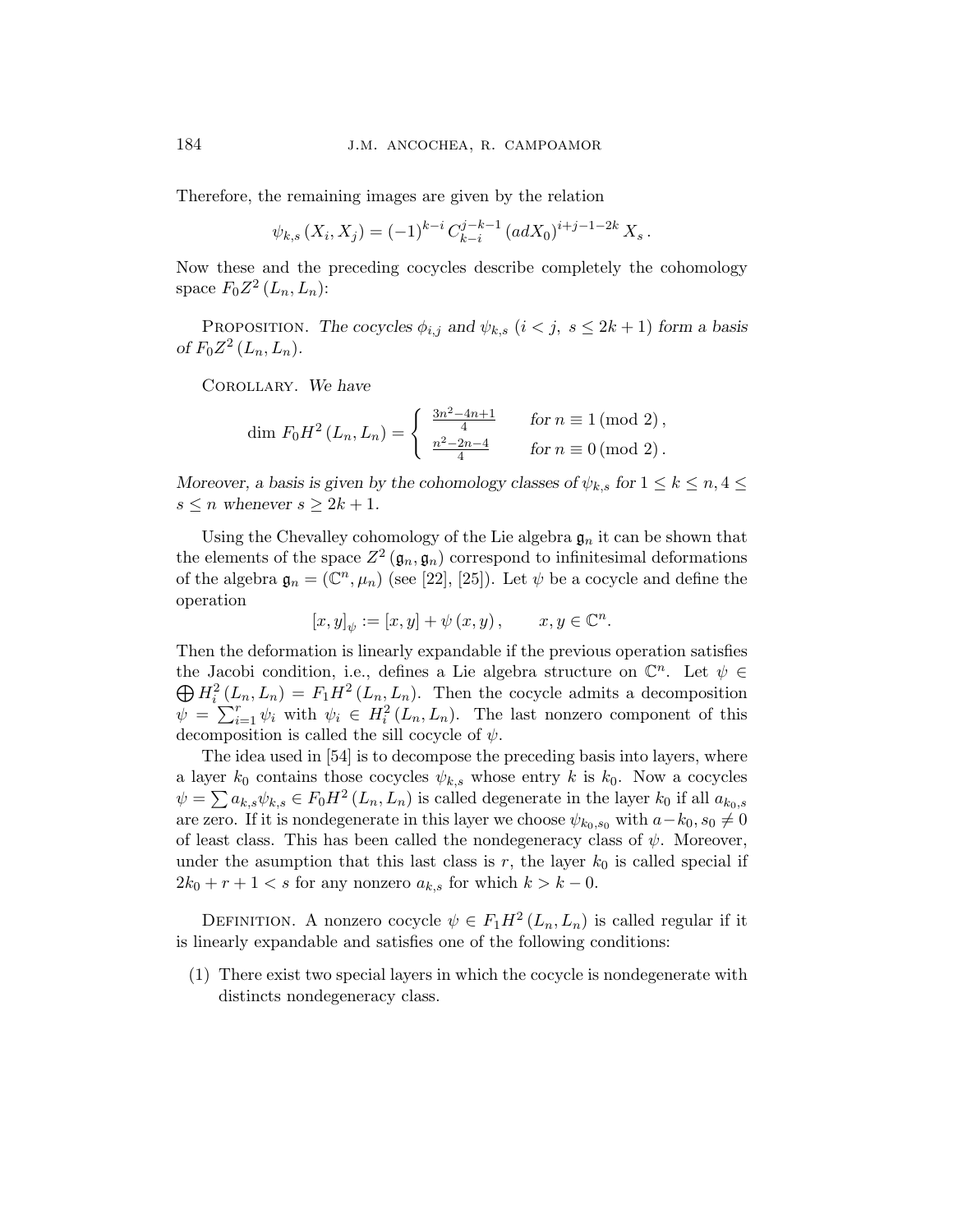(2) The cocycle belongs to  $F_2H^2(L_n, L_n)$  and there exists a special layer  $k_0$ of class r such that  $a_{k_0,r+2+2k_0} \neq 0$  with  $2k_0 + r + 2 < s$  for those  $a_{k,s}$ with  $k > k_0$ .

Provided with these cocycles, Khakimdjanov shows then the following:

THEOREM 14. Let  $\psi$  be a regular cocycle in  $F_1H^2(L_n, L_n)$ . Then the deformation  $(L_n)_{\psi}$  is a CNLA.

COROLLARY. Let S be the set of pairs  $(k, s)$  of positive integers such that  $\frac{(n-5)}{2} + 2k + 1 \leq s \leq n$  and  $\psi =$  $\overline{ }$  $(k,s)S\,a_{k,s}\psi_{k,s}$ . Let  $s_0$  be the least integer such that  $s_0 \geq \frac{n+1}{2}$  $\frac{+1}{2}$ . If one of the following conditions

- (i)  $n > 8$  and  $a_{1,s_0}, a_{1,s_0+1} \neq 0$ ,
- (ii)  $n \geq 6$ ,  $a_{1,s_0} = 0$  and  $a_{1,s_0+1}, a_{1,s_0+2} \neq 0$ ,

holds, then  $(L_n)_{\psi}$  is a CNLA.

This and other corollaries contained in [54] allow to cosntruct large families of CNLAs. The idea is to consider subsets of the basis given above such that the elements of the linear envelope of this set gives lineraly expandable cocycles. Imposing additional conditions on the coefficients, the cocycles are made regular. It is remarked that there exist characteristically nilpotent deformations of  $L_n$  based on nonregular cocycles [54]. Moreover, the closure of the orbit corresponding to the set of CNLA of the preceding corollary is a closed irreducible set of the variety  $\mathfrak{N}^{n+1}$  containing a nonempty Zariski-open subset formed by CNLAs.

Other results of the same nature due to this author are the follwoing:

LEMMA. Let  $\psi \in F_1 H^2(L_n, L_n)$  be a linearly expandable nonzero cocycle. Then its sill cocycle  $\psi_r$  is also linearly expandable.

Now let  $(L_n)_{\psi}$  be a deformation with  $\psi \in F_1 H^2(L_n, L_n)$ . Let  $\psi_r$  be the sill cocycle of  $\psi$ . Then the Lie algebra  $(L_n)_{\psi_r}$  is called the sill algebra of  $(L_n)_{\psi}$ . The relation between these two algebras is the crucial point to construct characteristically nilpotent Lie algebras<sup>1</sup>.

<sup>&</sup>lt;sup>1</sup>It is evident that the infinitesimal deformations are filiform, for we have seen that the characteristic sequence of the deformation is greater or equal than  $c(L_n)$ , and this is the maximal one.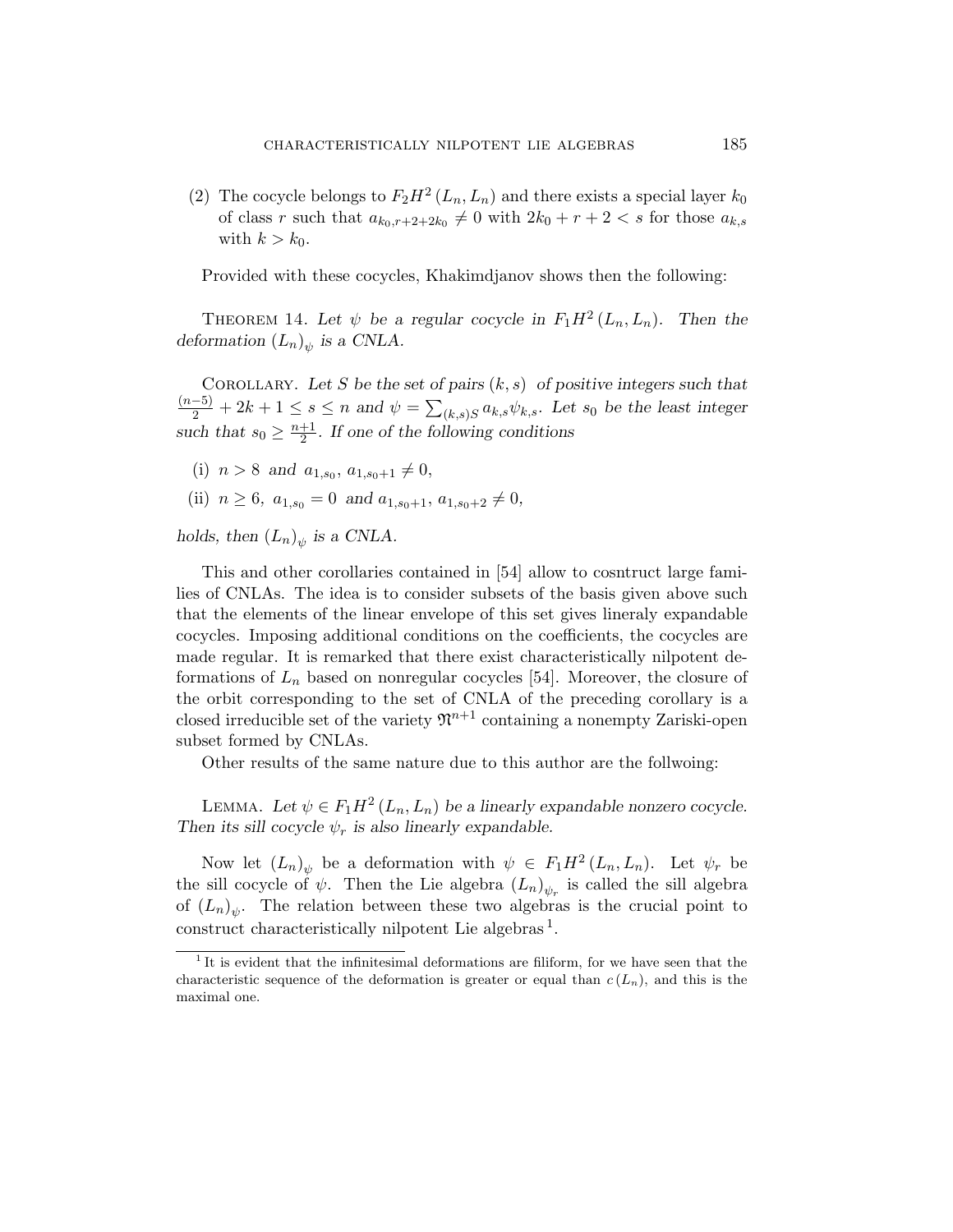THEOREM 15. Let  $\psi \in F_1 H^2(L_n, L_n)$  be a nonzero linearly expandable cocycle. Then the Lie algebra  $(L_n)_{\psi}$  is characteristically nilpotent if and only if it is not isomorphic to its sill algebra  $(L_n)_{\psi_r}$ .

From the theorem we obtain for example the following characteristic nilpotent Lie algebras with basis  $\{X_0, \ldots, X_{2m}\}\$ and law

$$
[X_0, X_i] = X_{i+1}, \t i = 1, ..., 2m - 1;
$$
  
\n
$$
[X_1, X_i] = X_{i+3}, \t i = 2, ..., 2m - 3;
$$
  
\n
$$
[X_i, X_{2m-i-1}] = (-1)^{i+1} X_{2m}, \t i = 1, ..., m - 1.
$$

For the nonfiliform Lie algebras the determination of characteristically nilpotent Lie algebras is not so well structured. In fact, for any lower characteristic sequence there will appear more naturally graded models than it was the case in the filiform algebras. This construction allowed to obtain certain results on the structure of the neighborhhods of filiform Lie algebras on the variety  $\mathfrak{N}^n$  [23], so it is of interest for the determination of the irreducible components of the variety of filiform Lie algebra laws, thus for the variety  $\mathfrak{N}^n$ itself. We mantain the notation for the cohomology introduced earlier.

LEMMA. Let  $s > r, s \neq 2r$ . If there is a nonzero cocycle  $\psi \in H_s^2(L_n, L_n)$ belonging to  $H_s^2(L_n, L_n) \cap B^2((L_n)_{\psi}, (L_n)_{\psi})$ , then this cocycle is unique (up to multiples).

The proof is based on the structure of the algebra of derivations of a sill algebra and is omitted here. It can be found in [23] and [26]. Now let  $A = (L_n)_{\psi}$  be a filiform algebra, where  $\psi \in Z^2(L_n, L_n) \cap F_1 H^2(L_n, L_n)$  and  $\psi_r$  denotes the sill cocycle of  $\psi$ .

LEMMA. Let  $n \geq 8$  and V an open set of  $\mathfrak{N}^n$  containing A. Then there exists a characteristically nilpotent Lie algebra in V .

Then we obtain immediately the following:

COROLLARY. For  $\mathfrak{N}^n$   $(n \geq 7)$  there exists an open set whose elements are characteristically nilpotent Lie algebras.

# 7. LIE ALGEBRAS OF TYPE  $Q$  AND ITS DEFORMATIONS

In this section we use the other naturally graded filiform Lie algebra,  $Q_n$ , to obtain characteristically nilpotent Lie algebras in any dimension  $n \geq 9$  and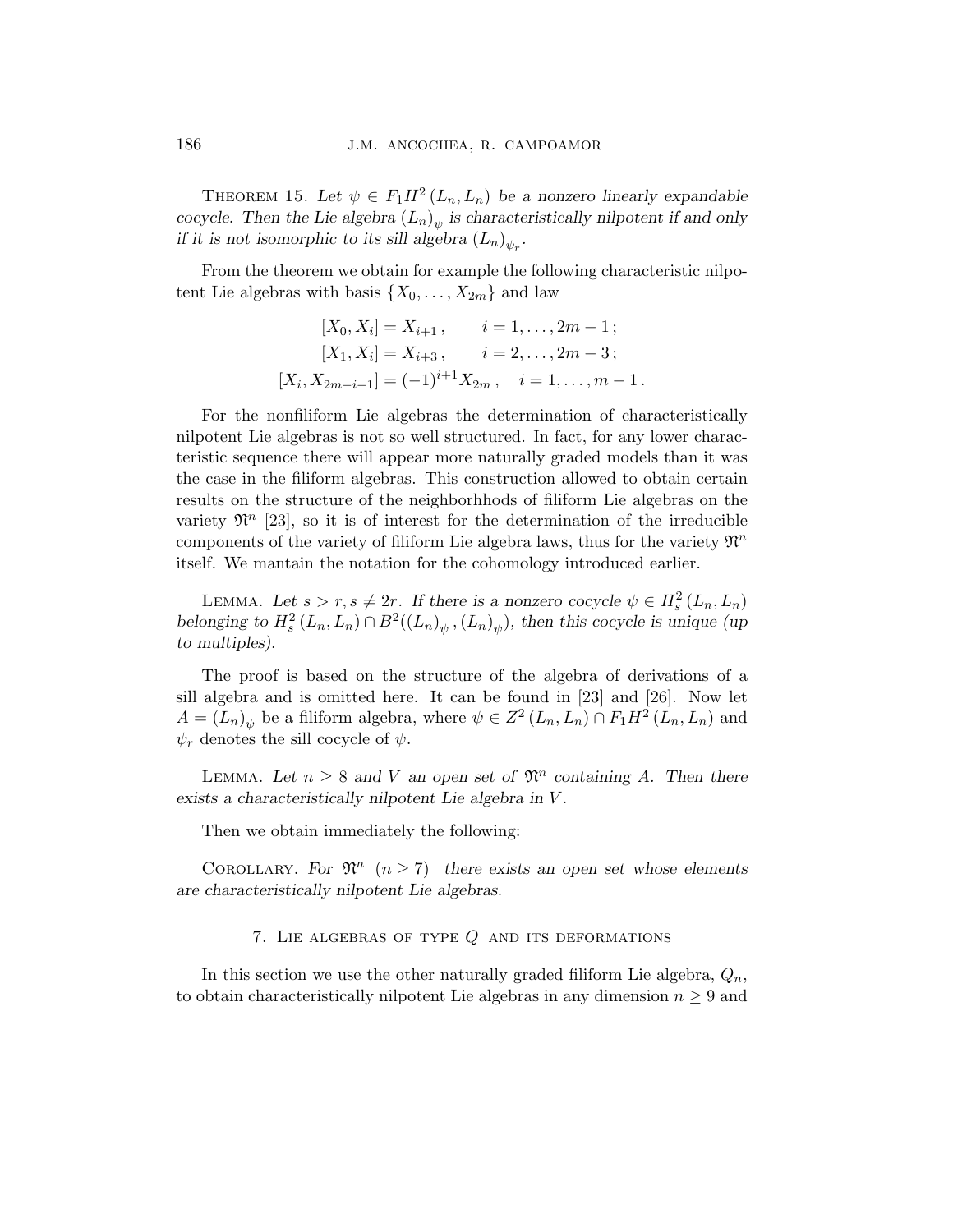mixed characteristic sequence. This approach is perhaps not so natural, but it is based on an important property of "noncommutativity", which allows to obtain "easier" deformations. Combined with central extensions of special kind, we obtain the desired characteristically nilpotent deformations. Let us concentrate on the Lie algebra  $Q_n$ . In contrast to  $L_n$ , it can only appear in even dimension. Thus the algebra  $Q_n$  posesses a structural obstruction that forces its even-dimensionality. This obstruction is strongly related with the properties of the descending central sequence  $C^k Q_n$ .

Let  $\omega_1, \ldots, \omega_{2m}$  be the dual basis of the basis  $X_1, \ldots, X_{2m}$  of  $Q_n$ . Then the Cartan-Maurer equations of this algebra are:

$$
d\omega_1 = d\omega_2 = 0,
$$
  
\n
$$
d\omega_j = \omega_1 \wedge \omega_{j-1}, \qquad 3 \le j \le 2m - 1,
$$
  
\n
$$
d\omega_{2m} = \omega_1 \wedge \omega_{2m-1} + \sum_{j=2}^m (-1)^j \omega_j \wedge \omega_{2m+1-j}.
$$

In particular, the nonzero exterior product  $\omega_m \wedge \omega_{m+1}$  shows that the ideal In particular, the n<br> $C^{p-1}Q_n$ , where  $\left[\frac{2m-1}{2}\right]$  $\lfloor \frac{n-1}{2} \rfloor$  and  $n = 2m - 1$  of the central descending sequence is not abelian, while  $\tilde{C}^p \tilde{Q}_n$  is abelian. This can be interpreted in the following manner: while  $L_n$  has abelian commutator algebra  $C^1L_n$ , the model  $Q_n$  is as far as possible from being an abelian algebra. This fact is important for deformation theory, as it can be interpreted in the sense that deforming  $Q_n$ will be easier than deforming  $L_n$ .

The previous property can be expressed in terms of centralizers:

$$
C_{Q_n} (C^p Q_n) \supset C^p Q_n ,
$$
  
\n
$$
C_{Q_n} (C^q Q_n) \supsetneq C^q Q_n ,
$$

for  $n = 2m - 1$ ,  $p =$  $\lceil 2m-1 \rceil$ 2 l<br>E and  $1 \le q \le p-1$ . We will say that  $Q_n$  satisfies the centralizer property.

It is rather convenient to generalize this property to any naturally graded Lie algebra:

DEFINITION. Let  $\mathfrak{g}_n$  be an *n*-dimensional, naturally graded nilpotent Lie algebra of nilindex p. Then  $\mathfrak{g}_n$  is called of type Q if

$$
C_{\mathfrak{g}_n} (C^p \mathfrak{g}_n) \supset C^p \mathfrak{g}_n ,
$$
  

$$
C_{\mathfrak{g}_n} (C^q \mathfrak{g}_n) \supsetneq C^q \mathfrak{g}_n ,
$$

for  $n = 2m - 1$ ,  $p =$  $\lceil p \rceil$  $\overline{2}$ ¤ and  $1 \leq q \leq p-1$ .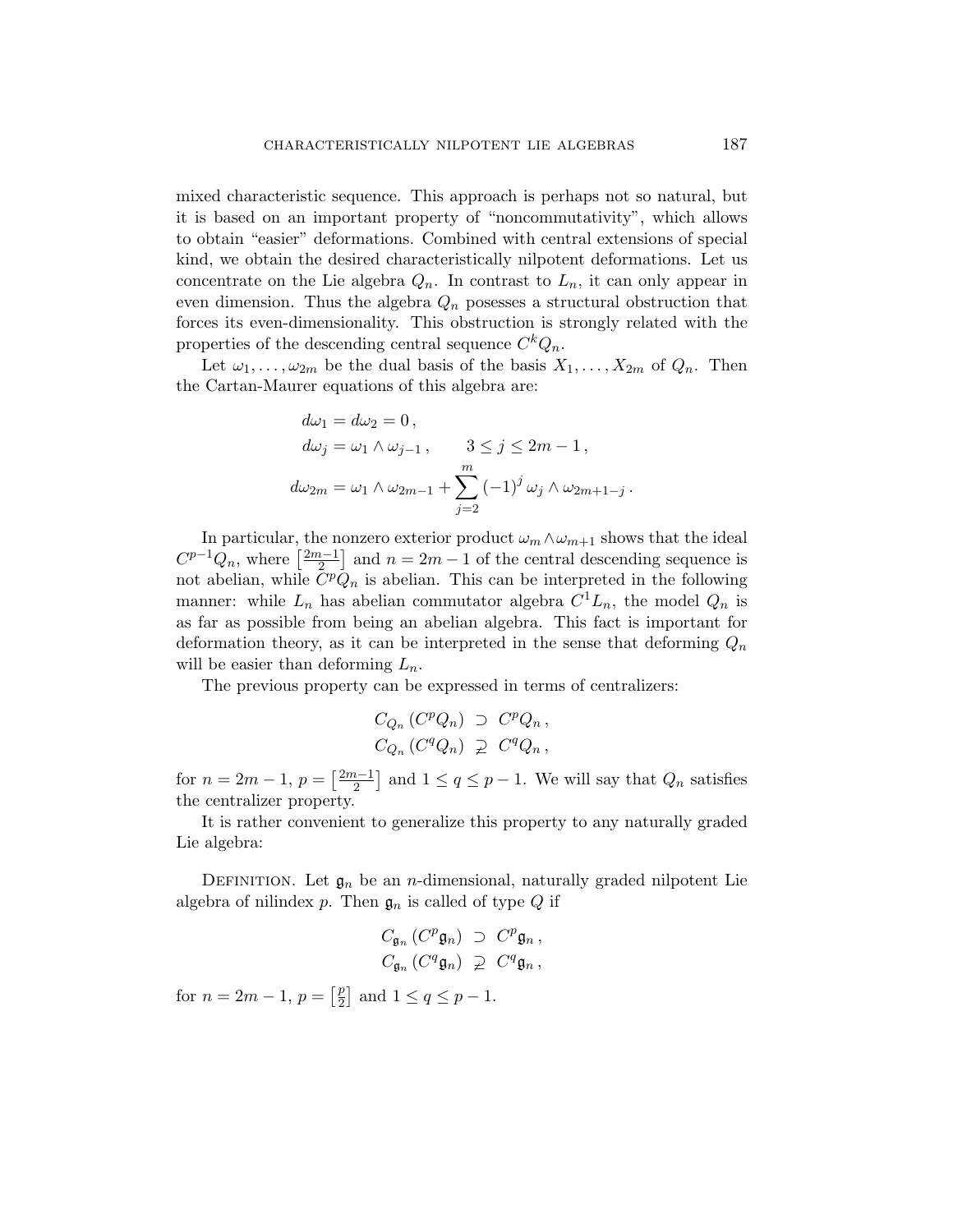We are principally concerned with the Lie algebras of type Q that are central extensions of the filiform Lie algebra  $Q_n$ , as well as other extensions.

Observe however that the index fixed in the previous definition is maximal, i.e, there do not exist Lie algebras which are "less abelian" with respect to the previous definition. The index, will depends only on the nilindex of the algebra, is very important and appears in apparently different contexts, such as the parabolic subalgebras [58].

THEOREM 16. Let n be the nilradical of a standard Borel subalgebra  $\mathfrak{b}(\Delta)$ of a complex simple Lie algebra distinct from  $G_2$ . Then **n** satisfies the centralizer property.

The proof is an immediate consequence of the following result:

PROPOSITION. Let n be the nilradical of a standard Borel subalgebra  $\mathfrak{b}(\Delta)$ of a complex simple Lie algebra distinct from  $G_2$ . Let  $p = ht(\delta)$  be the height of the maximal root. Then there exist roots  $\alpha, \beta$  whose height is  $\frac{ht(\delta)}{2}$  $\frac{z(\delta)}{2}$  such that  $\alpha + \beta$  is a positive root.

Thus we see that the classical theory provides a lot of naturally graded Lie algebras satisfying the centralizer property. However, it is usually unconvenient to manipulate these algebras, because of the great difference between its dimension and nilpotence class: the first is too high in comparison with the last.

From the definition it follows also that a central extension  $\mathfrak{e}$  of  $Q_n$  by  $\mathbb C$ of type Q cannot be filiform. This implies that the cocycle  $\varphi \in H^2(Q_n, \mathbb{C})$ that defines the extension cannot be affine [17]. As a central extension of a filiform Lie algebra is filiform if and only if the cohomology class of  $\varphi$  is affine, we conclude that for our special case, the extension  $\epsilon$  cannot be given by an affine cocycle.

Let  $\mathfrak{e} \in E_{c,1}(Q_n)$  be an extension of type Q. As the nilindex is preserved, we conclude that the characteristic sequence of  $\mathfrak{e}$  must be lower than  $(2m, 1)$ . Thus these algebras will play, in the set of Lie algebras with this characteristic sequence, the same role that  $Q_n$  plays for the filiform algebras.

Let  $E_{c,1}(Q_n) = \{ \mathfrak{e} \in E_{c,1}(Q_n) \mid \mathfrak{e} \text{ is of type } Q \}.$  If  $\mathfrak{e} \text{ is any such element}$ expresed over the basis  $X_1, \ldots, X_{2m+1}$ , it follows immediately from the definition of type Q that  $\mathfrak{e}$  is naturally graded. The first  $2m$  vectors are fixed in the natural graduation of the extension, thus  $\epsilon$  is completely determined once we know the position of the vector  $X_{2m+1}$  in the graduation. The next lemma establishes that the positions are not arbitrary.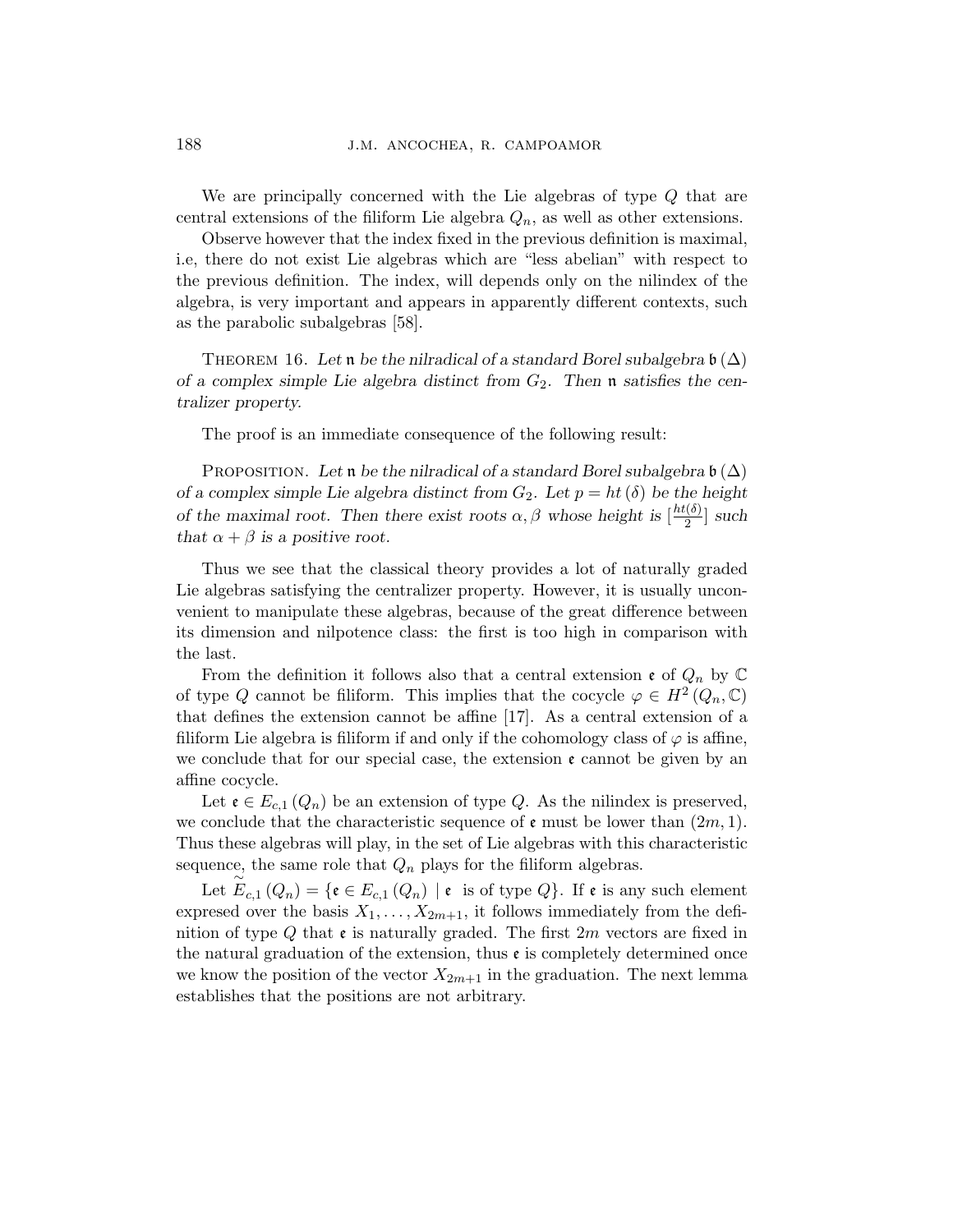LEMMA. Let  $\mathfrak{e} \in E_{c,1}(Q_n)$  be an extension. If  $X_{2m+1} \in \mathfrak{e}_{2t}$   $(1 \leq t \leq$  $\lceil 2m-1 \rceil$ 2 l<br>E ) then **e** is not naturally graded. In particular,  $e \notin \widetilde{E}_{c,1}(Q_n)$ .

It follows that the position of the vector  $X_{2m+1}$  is only admissible if the graduation block is odd indexed. As we are not interested in split Lie algebras, we convene that  $X_{2m+1} \notin \mathfrak{e}_1$ . Moreover, we define the depth h of  $X_{2m+1}$  like follows:

$$
h(X_{2m+1}) = t
$$
 if  $X_{2m+1} \in \mathfrak{e}_{2t+1}$ ,  $1 \le t \le \left[\frac{2m-1}{2}\right] - 1$ .

For convenience Lie algebras will be written usually in their contragradient representation. This will be of importance for the deformations, as linearly expandable cocycles are easier recognized when using this notation. Let  $\omega_1, \ldots, \omega_{2m+1}$  be the dual basis to  $X_1, \ldots, X_{2m+1}$  for the extension  $\mathfrak{e} \in$  $E_{c,1}(Q_n)$ . Then its Cartan-Maurer equations are:

$$
d\omega_1 = d\omega_2 = 0,
$$
  
\n
$$
d\omega_j = \omega_1 \wedge \omega_{j-1}, \qquad 3 \le j \le 2m - 1,
$$
  
\n
$$
d\omega_{2m} = \omega_1 \wedge \omega_{2m-1} + \sum_{j=2}^m (-1)^j \omega_j \wedge \omega_{2m+1-j},
$$
  
\n
$$
d\omega_{2m+1} = \sum_{i,j} a^{ij} \omega_i \wedge \omega_j, \quad a^{ij} \in \mathbb{C}, \quad i, j \ge 2,
$$

where  $d^2\omega_{2m+1} = 0$ . Then the determination of the extensions of type Q of  $Q_n$  reduces to the determination of the possible differential forms  $d\omega_{2m+1}$ .  $Q_n$  reduces to the determination of the possible differential forms  $a\omega_{2m+1}$ .<br>As known, the coefficient  $a^{i,j}$  is given by a linear form over  $\bigwedge^2 Q_n$  which annihilates over  $Ω$ .

Let  $\varphi_{ij} \in \text{Hom}(\bigwedge^2 Q_n, \mathbb{C}), 2 \leq i, j \leq 2m$ , be defined by

$$
\varphi_{ij}(X_k, X_l) = \delta_{ik}\delta_{kl}, \qquad (X_k, X_l) \in \mathfrak{g}^2.
$$

LEMMA. For  $m \geq 4$ ,  $1 \leq t \leq m-2$  the cochain  $\varphi_t = \sum_{j=2}^{t+1} (-1)^j \varphi_{j,3+2t-1}$ defines a cocycle of  $H^2(Q_n, \mathbb{C})$ . If  $\mathfrak{g}_{(m,t)}$  denotes the extension defined by  $\varphi_t$ , then  $\mathfrak{g}_{(m,t)} \in \widetilde{E}_{c,1}(Q_n)$ .

In particular, it follows from the proof [22] that the Cartan-Maurer equa-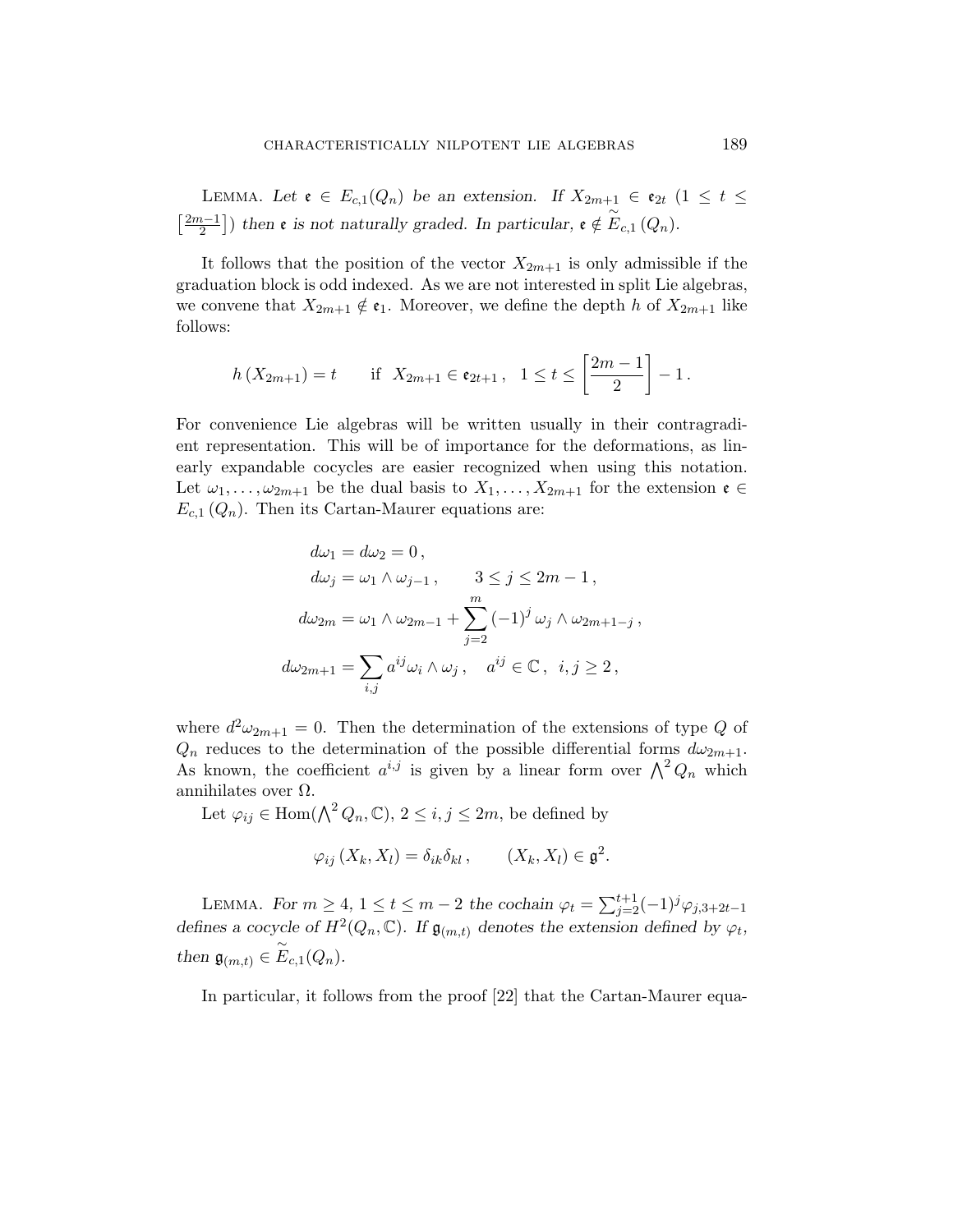tions of such an extension are

$$
d\omega_1 = d\omega_2 = 0,
$$
  
\n
$$
d\omega_j = \omega_1 \wedge \omega_{j-1}, \qquad 3 \le j \le 2m - 1,
$$
  
\n
$$
d\omega_{2m} = \omega_1 \wedge \omega_{2m-1} + \sum_{j=2}^m (-1)^j \omega_j \wedge \omega_{2m+1-j},
$$
  
\n
$$
d\omega_{2m+1} = \sum_{j=2}^{t+1} (-1)^j \omega_j \wedge \omega_{3-j+2t}, \quad 1 \le t \le m - 2.
$$

The family of extensions (which is locally finite and depends on  $m$ ) is proven to be the class of algebras we are interested in, as follows from the next:

PROPOSITION. An extension  $\mathfrak{e} \in E_{c,1}(Q_n)$  is of type Q if and only if there exists a  $t \in \{1, \ldots, m-2\}$  such that  $\mathfrak{e} \simeq \mathfrak{g}_{(m,t)}$ .

Let  $\widehat{H}^2(Q_n, \mathbb{C}) = \{ \varphi \in H^2(Q_n, \mathbb{C}) \mid \mathfrak{e}_{\varphi} \text{ is of type } Q \}$ ª , where  $\mathfrak{e}_{\varphi}$  is the extension defined by  $\varphi$ . The above result proves that dim  $\widehat{H}^2(Q_n,\mathbb{C}) = m-1$ , where  $n = 2m - 1$ . Moreover, the type of the extension  $\mathfrak{g}_{(m,t)}$  satisfies

$$
p_1 = p_{2t+1} = 2,
$$
  
\n
$$
p_j = 1 \quad \text{if } 1 \le j \le 2m - 1, \ j \notin \{1, 2m + 1\}.
$$

As we have seen, the structure of the extensions  $\mathfrak{g}_{(m,t)}$  is very similar, in the sense that the differential form  $d\omega_{2m+1}$  has a precise form which depends only on the depth of the (added) vector  $X_{2m+1}$  dual to  $X_{2m+1}$ .

Now a construction method for characteristically nilpotent Lie algebras is given. These deformations will be also interpretable in term of the graded cohomology spaces  $H_k^2(\mathfrak{g}, \mathfrak{g})$  associated to the lie algebra  $\mathfrak{g}$ . The results given here are more widely covered in [22]:

NOTATION. Let  $\mathfrak g$  be a *n*-dimensional Lie algebra defined over the basis  $\{X_1, \ldots, X_n\}$  and let Der  $(\mathfrak{g})$  be its algebra of derivations. If  $f \in \text{Der}(\mathfrak{g})$ , we will use the notation

$$
f(X_i) = \sum_{j=1}^{n} f_i^j X_j
$$
,  $1 \le i \le n$ .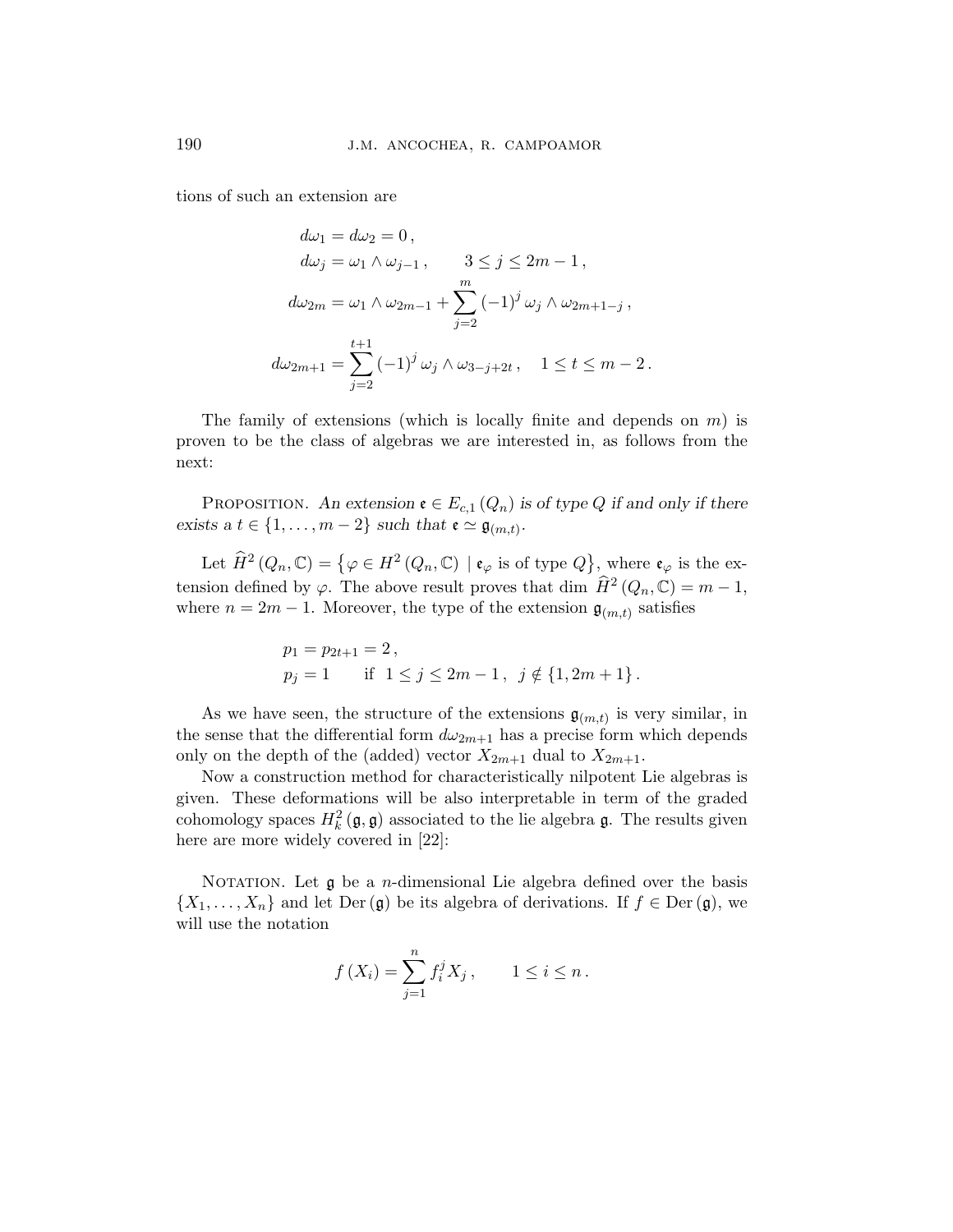We consider the following cocycle (class) for the Lie algebras  $\mathfrak{g}_{(m,t)}$  and  $t \geq 2$ :

$$
\varphi_{m,t}(X_2, X_{3+j}) = X_{2t+2+j}, \qquad 0 \le j \le 2m - 2t - 2.
$$

The reason for excluding the value  $t = 1$  lies in the simplicity of its last differential form. For these algebras special cocycles have to be considered [22]:

LEMMA. For  $m \geq 5$ ,  $1 \leq t \leq m-2$   $\varphi_{m,t}$  is linearly expandable.

PROPOSITION. For  $m \geq 5$ ,  $1 \leq t \leq m-2$  the Lie algebra  $\mathfrak{g}_{(m,t)} + \varphi_{m,t}$  is characteristically nilpotent.

Note that the cocycle which defines the deformation  $\mathfrak{g}_{(m,t)} + \varphi_{m,t}$  is chosen such that the incorporated brackets do not change the exterior differential of the system. The cocycle  $\varphi_{m,t}$  admits the following cohomological interpretation:

PROPOSITION. For  $t \geq 3$  let  $\psi \in H_{2t-2}^2$ ¡  $\mathfrak{g}_{(m,t)}, \mathfrak{g}_{(m,t)}$ ¢ be a cocycle that satisfies:

- (i) for all  $X \in Z$ ¡  $\mathfrak{g}_{(m,t)}$ ¢ such that  $h(X) = t$ , we have  $\psi$ ¡  $X, \mathfrak{g}_{(m,t)}$ ¢  $= \{0\}$ and  $X \notin im(\psi);$
- (ii) if  $X \in \mathfrak{g}_{(m,t)}$  is such that there exists an  $Y \in Z$ ¡  $\mathfrak{g}_{(m,t)}$ ¢ ere exists an  $Y \in Z(\mathfrak{g}_{(m,t)})$  with  $h(Y) = t$ and  $Y \notin \text{im} \text{ ad}(X)$ , then  $\psi(X, C^1 \mathfrak{g}_{(m,t)}) = \{0\}.$

Then

$$
\psi = \sum_{\substack{2 \le i \le t+2 \\ 3 \le j \le 2m-3}} \lambda_{ij} \psi_{ij}, \qquad (\lambda_{ij} \in \mathbb{C}),
$$

where

$$
\psi_{ij}(X_i, X_j) = X_{i+j+1}, \qquad i + j \leq 2m.
$$

Writing

$$
\widehat{H}_{2t-2}^{2}\left(\mathfrak{g}_{(m,t)},\mathfrak{g}_{(m,t)}\right)=\{\psi \mid \psi \text{ satisfies (i) and (ii)}\}
$$

we isolate the cohomology classes that give the desired deformations:

COROLLARY. A cocycle  $\psi \in \hat{H}^2_{2t-2}(\mathfrak{g}_{(m,t)}, \mathfrak{g}_{(m,t)})$  such that  $\psi(C^1\mathfrak{g}_{(m,t)},$  $C^1 \mathfrak{g}_{(m,t)} = \{0\}$  is linearly expandable if and only if  $\psi = \lambda \varphi_{m,t}$   $(\lambda \in \mathbb{C})$ . Moreover,  $\mathfrak{g}_{(m,t)} + \lambda \varphi_{m,t} \simeq \mathfrak{g}_{(m,t)} + \varphi_{m,t}$  for any  $\lambda \neq 0$ .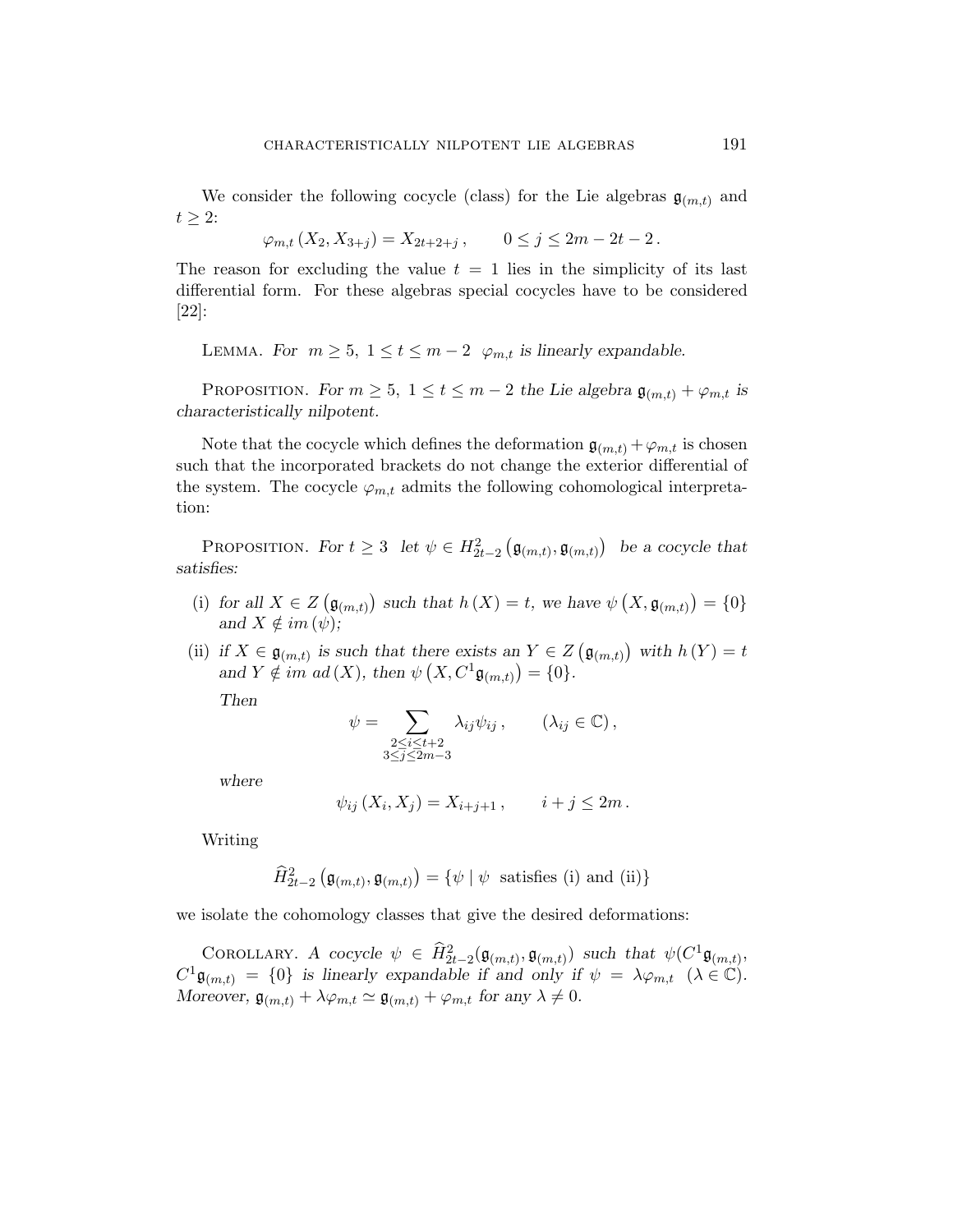From the corollary we deduce that  $\varphi_{m,t}$  is fixed, up to multiples, by the restriction property to the derived subalgebra.

THEOREM 17. Let  $\psi \in \widehat{H}_{2t-2}^2$ ¡  $\mathfrak{g}_{(m,t)}, \mathfrak{g}_{(m,t)}$ ¢ be a linearly expandable cocycle. Then the algebra  $\mathfrak{g}_{(m,t)} + \psi$  is characteristically nilpotent.

Any supplementary deformation to the one defined by the cocycle  $\varphi_{m,t}$ changes the law  $\mathfrak{g}_{(m,t)}$  in the same way as  $\varphi_{m,t}$ , so that it does not alter the conditions on the derivations. Further, we determine certain central extensions of the algebras  $\mathfrak{g}_{(m,t)}$  obtained before. Observe that the characteristic of an extension of  $\mathfrak{g}_{(m,t)}$  by  $\mathbb C$  can be either  $(2m-1,1,1,1)$  or  $(2m-1,2,1)$ . The first one is not interesting for our purposes, as it is linear, while the second one is mixed <sup>2</sup> . © ª

Let  $\mathcal{G}_2^1 =$  $\mathfrak{g}_{(m,t)} \mid m \geq 4, \ 1 \leq t \leq m-2$ . For any fixed  $m$  and  $t$  we define  $E_{c,1}^1(\mathfrak{g}_{(m,t)}) = \{ \mathfrak{e} \in E_{c,1}(\mathfrak{g}_{(m,t)}) \mid \mathfrak{e} \text{ is of type } Q \text{ and } h(X_{2m+2}) = h(X_{2m+1}) + 1 \}$ where  $\{X_1, \ldots, X_{2m+1}\}\$ is a basis of  $\mathfrak{g}_{(m,t)}, \{X_1, \ldots, X_{2m+2}\}\$ a basis of  $\mathfrak{e}$  and h is the depth funtion.

PROPOSITION. Let  $t \geq 2$  and  $\mathfrak{g}_{(m,t)} \in \mathcal{G}_2^1$ . Then an extension  $\mathfrak{e} \in$  $E_{c,1}(\mathfrak{g}_{(m,t)})$  belongs to  $E_{c,1}^1(\mathfrak{g}_{(m,t)})$  if and only if its structural equations are

$$
d\omega_1 = d\omega_2 = 0,
$$
  
\n
$$
d\omega_j = \omega_1 \wedge \omega_{j-1}, \qquad 3 \le j \le 2m - 1,
$$
  
\n
$$
d\omega_{2m} = \omega_1 \wedge \omega_{2m+1} + \sum_{j=2}^m (-1)^j \omega_j \wedge \omega_{2m+1-j},
$$
  
\n
$$
d\omega_{2m+1} = \sum_{j=2}^{t+1} (-1)^j \omega_j \wedge \omega_{3+2t-j},
$$
  
\n
$$
d\omega_{2m+2} = \omega_1 \wedge \omega_{2m+1} + \sum_{j=2}^{t+1} (-1)^j (t+2-j) \omega_j \wedge \omega_{4+2t-j}.
$$

An extension e with the previous Cartan-Maurer equations will be denoted by  $\mathfrak{g}^1_{(m,t)}$ . Observe that the case  $t=1$  has been excluded from the proposition. The reason is that, by the simplicity of the differential form  $d\omega_{2m+1}$ , in this case there are two possible extensions.

<sup>&</sup>lt;sup>2</sup> A characteristic sequence  $c(\mathfrak{g})$  is called mixed if there are two or more Jordan blocks of  $dimension > 2$ .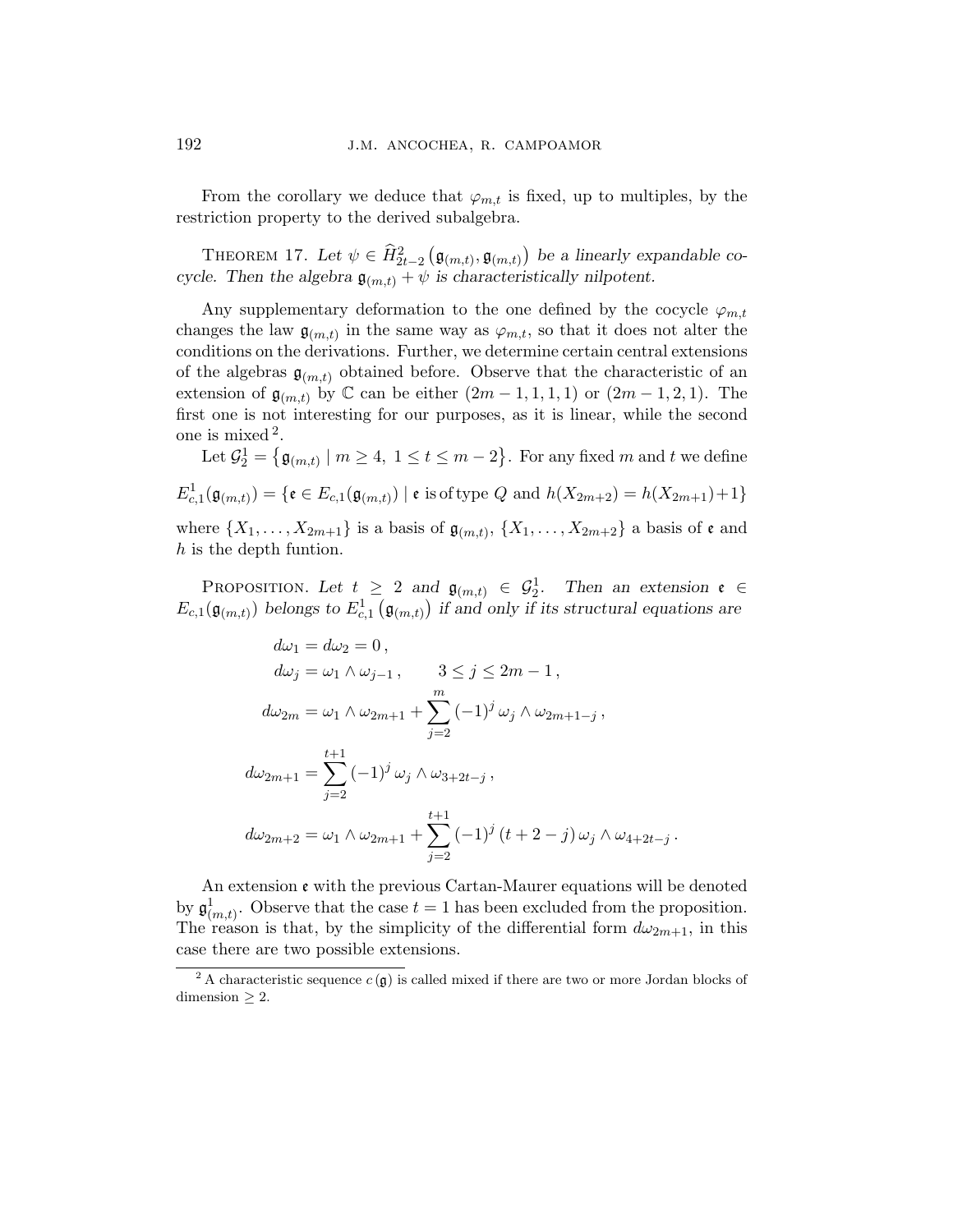LEMMA. For  $m \geq 4$ ,  $\mathfrak{e} \in E_{c,1}$  $(\mathfrak{g}_{(m,1)})$  belongs to  $E^1_{c,1}$  $(\mathfrak{g}_{(m,1)})$  if the structural equations of  $\mathfrak{e}$  over a basis  $\{\omega_1, \ldots, \omega_{2m+2}\}$  are

$$
d\omega_1 = d\omega_2 = 0,
$$
  
\n
$$
d\omega_j = \omega_1 \wedge \omega_{j-1}, \qquad 3 \le j \le 2m - 1,
$$
  
\n
$$
d\omega_{2m} = \omega_1 \wedge \omega_{2m+1} + \sum_{j=2}^m (-1)^j \omega_j \wedge \omega_{2m+1-j},
$$
  
\n
$$
d\omega_{2m+1} = \omega_2 \wedge \omega_3,
$$
  
\n
$$
d\omega_{2m+2} = \omega_1 \wedge \omega_{2m+1} + \omega_2 \wedge \omega_4 + k\omega_2 \wedge \omega_{2m+1}, \quad k = 0, 1.
$$

The proof is analogous to the preceding one. The reason for the existence of the second extension is the weakness of the restrictions imposed by the differential form  $d\omega_{2m+1}$ . For higher depths the existence of additional exterior products in the adjoined form  $d\omega_{2m+2}$  is not compatible with its closure  $d^2\omega_{2m+2} = 0.$ 

NOTATION. For  $k = 0$  the extension is denoted by  $\mathfrak{g}^1_{(m,1)}$ , and for  $k = 1$ by  $\mathfrak{g}^2_{(m,1)}$ .

As known, the set of nilpotent Lie algebras  $\mathfrak g$  of a given dimension n and characteristic sequence  $c(\mathfrak{g})$  is denoted by  $\delta U_{c(\mathfrak{g})}^n$  [3]. Now let  $E_{c,2}(Q_n)$  be the set of central extensions of  $Q_n$  by  $\mathbb{C}^2$ . The following result shows that we have obtained practically all the extensions that interest us.

Let  $\mathfrak{g}_{(m,0)}^{1+k}$   $(k = 0,1)$  be the Lie algebras with structural equations

$$
d\omega_1 = d\omega_2 = 0,
$$
  
\n
$$
d\omega_j = \omega_1 \wedge \omega_{j-1}, \qquad 3 \le j \le 2m - 1,
$$
  
\n
$$
d\omega_{2m} = \omega_1 \wedge \omega_{2m+1} + \sum_{j=2}^m (-1)^j \omega_j \wedge \omega_{2m+1-j},
$$
  
\n
$$
d\omega_{2m+1} = 0,
$$
  
\n
$$
d\omega_{2m+2} = \omega_1 \wedge \omega_{2m+1} + k\omega_2 \wedge \omega_{2m+1}.
$$

THEOREM 18. For  $n = 2m - 1$ ,  $m \geq 4$  the following identity holds:

$$
E_{c,2}(Q_n) \cap \delta U_{(2m-1,2,1)}^{2m+2} = \bigcup_{j=2}^{m-2} \mathcal{O}(\mathfrak{g}_{(m,t)}^1) \cup \mathcal{O}(\mathfrak{g}_{(m,1)}^{2}) \cup \mathcal{O}(\mathfrak{g}_{(m,0)}^{1+k}), \quad k=0,1,
$$

where  $\mathcal{O}(\mathfrak{g})$  denotes the orbit of  $\mathfrak{g}$  by the action of the general linear group.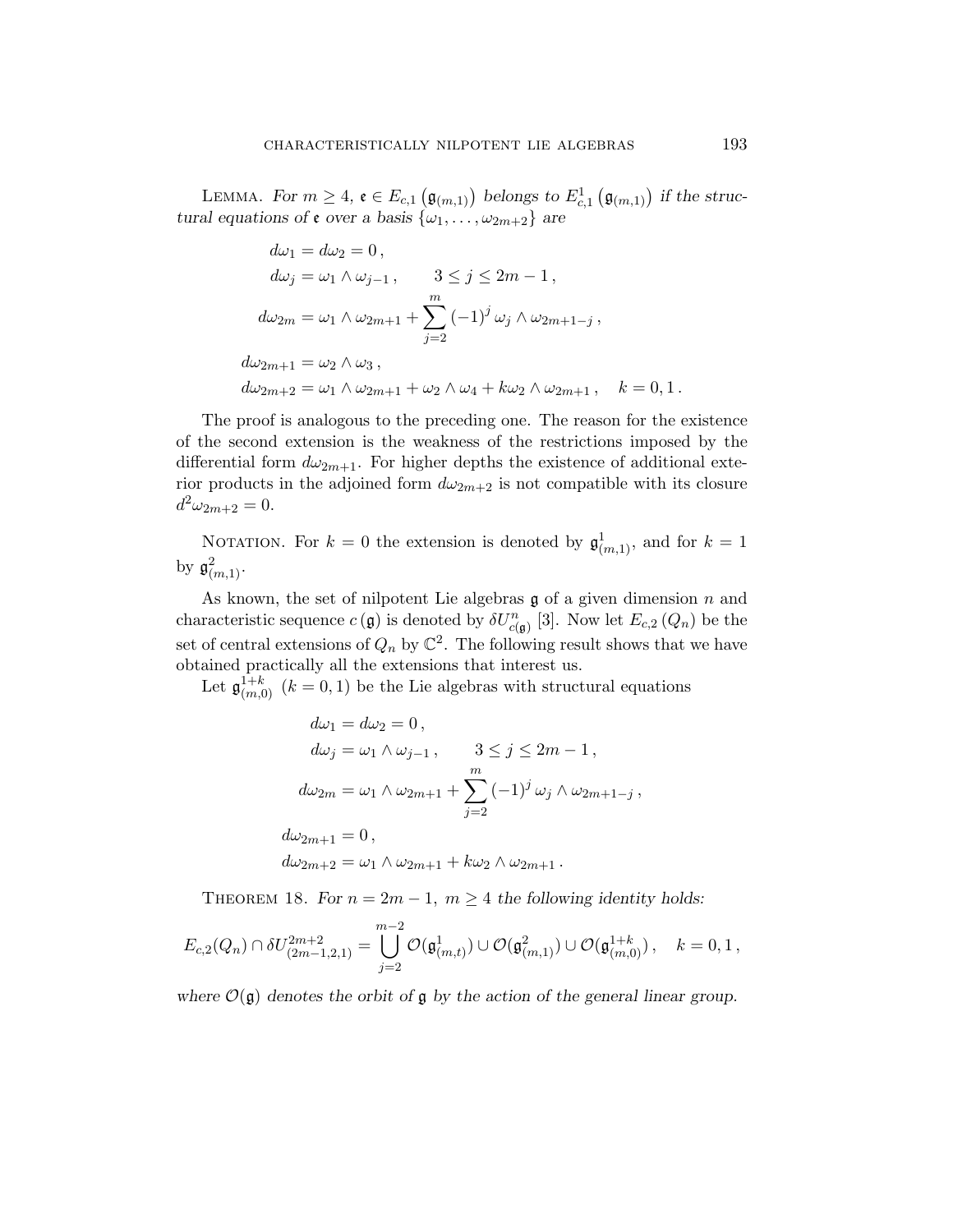Any extension of  $Q_n$  by  $\mathbb{C}^2$  must have characteristic sequence  $(2m-1,1,$ 1, 1) or  $(2m-1, 2, 1)$  if it preserves the nilindex. Observe however that for the first sequence, the split algebra  $Q_n \oplus \mathbb{C}$  cannot generate a nonsplit central extension. Now it is convenient to introduce some notation. For  $1 \le t \le m-2$ we can write the algebras  $\mathfrak{g}^1_{(m,t)}$  formally as

$$
\mathfrak{g}^1_{(m,t)}=\mathfrak{g}_{(m,t)}+d\bar{\omega}_{m,t}
$$

where

$$
d\bar{\omega}_{m,t} = \omega_1 \wedge \omega_{2m+1} + \sum_{j=2}^{t+1} (-1)^j (t+2-j) \omega_j \wedge \omega_{4-j+2t}
$$

is called extensor of type I.

7.1. DEFORMATIONS OF  $\mathfrak{g}^1_{(m,t)}$   $(t \geq 2)$ . Let  $\mathfrak{g}^1_{(m,t)}$  and consider an extensor of type I  $d\bar{\omega}_{m,t}$ . We know that  $\mathfrak{g}^1_{(m,t)} = \mathfrak{g}_{(m,t)} + d\bar{\omega}_{m,t}$ .

Consider a cocycle  $\psi \in H^2(\mathfrak{g}^1_{(m,t)}, \mathfrak{g}^1_{(m,t)})$  defined by

$$
\psi(X_i, X_j) = \begin{cases} \varphi_{m,t}(X_i, X_j) & \text{if } 1 \le i, j \le 2m + 1, \\ 0 & \text{if } i = 2m + 2 \text{ or } j = 2m + 2, \end{cases}
$$

 $\psi$  is clearly a prolongation by zeros of the cocycle  $\varphi_{m,t}$ ; it will be convenient to preserve the notation  $\varphi_{m,t}$  to denote  $\psi$ , whenever there is no ambiguity. In the previous section we saw that the adjoined extensors have no influence on the characetristic nilpotence of the deformation  $\mathfrak{g}_{(m,2)} + \varphi_{m,2}$ . This property is in fact generalizable to any  $t \geq 3$ :

PROPOSITION. For any  $m \geq 4$ ,  $1 \leq t \leq m-2$  the cocycle  $\varphi_{m,t} \in$  $H^2(\mathfrak{g}^1_{(m,t)}, \mathfrak{g}^1_{(m,t)})$  is linearly expandable.

COROLLARY. For any  $m \geq 4$ ,  $1 \leq t \leq m-2$  the following identity holds:

$$
(\mathfrak{g}_{(m,t)} + d\bar{\omega}_{m,t}) + \varphi_{m,t} = (\mathfrak{g}_{(m,t)} + \varphi_{m,t}) + d\bar{\omega}_{m,t}.
$$

THEOREM 19. For  $m \geq 4$ ,  $1 \leq t \leq m-2$  the Lie algebra  $\mathfrak{g}^1_{(m,t)} + \varphi_{m,t}$  is characteristically nilpotent.

The cocycles  $\varphi_{m,t}$  are a special case of a more wide family of cocycles of the subspace  $H_{2t-2}^2(\mathfrak{g}^1_{(m,t)}, \mathfrak{g}^1_{(m,t)})$ :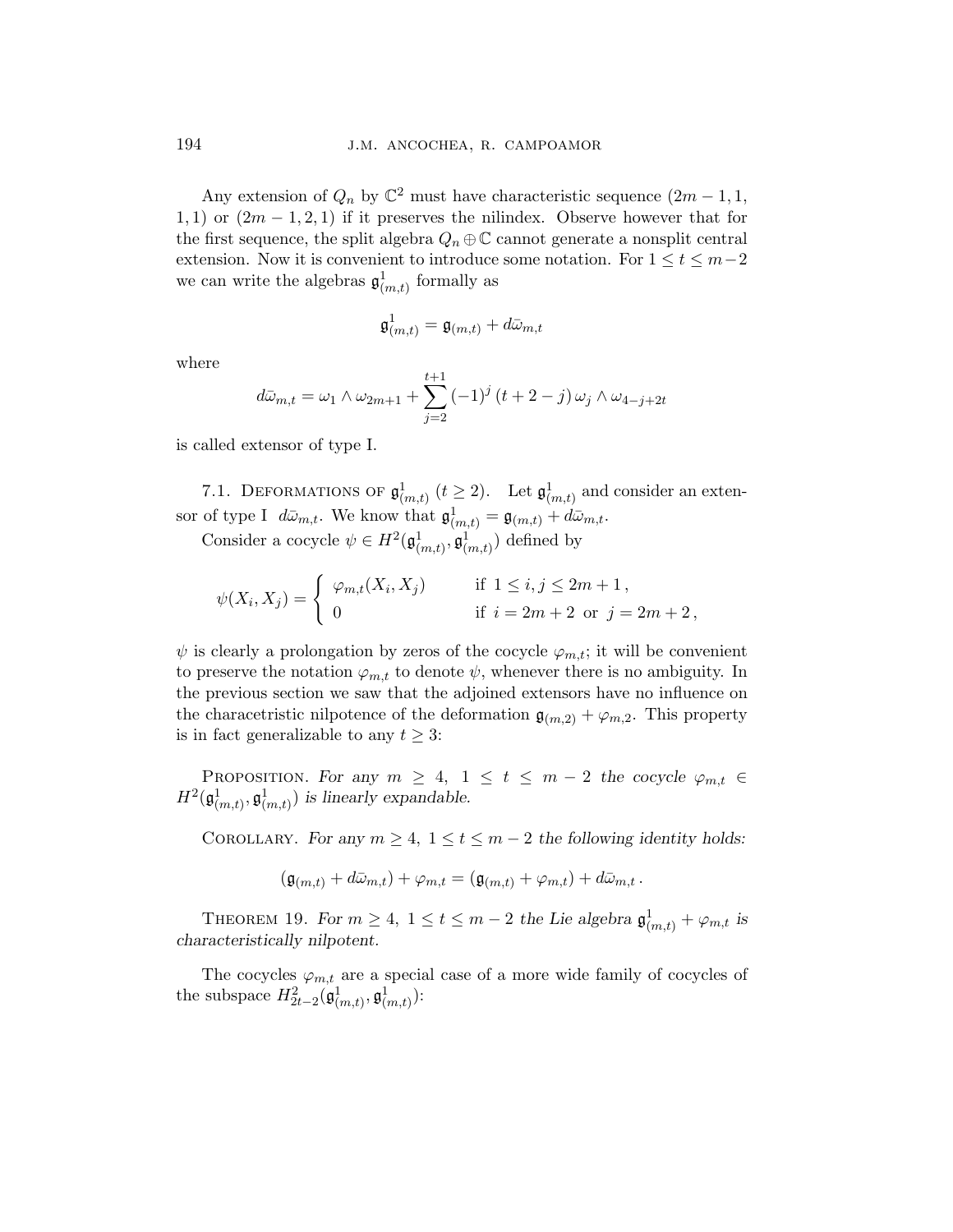LEMMA. If  $\psi \in H^2_{2t-2}(\mathfrak{g}^1_{(m,t)}, \mathfrak{g}^1_{(m,t)})$  is a prolongation by zeros of a cocycle  $\varphi \in H^2_{2t-2}(\mathfrak{g}_{(m,t)}, \mathfrak{g}_{(m,t)}),$  then  $\psi$  satisfies the conditions:

- (i) for all  $X \in Z(\mathfrak{g}^1_{(m,t)})$  such that  $h(X) = \frac{2t+1}{2}$ , we have  $\psi(X, \mathfrak{g}^1_{(m,t)}) = \{0\}$ and  $X \notin im(\psi);$
- (ii) for all  $X \in Z^2(\mathfrak{g}^1_{(m,t)})$  such that  $h(X) = t$ , we have  $\psi(X, \mathfrak{g}^1_{(m,t)}) = \{0\}$ and  $X \notin im(\psi);$
- (iii) if  $X \in \mathfrak{g}^1_{(m,t)}$  is such that there exists an  $Y \in Z^2(\mathfrak{g}^1_{(m,t)})$  with  $h(Y) = t$ and  $Y \notin im \, ad(X)$ , then  $\psi(X, C^1 \mathfrak{g}_{cm}^{2,1})$  $_{(m,t)}^{2,1}$ ) = {0}.

PROPOSITION. A cocycle  $\psi \in H_{2t-2}^2(\mathfrak{g}^1_{(m,t)}, \mathfrak{g}^1_{(m,t)})$  is a prolongation by zeros of a cocycle  $\varphi \in H_{2t-2}^2(\mathfrak{g}_{(m,t)}, \mathfrak{g}_{(m,t)})$  if and only if it satisfies conditions  $(i)$ ,  $(ii)$  and  $(iii)$ .

We note

$$
\widehat{H}_{2t-2}^2(\mathfrak{g}^1_{(m,t)}, \mathfrak{g}^1_{(m,t)}) = \{ \psi \mid \psi \text{ satisfies (i), (ii) and (iii)} \}.
$$

COROLLARY. A cocycle  $\psi \in H_{2t-2}^2(\mathfrak{g}^1_{(m,t)}, \mathfrak{g}^1_{(m,t)})$  is a prolongation by zeros of  $\varphi_{m,t}$  if and only if the restriction of  $\psi$  to the derived subalgebra  $C^1 \mathfrak{g}^1_{(m,t)}$  is identically zero.

THEOREM 20. Let  $\psi \in \hat{H}_{2t-2}^2(\mathfrak{g}^1_{(m,t)}, \mathfrak{g}^1_{(m,t)})$  be linearly expandable. Then  $\mathfrak{g}^1_{(m,t)} + \psi$  is characteristically nilpotent.

These results can be resumed graphically. We introduce the following notations [22]:

$$
M_{m,1}^1(\mathfrak{g}_{(m,t)} + \varphi_{m,t}) = \mathfrak{g}_{(m,t+1)} + \varphi_{m,t+1}
$$
  
\n
$$
D_{1,t}^1(\mathfrak{g}_{(m,t)} + \varphi_{m,t}) = \mathfrak{g}_{(m+1,t)} + \varphi_{m+1,t}
$$
  
\n
$$
d\bar{\omega}_{m,t}(\mathfrak{g}_{(m,t)} + \varphi_{m,t}) = \mathfrak{g}_{(m,t)}^1 + \varphi_{m,t}
$$
  
\n
$$
M_{m,1}^2(\mathfrak{g}_{(m,t)}^1 + \varphi_{m,t}) = \mathfrak{g}_{(m,t+1)}^1 + \varphi_{m,t+1}
$$
  
\n
$$
D_{1,t}^2(\mathfrak{g}_{(m,t)}^1 + \varphi_{m,t}) = \mathfrak{g}_{(m+1,t)}^1 + \varphi_{m+1,t}
$$

for  $m \geq 4$  and  $1 \leq t \leq m-2$ .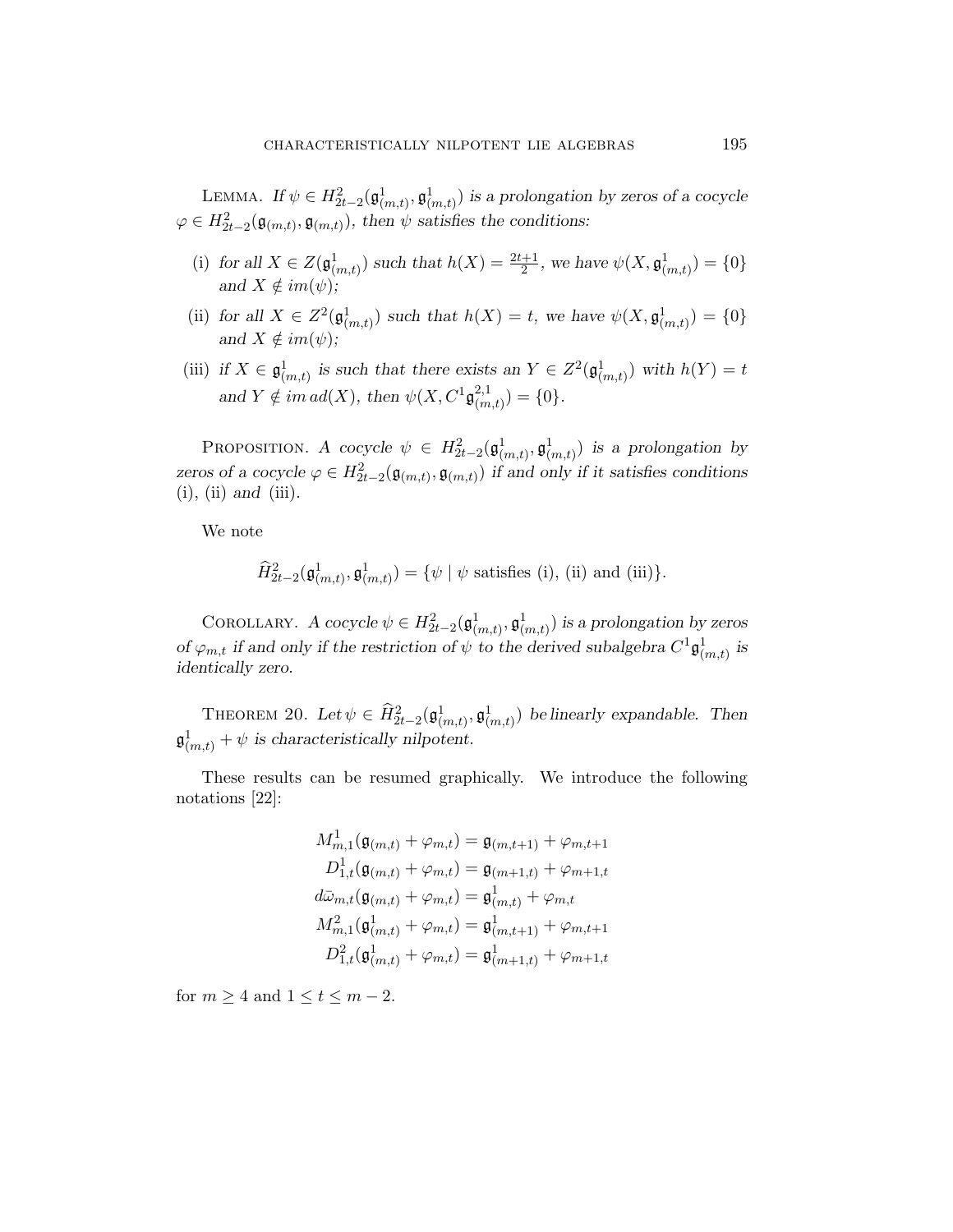

Figure 1.

THEOREM 21. For  $m \geq 4$  and  $1 \leq t \leq m-2$  the faces of the following cube are commutative diagrams.

# 8. Nilpotent Lie algebras and rigidity

Let  $\mathcal{L}^n$  be the algebraic variety of complex Lie algebra laws on  $\mathbb{C}^n$ . Each open orbit of the natural action of  $GL(n,\mathbb{C})$  on  $\mathcal{L}^n$  gives, considering its Zarisky closure, an irreducible component of  $\mathcal{L}^n$ . Therefore, only a finite number of those orbits exists; or, equivalently, only a finite number of isomorphism classes of Lie algebras with open orbit. The first results about rigid Lie algebras are due to Gerstenhaber [38], Nijenhuis and Richardson [78]. The last two authors have transformed the topological problems related to rigidity into cohomological problems, proving in that an algebra is rigid if the second group in the Chevalley cohomology is trivial. This theorem allows the construction of examples or rigid Lie algebras and is used in the proof that semisimple algebras are rigid. However, the existence of rigid Lie algebras whose second cohomology group is non trivial shows that the cohomological viewpoint is not fully satisfactory in the study of rigidity.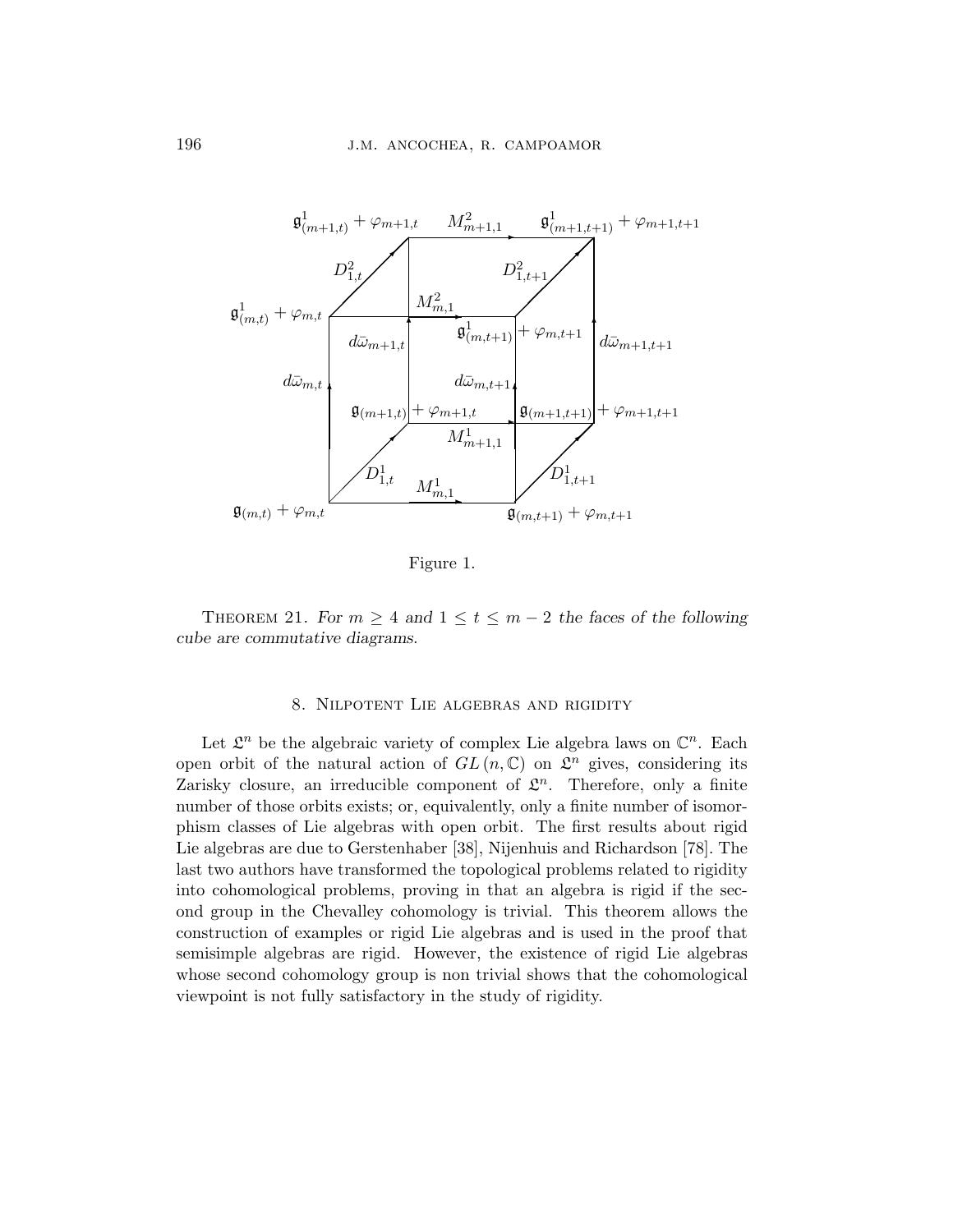DEFINITION. A Lie algebra  $\mathfrak g$  is called decomposable if it can be written

$$
\mathfrak{g}=\mathfrak{s}\oplus\mathfrak{t}\oplus\mathfrak{n}
$$

where  $\mathfrak s$  is a Levi subalgebra,  $\mathfrak n$  the nilradical and  $\mathfrak t$  an abelian subalgebra whose elements are *ad*-semisimple and which satisfies  $[\mathfrak{s}, \mathfrak{t}] = 0$ .

The abelian subalgebra  $T$  of Der  $\mathfrak g$  defined by

$$
T = \{adX \mid X \in \mathfrak{t}\}
$$

is called, following Malcev, an exterior torus on g. It is called maximal torus, if it is maximal for the inclusion. Malcev has proved that all maximal torus are pairwise conjugated, thus they have the same dimension called the rank of  $\mathfrak g$  and noted  $r(\mathfrak g)$ .

THEOREM 22. Rigid Lie algebras are algebraic.

8.1. Roots system associated to a rigid solvable Lie algebra. Let  $\mu_0$  be a solvable decomposable law on  $\mathbb{C}^n$ . We fix a maximal exterior torus T. Let X be a non-zero vector such that  $ad_{\mu_0}X$  belongs to T.

DEFINITION. We say that  $X$  is regular if the dimension of

$$
V_0(X) = \{ Y \mid \mu_0(X, Y) = 0 \}
$$

is minimal ; that is, dim  $V_0(X) \le \dim V_0(Z)$  for all Z such that  $ad_{\mu_0}Z \in T$ .

DEFINITION. Suppose that  $\mu_0$  is not nilpotent. The root system of  $\mu_0$ associated to  $(X, Y_1, \ldots, Y_{n-p}, X_1, \ldots, Y_{p-1})$  is the linear system (S) defined by the following equations:

| $x_i + x_j = x_k$ | if the $X_k$ -coordinate of $\mu_0(X_i, X_j)$ is non-zero, |
|-------------------|------------------------------------------------------------|
| $y_i + y_j = y_k$ | if the $Y_k$ -coordinate of $\mu_0(Y_i, Y_j)$ is non-zero, |
| $x_i + y_j = y_k$ | if the $Y_k$ -coordinate of $\mu_0(X_i, X_j)$ is non-zero, |
| $y_i + y_j = x_k$ | if the $X_k$ -coordinate of $\mu_0(Y_i, Y_j)$ is non-zero. |

In these notations we state.

THEOREM 23. If rank  $(S) \neq \dim (I_0) - 1$ , the law  $\mu_0$  is not rigid.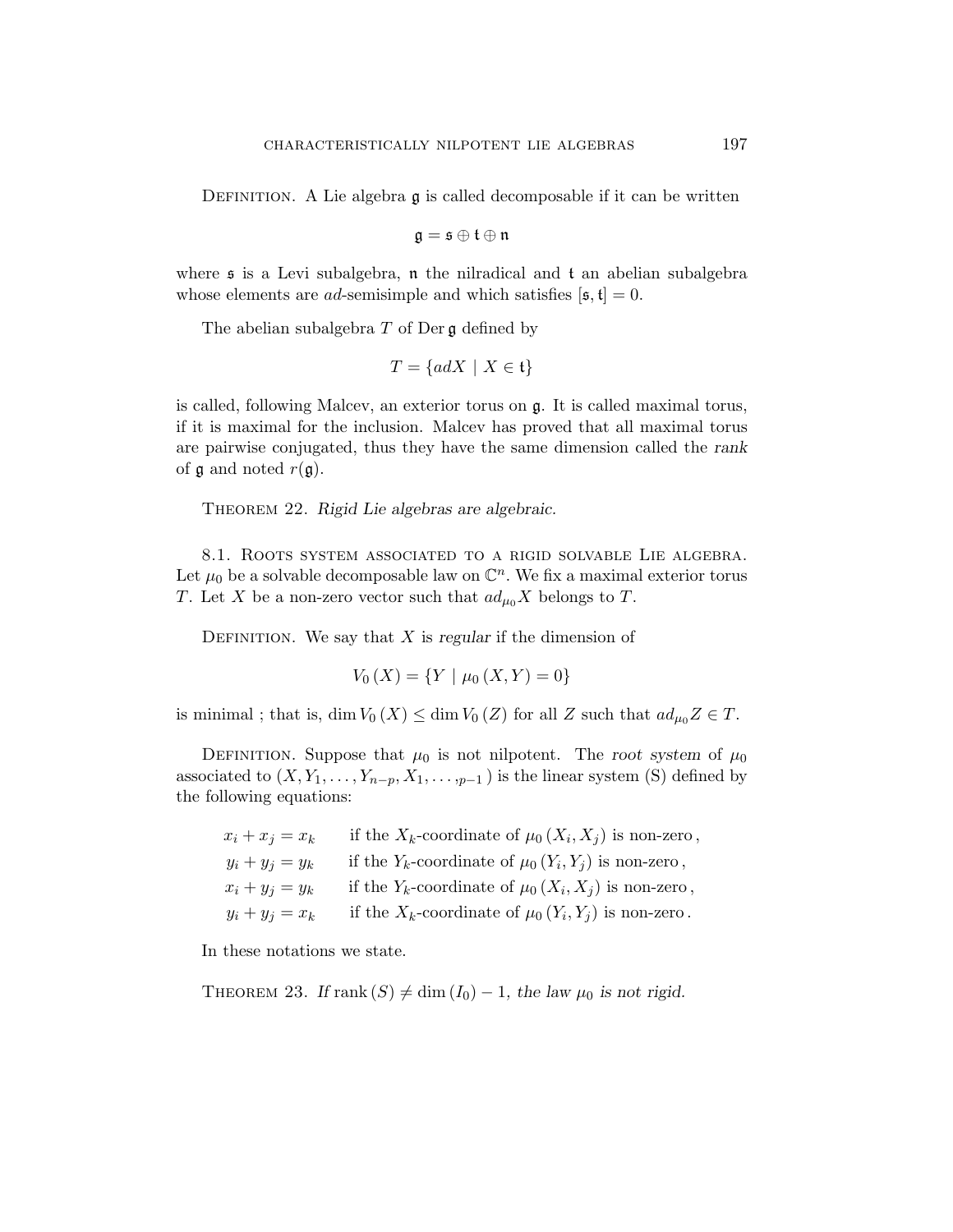COROLLARY. If  $\mu_0$  is rigid, the rank of a root system for  $\mu_0$  is independent of the basis  $(X, Y_1, \ldots, Y_{n-p}, X_1, \ldots, X_{p-1})$  used for its definition.

COROLLARY. If  $\mu_0$  is rigid, there is regular vector X such that  $ad_{\mu_0}X$  is diagonal and its eigenvalues are integers.

Let  $\mathfrak{R}_n$  be the variety of *n*-dimensional solvable Lie algebras. The principal structure theorem referring to rigid Lie algebras was proven by Carles in [18]:

THEOREM 24. Any Lie algebra  $\mathfrak g$  which is rigid in either  $\mathfrak L^n$  or  $\mathfrak R^n$  is algebraic and belongs to one of the following cases:

- (i) The radical Rad  $(g)$  is not nilpotent and dim Der  $(g)$  = dim g (if moreover codim  $C^1$ **g** > 1, the algebra is complete).
- (ii) The radical is nilpotent and satisfies one of the following conditions:
	- (a)  $\mathfrak g$  is perfect;
	- (b)  $\mathfrak g$  is the direct product of  $\mathbb C$  by a rigid perfect Liealgebra whose derivations are inner;
	- (c) g is non-perfect, has no direct abelain factor and is of rank zero; morover, for any ideal of codimension one is also of rank zero.

COROLLARY. Any Lie algebra  $\mathfrak g$  rigid in  $\mathfrak{R}^n$  is algebraic and satisfies one of the following conditions:

- (i) dim  $Der(\mathfrak{g}) = \dim \mathfrak{g}$  (if moreover codim  $C^1 \mathfrak{g} > 1$ , the algebra is complete);
- (ii) g is characteristically nilpotent, as well as any of its codimension one ideals.

From the structure of the derivations for filiform Lie algebras, as found for example in [40], it follows easily that none filiform Lie algebra can be rigid in  $\mathcal{L}^n$  or  $\mathfrak{R}^n$ ; by Carles' theorem, such an algebra would be characteristically nilpotent, and a contradiction with the dimension formulas is served. Thus the counterexamples, if any, must be searched within the nonfiliform Lie algebras. This would give an effective answer To Vergne's conjeture (1970)

CONJECTURE 2. For any  $n \neq 1$  there do not exist nilpotent Lie algebras which are rigid in  $\mathfrak{L}^n$  or  $\mathfrak{R}^n$ .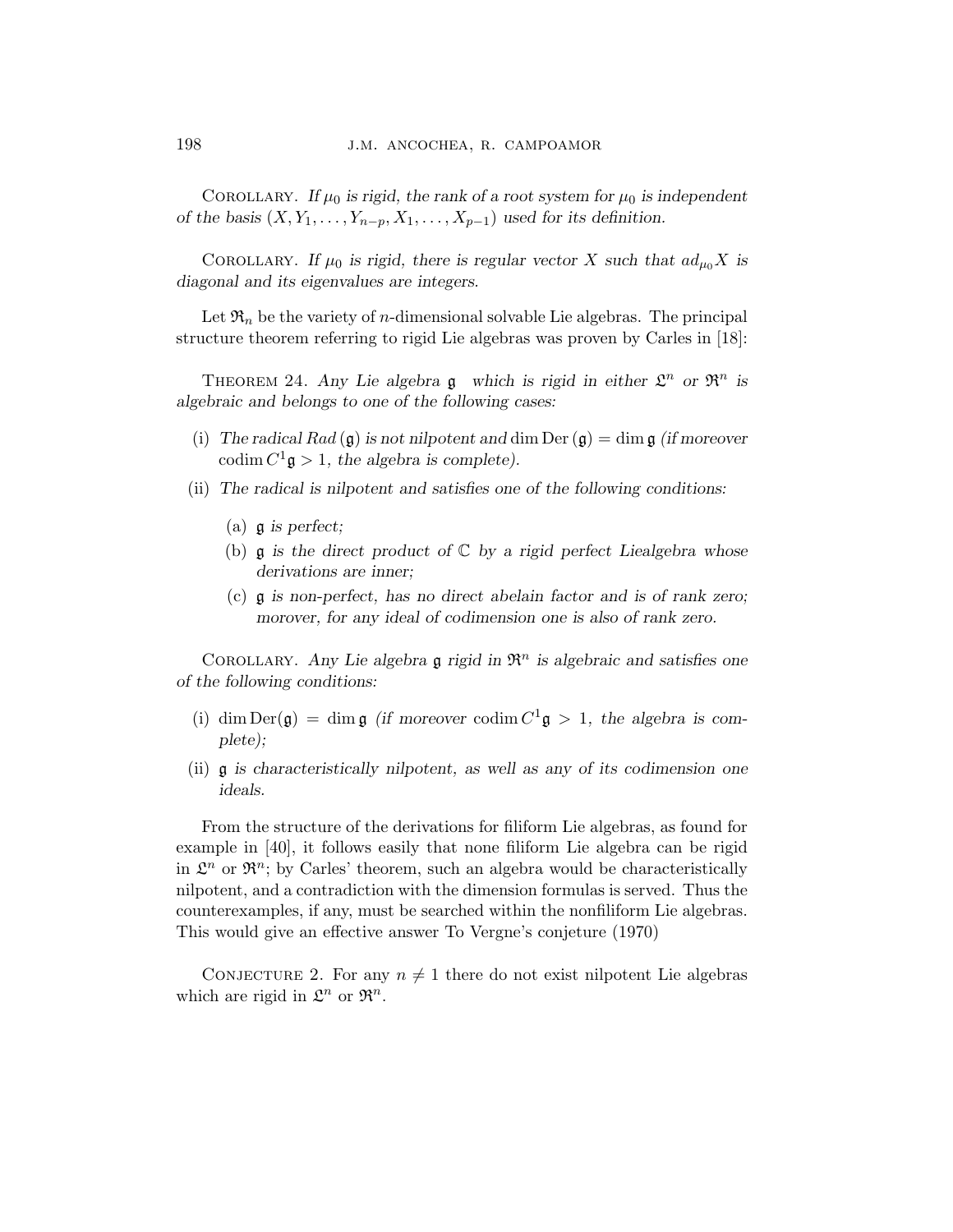Recently we have found another curious relation between CNLA and rigid algebras. If we consider the Lie algebra  $\mathfrak{g}_{(m,m-1)}$   $(m \geq 3)$  defined by the equations

$$
d\omega_1 = d\omega_2 = 0,
$$
  
\n
$$
d\omega_j = \omega_1 \wedge \omega_{j-1}, \qquad 3 \le j < 2m,
$$
  
\n
$$
d\omega_{2m+1} = \sum_{j=2}^{\left[\frac{2m+1}{2}\right]} (-1)^j \omega_j \wedge \omega_{2m+1-j},
$$

it is immediate to see that its characteristic sequence is  $(2m-1,1,1)$  and its rank is two. Then there exists deformations which are isomorphic to the nilradical of a solvable rigid law, as gives the

PROPOSITION. The solvable Lie algebras  $\mathfrak{r}_{(m,m-1)}$   $(m \geq 3)$  defined by the equations

$$
d\omega_1 = \omega_{2m+2} \wedge \omega_1 ,
$$
  
\n
$$
d\omega_2 = (2m-3) \omega_{2m+2} \wedge \omega_2 ,
$$
  
\n
$$
d\omega_j = \omega_1 \wedge \omega_{j-1} + (2m-5+j) \omega_{2m+2} \wedge \omega_j , \qquad 3 \le j \le 2m-1 ,
$$
  
\n
$$
d\omega_{2m} = \omega_1 \wedge \omega_{2m-1} + \omega_2 \wedge \omega_3 + (4m-5) \omega_{2m+2} \wedge \omega_{2m} ,
$$
  
\n
$$
\left[\frac{2m+1}{2}\right]
$$
  
\n
$$
d\omega_{2m+1} = \sum_{j=2}^{\left[\frac{2m+1}{2}\right]} (-1)^j \omega_j \wedge \omega_{2m+1-j} + (6m-9) \omega_{2m+2} \wedge \omega_{2m+1} ,
$$
  
\n
$$
d\omega_{2m+2} = 0 ,
$$

are rigid and complete. Moreover, their nilradical has codimension one and is are rigid and complete. Moreover, their infradical has codimension one and is<br>isomorphic to the Lie algebra  $\mathfrak{g}_{(m,m-1)} + \psi$ , where  $\psi \in H^2(\mathfrak{g}_{(m,m-1)}, \mathfrak{g}_{(m,m-1)})$ is the linearly expandable cocycle defined by  $\psi(X_2, X_3) = X_{2m}$ .

These algebras are a particular case of rigid Lie algebras whose nilradical has codimension one, characteristic sequence  $(2m-1,1,1)$  and whose eigenvalues are  $(1, k, k+1, \ldots, 2k+1, 3k)$ . There exist classifications of rigid algebras having similar sequences of eigenvalues and filiform nilradical. However, there is nothing similar for nonfiliform Lie algebras. Now the interesting fact is that we can extend centrally the preceding nilradicals of rigid laws to obtain characteristically nilpotent Lie algebras [22]: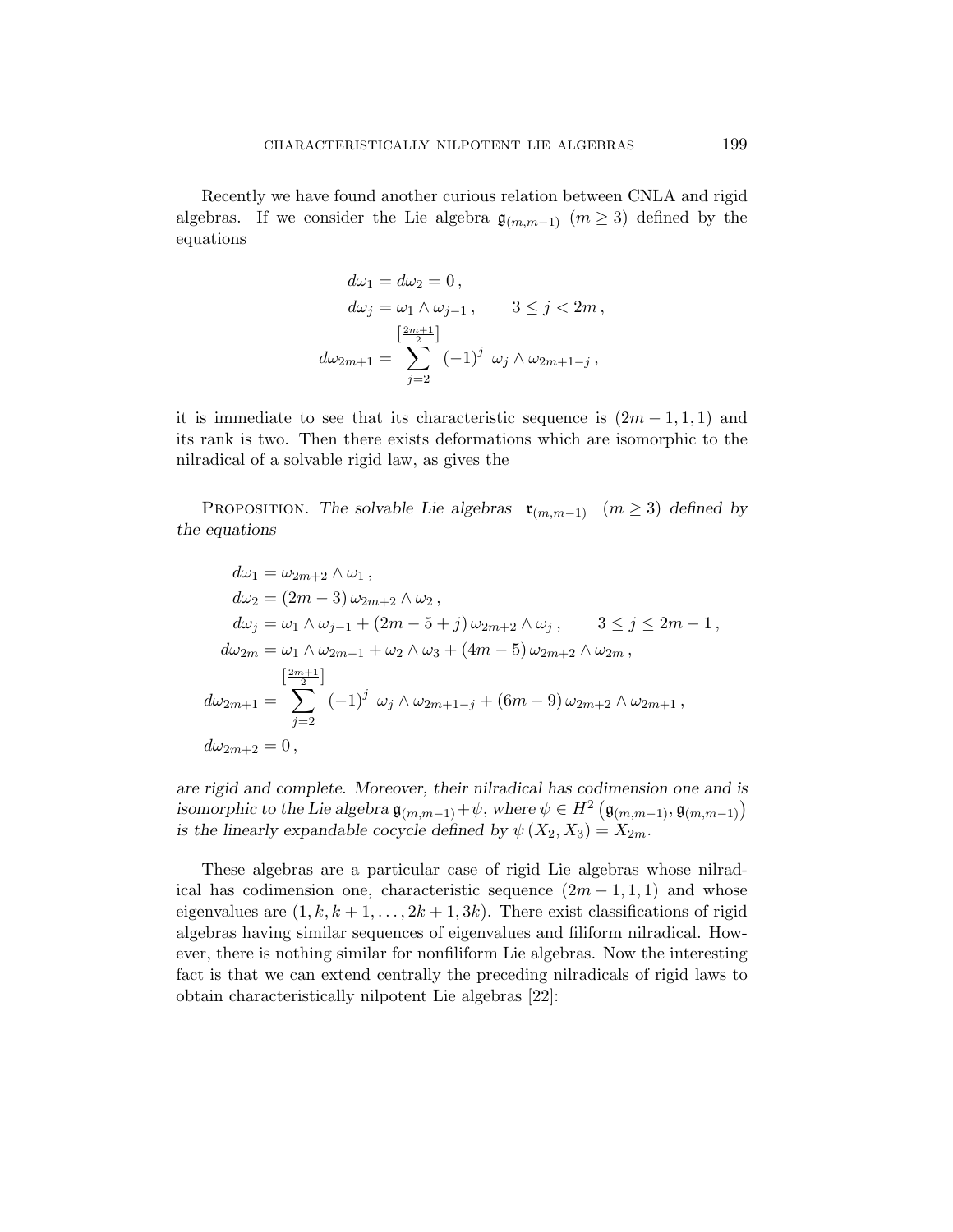THEOREM 25. The Lie algebras  $e_1$ ¡  $\mathfrak{g}_{(m,m-1)} + \psi$ ¢  $(m \geq 3)$  defined by the structural equations

$$
d\omega_1 = d\omega_2 = 0,
$$
  
\n
$$
d\omega_j = \omega_1 \wedge \omega_{j-1}, \qquad 3 \le j \le 2m - 1,
$$
  
\n
$$
d\omega_{2m} = \omega_1 \wedge \omega_{2m-1} + \omega_2 \wedge \omega_3,
$$
  
\n
$$
[ \frac{2m+1}{2} ]
$$
  
\n
$$
d\omega_{2m+1} = \sum_{j=2}^{\left[\frac{2m+1}{2}\right]} (-1)^j \omega_j \wedge \omega_{2m+1-j},
$$
  
\n
$$
d\omega_{2m+2} = \omega_1 \wedge \omega_{2m+1} + \sum_{j=2}^{\left[\frac{2m+1}{2}\right]} (-1)^j (m+1-j) \omega_j \wedge \omega_{2m+2-j},
$$

are characteristically nilpotent.

COROLLARY. There are characteristically nilpotent Lie algebras  $\mathfrak g$  with nilindex  $2m + 2$  for any  $m \geq 3$ .

Observe that the previous algebras have characteristic sequence  $(2m, 1, 1)$ . This fact is directly related with the position of the vector  $X_{2m+1}$  in the graduation of  $\mathfrak{g}_{(m,m-1)}$ . The joined differential form involves the form  $\omega_2 \wedge \omega_{2m}$ , so that the nilindex of the algebra increases. Moreover, observe that we have

$$
e_1\left(\mathfrak{g}_{(m,m-1)}+\psi\right)\simeq e_1\left(\mathfrak{g}_{(m,m-1)}\right)+\psi
$$

so that we could have constructed the algebras extending and then deforming by taking the same deformation. This gives, in a certain manner, a procedure to generate characteristically nilpotent Lie algebras by extensions and deformations of naturally graded Lie algebras (see [10]).

# 9. Affine structures over Lie algebras

The origin of affine structures over Lie algebras is the tudy of affine leftinvariant structures over Lie groups [9]. The question wheter any solvable Lie group admits a left invariant affine structure is a problem of great interest, as it relates geometrical aspects of affine manifold theory with representation theory of Lie algebras. Translated into Lie algebra language, the question is if any solvable Lie algebra satisfies a certain condition which is called affine structure. This goes back to Milnor in the seventies, and is therefore called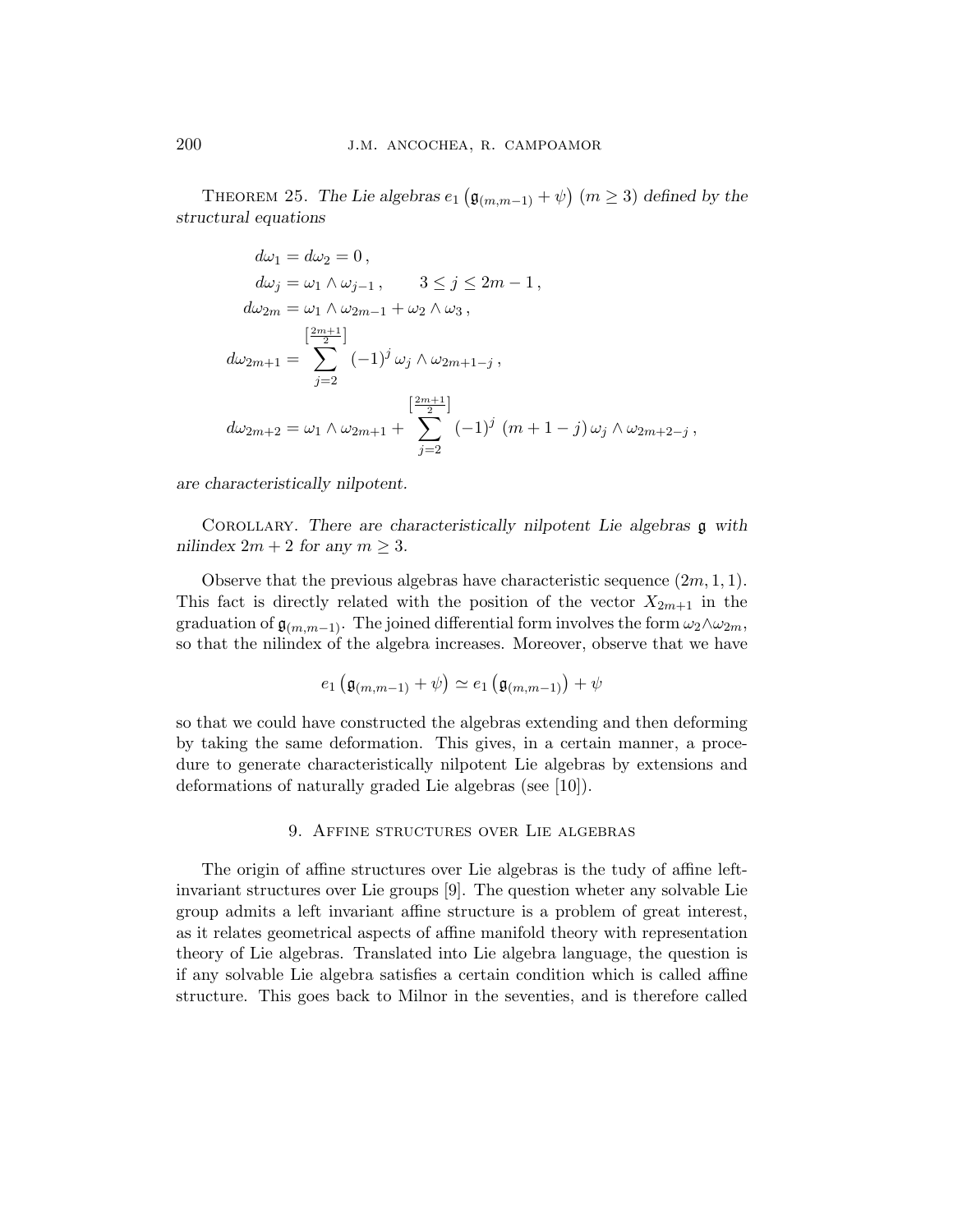the Milnor conjeture. By the time the problem was posted, all known results referred to low dimensions, where the answer is positive. The first counterexample to Milnor' s conjecture was given by Benoist [12]. He constructed a 11-dimensional filiform Lie algebra which does not admit an affine structure. Explicitely, let  $a(t)$  be the filiform Lie algebra given by

$$
[X_1, X_i] = X_{i+1}, \qquad 2 \le i \le 10;
$$
  
\n
$$
[X_2, X_3] = X_5;
$$
  
\n
$$
[X_2, X_5] = -2X_7 + X_8 + tX_9;
$$

over the basis  $\{X_1, \ldots, X_{11}\}$ . The main point is to prove that this algebra does not admit a faithful representation of degree 12, which proves the nonexistence of an affine connection [12]. This example has been widely generalized in [15]:

THEOREM 26. There exist filiform Lie algebras of dimensions  $10 \le n \le 12$ which do not admit an affine structure. For  $n \leq 9$  any filiform Lie algebra admits an affine structure.

For this, cohomological methods are of importance, in particular the dimensions of the cohomology spaces  $H^2(\mathfrak{g},\mathbb{C})$ , which are usually called Betti numbers. Let  $\mathfrak g$  be an *n*-dimensional Lie algebra and  $G$  its associated Lie group. If the group posseses a left-invariant affine structure, then this induces a flat torsionfree left-invariant affine conection  $\nabla$  on  $G$ , that is

$$
\nabla_X Y - \nabla_Y X - [X, Y] = 0,
$$
  

$$
\nabla_X \nabla_Y Z - \nabla_Y \nabla_X Z - \nabla_{[X, Y]} Z = 0,
$$

for all left invariant vector fields  $X, Y, Z$  on  $G$ . Now, defining

$$
X.Y=\nabla_X Y
$$

we obtain a bilinear product which satisfies

$$
X. (Y.Z) – (X.Y) .Z – Y. (X.Z) + (Y.X) .Z = 0.
$$

Observe that this implies that the product is left symmetric.

DEFINITION. An affine structure on a Lie algebra  $\mathfrak g$  is a bilinear product  $\mathfrak{g} \times \mathfrak{g} \to \mathbb{C}$  which is left symmetric and satisfies

$$
[X,Y] = X.Y - Y.X, \qquad \forall X,Y \in \mathfrak{g}.
$$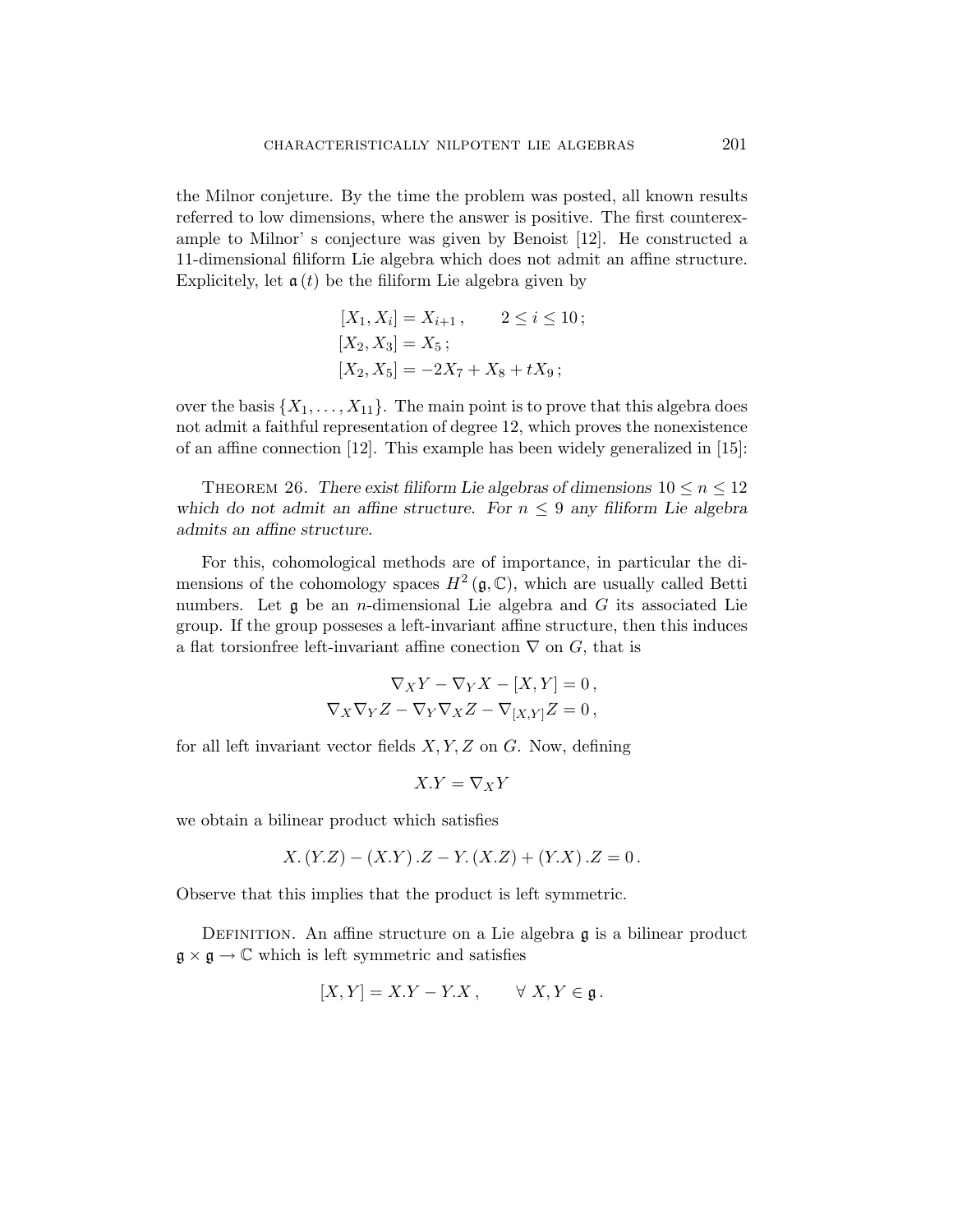It is known that there exists a one-to-one correspondence between affine structures on  $\mathfrak g$  and left invariant structures on the associated Lie group  $G$ [28]. The interesting fact is that the problem can be dealt with methods of representation theory of nilpotent Lie algebras.

PROPOSITION. Let  $\mathfrak g$  be an *n*-dimensional Lie algebra. If  $\mathfrak g$  admits an affine structure then g possesses a faithful module M of dimension  $n + 1$ .

By the theorem of Ado [1], any Lie algebra admits a faithful representation. Unfortunately, the results does not say anything about the minimal degree of such a representation. Nowadays, it is accepted that the best lower bound is given in [16]. This bound, equal to  $\frac{\alpha}{\sqrt{n}} 2^n$  with  $\alpha \sim 2,76287$ , has been used to obtain other counterexamples to Milnor's conjecture [16]. In relation with the derivations structure, we have the following:

PROPOSITION. A Lie algebra  $\mathfrak g$  admits an affine structure if and only if there is a g-module M of dimension dim g such that  $Z^1(\mathfrak{g},M)$  contains a nonsingular cocycle.

The result is a consequence of the inversibility for a nonsingular cocycle. An immediate corollary is:

COROLLARY. If  $\mathfrak g$  admits a nonsingular derivation, then it admits an affine structure.

Observe in particular the importance of this for graded Lie algebras: if g is naturally graded (the results remains valid for any positive indexed graded Lie algebra) then the natural operation defines a nonsingular derivation, from which we obtain that any naturally graded Lie algebra has an affine structure. As it is known that metabelian Lie algebras and those of dimensions  $n \leq 6$ can be graded in such manner, all them admit an affine structure. For 3-step nilpotent Lie algebras Scheunemann [87] proved in 1974 the following:

THEOREM 27. Any 3-step nilpotent Lie algebra  $\mathfrak g$  admits an affine structure.

Observe that the algebra of Dixmier and Lister is 3-step nilpotent, thus it has such a structure. Clearly all derivations are singular, which proves the existence of CNLA with affine structures. The question is which of the structural properties of CNLA allow the existence of such structures. In particular, has it any relation with the structure of the automorphism group?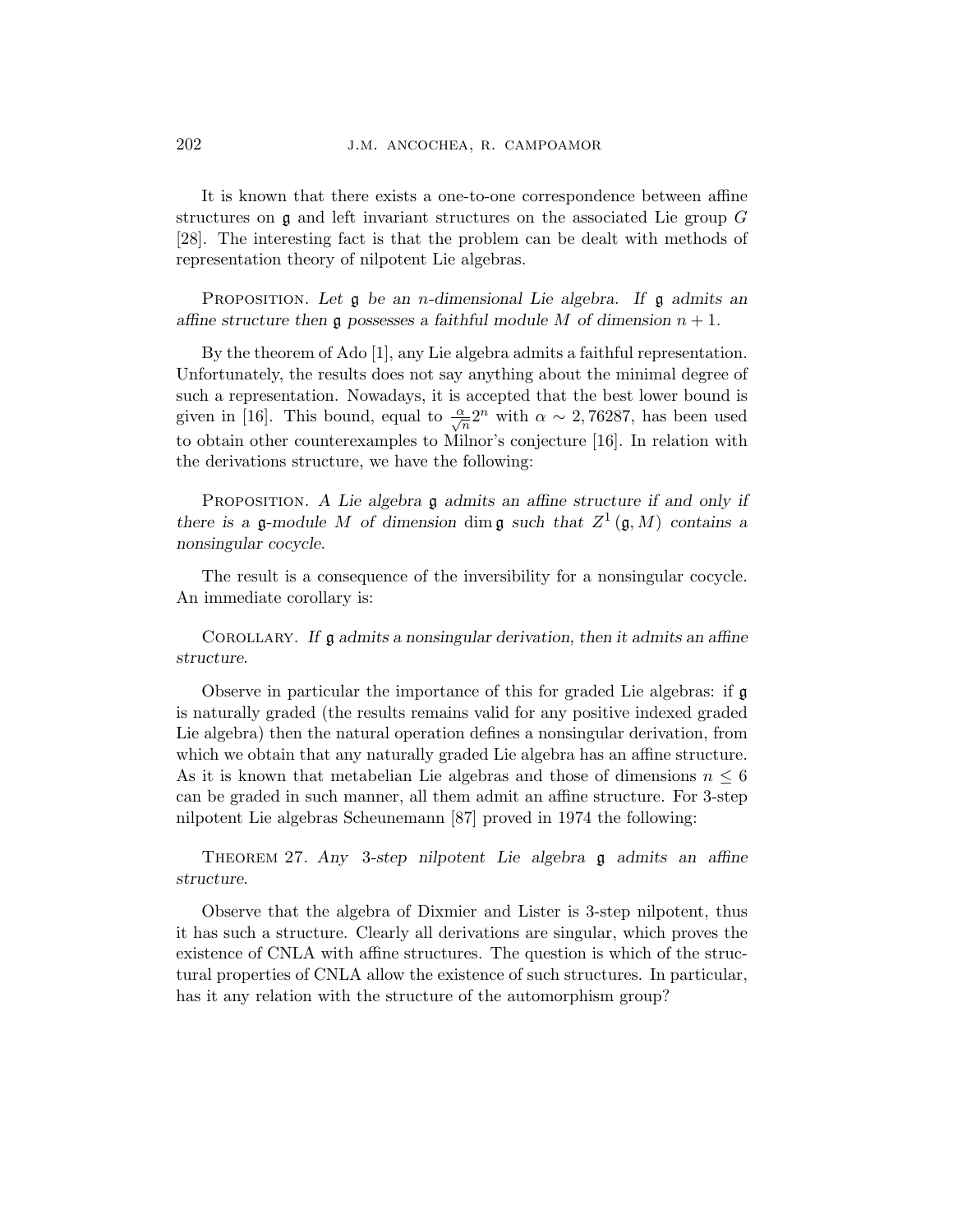For 4-step nilpotent Lie algebras the question is open, and the best result achieved can be found in [27]. However, the fundamental source (once more) for the study of affine structures is the variety  $\mathcal{F}^n$  of filiform Lie algebras. In [16] the author defines the following cocycles:

DEFINITION. Let  $\mathfrak g$  be a filiform Lie algebra. A cocycle  $\omega \in Z^2(\mathfrak g,\mathbb{C})$  is called affine if it is nonzero over  $Z(\mathfrak{g}) \wedge \mathfrak{g}$ . A class  $[\omega] \in H^2(\mathfrak{g}, \mathbb{C})$  is called affine if every representative is affine.

Then the next result characterizes certain extensions of filfirom Lie algebras:

PROPOSITION. A filiform Lie algebra  $\mathfrak g$  has a filiform extension of dimension dim  $\mathfrak{g} + 1$  if and only if there exists an affine cohomology class in  $\mathfrak{g}$ .

This result has two interesting consequences:

COROLLARY. If the filiform Lie algebra  $\mathfrak g$  admits an affine cohomology class  $[\omega]$ , then it admits an affine structure.

COROLLARY. If **g** is filiform of dimension  $n \geq 6$  and dim  $H^2(\mathfrak{g}, \mathbb{C}) = 2$ , then g has no affine cohomolofgy class.

Endowed with these methods, Burde has constructed two classes of filiform Lie algebras [17] which provide a lot of counterexamples to Milnors conjecture.

We conclude giving CNLAs which admit an affine structure but whose Lie algebra of derivations is not characteristically nilpotent: over the basis  $\{X_1, \ldots, X_{11}\}\$ let  $\mathfrak{g}_{(a_i)}$  be the filiform Lie algebra given by

 $[X_1, X_i] = X_{i+1}$ ,  $2 \le i \le 10$ ,  $[X_2, X_3] = X_5$ ,  $[X_2, X_4] = X_6$ ,  $[X_2, X_5] = -2X_7 + X_8$  $[X_2, X_6] = -5X_8 + 2X_9$ ,  $[X_2, X_7] = -\frac{13}{9}X_9 + a_1X_{10} + a_2X_{11}$ ,  $[X_4, X_6] = \frac{27}{5}X_{10} + a_9X_{10}$ ,  $[X_2, X_8] = \frac{26}{5}X_{10} + a_3X_{11}$ ,  $[X_2, X_9] = a_4 X_{11}$ ,  $[X_3, X_4] = 3X_7 - X_8$ ,  $[X_3, X_5] = 3X_8 - X_9$  $[X_3, X_6] = -\frac{12}{5}X_9 + a_5X_{10} + a_6X_{11}$ ,  $[X_3, X_7] = -\frac{39}{5}X_{10} + a_7X_{11}$ ,  $[X_3, X_8] = a_8 X_{11}$ ,  $[X_4, X_5] = \frac{27}{5}X_9 + a_9X_{10} + a_{10}X_{11}$ ,  $[X_4, X_7] = a_{11}X_{11}$ ,  $[X_5, X_6] = a_{12}X_{11}$ ,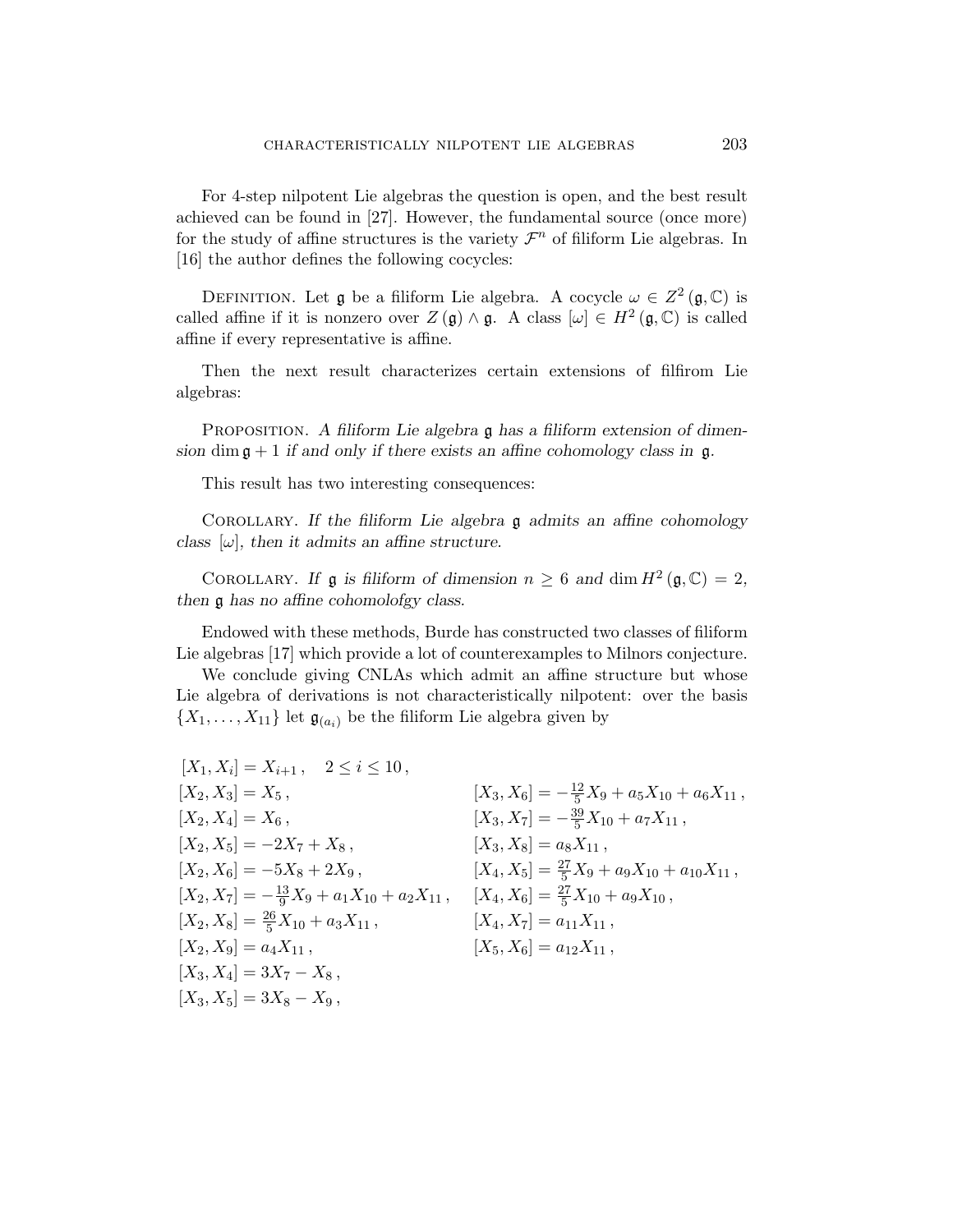where the following relations are satisfied:

$$
a_5 - 3a_1 + \frac{26}{5} - a_9 = 0
$$
  
\n
$$
3a_2 - a_3 + a_{10} - a_6 = 0
$$
  
\n
$$
a_3 - 3a_2 - 2a_{10} = 0
$$
  
\n
$$
a_{12} - \frac{27}{5}a_4 - \frac{54}{5} = 0
$$
  
\n
$$
2a_2 - a_3 + 2a_6 - a_5 - a_7 + 2 = 0
$$
  
\n
$$
-3a_3 + a_4 + 2 + 4a_9 - \frac{31}{5} - a_{11} = 0
$$
  
\n
$$
a_1 + a_5 - 2 = 0
$$
  
\n
$$
a_3 - 2a_4 - 2a_8 + \frac{52}{2} + 5a_5 + 5a_7 - 10 = 0
$$
  
\n
$$
a_7 + a_3 - a_1 = 0
$$
  
\n
$$
a_4 + a_8 - \frac{26}{5} = 0
$$
  
\n
$$
a_9 - 4a_5 + 6 - \frac{26}{5} = 0
$$

This example, for the values

$$
a_1 = \frac{51}{25}
$$
,  $a_2 = -a_6 = a_{10} = \frac{28}{125}$ ,  $a_3 = \frac{28}{25}$ ,  $a_4 = \frac{19}{16}$ ,  $a_5 = -\frac{1}{25}$ ,  
 $a_7 = \frac{23}{25}$ ,  $a_8 = \frac{321}{80}$ ,  $a_9 = -\frac{24}{25}$ ,  $a_{11} = -\frac{189}{16}$ ,  $a_{12} = \frac{1377}{80}$ ,

is due to Remm and Goze [83].

## 10. Associative characteristic nilpotent algebras

Motivated by the paper of Dixmier and Lister, in 1971 T.S. Ravisankar [81] extended the concept of being characteristically nilpotent to general algebras. This approach has been useful for the study of Malcev algebras, as for associative algebras and its deformation theory [72].

Let A be a nonassociative complex algebra (again we convene that the base field is  $\mathbb{C}$ , though this assumption is not generally necessary). We denote its Lie algebra of derivations by  $D(A)$ . Let

$$
A^{[1]} = \left\{ \sum D_i x_i \mid x_i \in A, \ D_i \in D(A) \right\}
$$

and define inductively  $A^{[k+1]} = \{ \sum D_i y_i \mid y_i \in A^{[k]}, D_i \in D(A) \}$ ª .

DEFINITION. An algebra  $A$  is called characteristically nilpotent (C-nilpotent) if there exists an integer n such that  $A^{[n]} = 0$ .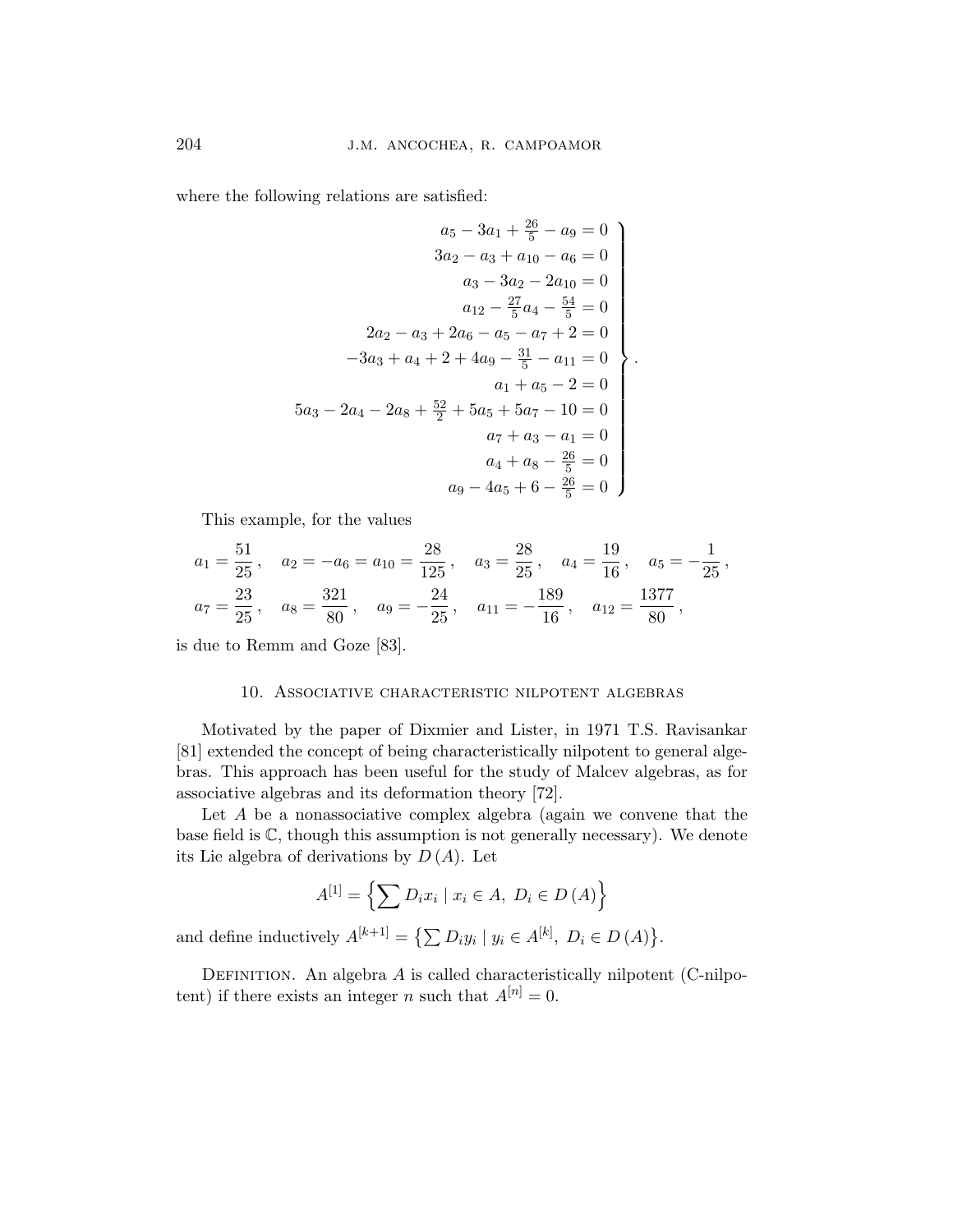It is clear that if  $A$  is a C-nilpotent algebra, then any derivation of  $A$  is a linear nilpotent transformation on A. The converse also holds [81]. For the special case of associative algebras, in [43], let  $e_{\alpha}$  be the  $(r + 1)^2$  matrix whose  $\alpha = (i, j)$  entry is one, otherwise zero. The space generated by this vector is denoted by  $E_{\alpha}$ . Let us then define

$$
R = \{ \alpha = (i, jt) \mid 1 \le i, j \le r + 1 \},\
$$
  

$$
R^+ = \{ \alpha = (i, j) \mid i < j \}.
$$

It follows that  $R^- = R - R^+$  and  $S = \{(i, i + 1) \in R \mid 1 \le i \le r\}$  is the set of simple roots, in analogy with the Lie algebra case [23]. Then  $L = \sum_{R^+} E_{\alpha}$  is a nilpotent associative algebra. Consider the bilinear mappings of  $L \times L \rightarrow L$ defined by

$$
g_{k,m}(e_{\alpha_k}, e_{\alpha_m}) = e_{\delta}
$$
, where  $\alpha_i = (i, i + 1)$  and  $\delta = (1, r + 1)$ .

Obviously the center of L is generated by the root  $\delta$ . Let us now consider the linear combination  $\psi = \sum_{1 \leq k,m \leq r} a_{k,m} g_{k,m}$  for  $a_{k,m} \in \mathbb{C}$ . In [43] it is proven that this is a lineraly expandable cocycle, and further that:

THEOREM 28. Let  $\psi$  be the cocycle given by  $\psi =$  $\overline{ }$ THEOREM 28. Let  $\psi$  be the cocycle given by  $\psi = \sum_{1 \leq k,m \leq r} a_{k,m} g_{k,m}$ <br>with  $\prod_{1 \leq i \leq r} a_{ii} \neq 0$ . Then the associative algebra  $L + \psi$  is characteristically nilpotent.

Constructing families of this kind, the variety  $\mathcal{N}^n$  of associative algebras can be studied as Lie algebras have been [72]. In particular, among other results the following shows the similarity between the theory of characteristically nilpotent Lie algebras and C-algebras:

THEOREM 29. For  $n \geq 2$  there exists a Zariski-open subset of  $\mathcal{N}^n$  formed by characteristically nilpotent associative algebras. Moreover, its dimension is  $n^2 - n$ .

#### **REFERENCES**

- [1] ADO, I.D., The representation of Lie algebras by matrices, Uspehi Mat. Nauk.  $2(1947), 159-173.$
- [2] ANCOCHEA, J.M., GOZE, M., Classification des algèbres de Lie complexes de dimension 7, Arch. Math.  $52$  (1989), 175-185.
- [3] Ancochea, J.M., Goze, M., On the varieties of nilpotent Lie algebras in dimension 7 and 8, *J. Pure Appl. Algebra*  $77$  (1992), 131-140.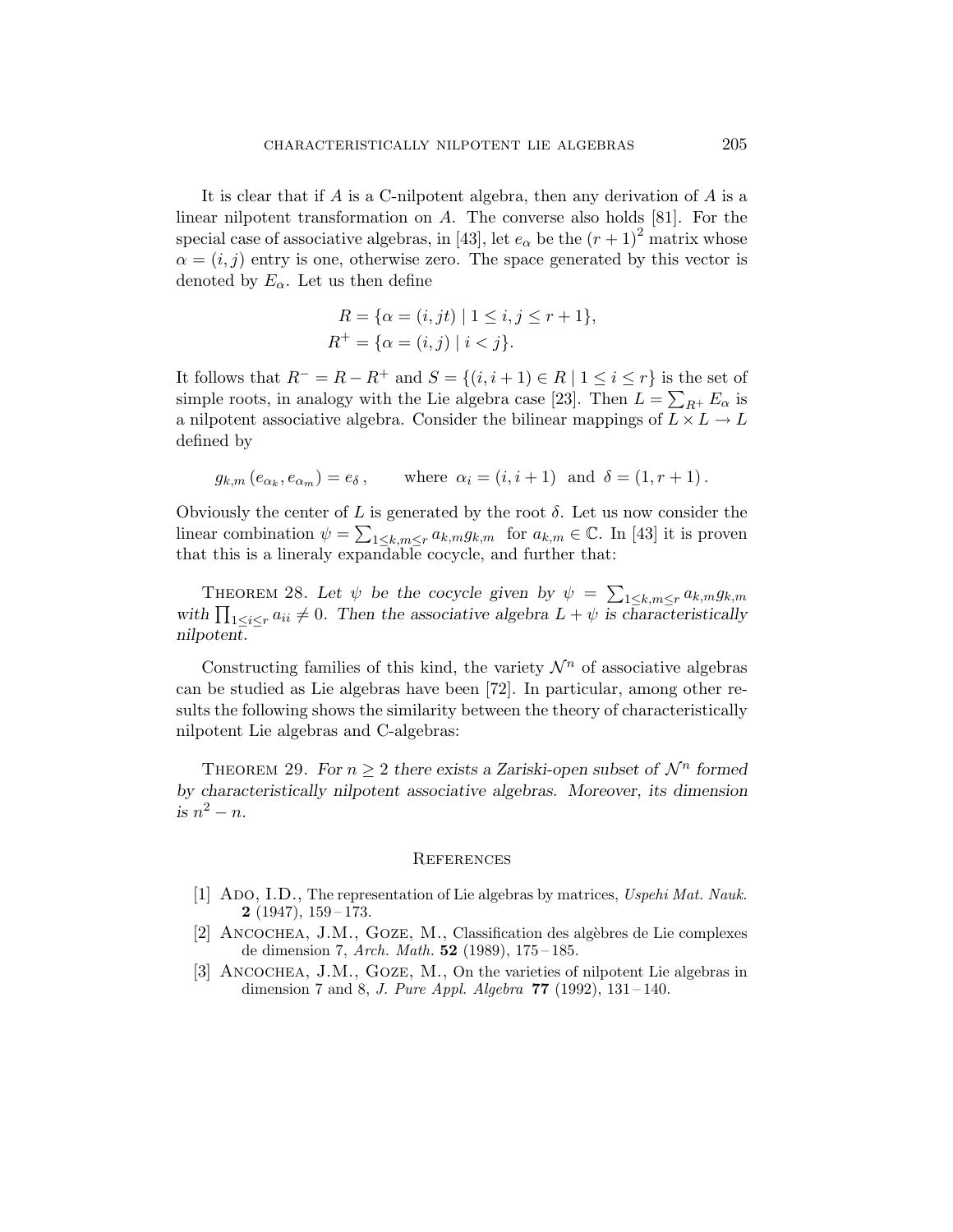- [4] ANCOCHEA, J.M., GOZE, M., Classification des algèbres de Lie filiformes de dimension 8, Arch. Math.  $50$  (1988),  $511 - 525$ .
- [5] ANCOCHEA, J.M., GOZE, M., Sur la classification des algèbres de Lie nilpotentes de dimension 7, C. R. Acad. Sci. Paris  $302$  (1986), 611-613.
- $[6]$  ANCOCHEA, J.M., GOZE, M., Le rang du système lineare des racines d'une algèbre de Lie rigide resoluble complexe, Comm. Algebra  $20(3)$  (1992), 875 – 887
- [7] ANCOCHEA, J.M., CAMPOAMOR, O.R., On  $(n-5)-2$ –abelian Lie algebras, Comm. Algebra, to appear.
- [8] Ancochea, J.M., Campoamor, O.R., Characteristically nilpotent Lie algebras, *Contrib. Mat.* **3** (2000),  $49-76$ .
- [9] Auslander, L., The structure of complete locally affine manifolds, Topology 3 (1964),  $131 - 139$ .
- [10] Bratzlavsky, F., Sur les alg`ebres admettant un tore des d´erivations donn´e, J. Algebra 30 (1974), 305 – 316.
- [11] Barnes, D.W., On Cartan subalgebras of Lie algebras, Math. Z. 101 (1967),  $350 - 355.$
- [12] BENOIST, Y., Une nilvariété non affine, *J. Diff. Geom.* 41 (1995),  $21-52$ .
- [13] BERMAN, S., On derivations of Lie algebras, *Canad. J. Math.* 27 (1976),  $174 - 180.$
- [14] Borel, A., Mostov, G.D., On semisimple automorphisms of Lie algebras, Ann. Math. **61** (1955),  $389-504$ .
- [15] BURDE, D., "Left-invariant Affine Structures on Nilpotent Lie Groups", Habilitationsschrift, Düsseldorf, 1998.
- [16] BURDE, D., On a refinement of Ado's theorem, Arch. Math. 70 (1998), 118– 127.
- [17] BURDE, D., Affine structures on nilmanifolds, Int. J. Math. 7 (1996),  $599-$ 616.
- [18] CARLES, R., Sur le structure des algèbres de Lie rigides, Ann. Inst. Fourier 34 $(3)$   $(1984)$ ,  $65 - 82$ .
- [19] CARLES, R., "Sur les Algèbres Caractéristiquement Nilpotentes", Publ. Univ. Poitiers, 1984.
- [20] Carles, R., "Introduction aux D´eformations d'Alg`ebres de Lie de Dimension Finie", Publ. Univ. Poitiers, 1986.
- [21] CARLES,  $R_{\cdot}$ , DIAKITÉ,  $E.Y_{\cdot}$ , Sur les variétés d'algèbres de Lie de dimension  $\leq$  7, *J. Algebra* **91** (1984), 53-63.
- [22] CAMPOAMOR, R., "Algebras de Lie Característicamente Nilpotente", Tesis Univ. Complutense, Madrid, 2000.
- [23] CARTER, R.W., Simple Lie groups and simple Lie algebras, Bull. London Math. Soc. 40 (1965),  $193-240$ .
- [24] CASTRO-JIMÉNEZ, F.J., NUÑEZ-VALDÉS, J., Gröbner basis in the classification of characteristically nilpotent filiform Lie algebras of dimension 10, *Progress in Math.* **143** (1996),  $115-133$ .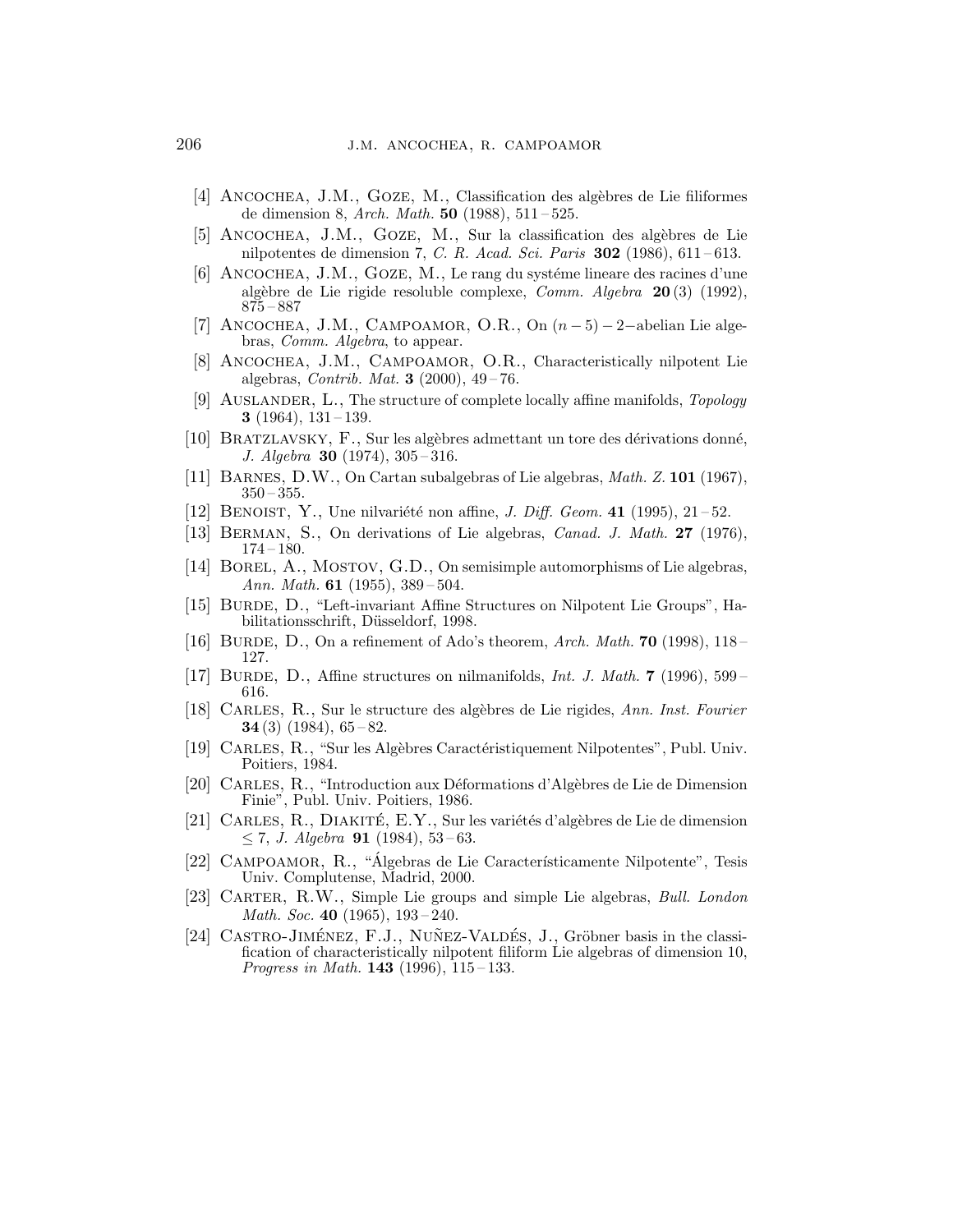- [25] Chao, C.Y., Uncountably many non isomorphic nilpotent Lie algebras, Proc. Amer. Math. Soc. **13** (1962), 903-906.
- [26] CHAO, C.Y., Some characterisations of nilpotent Lie algebras, *Math. Z.* **103**  $(1968), 40 - 42.$
- [27] Dekimpe, K., Hartl, M., Affine structures on 4-step nilpotent Lie algebras, *J. Pure Appl. Algebra* **120** (1997), 123-134.
- [28] Dekimpe, K., Malfait, W., Affine structures on a class of virtually nilpotent groups, Topology Appl. **73** (1996),  $97-119$ .
- [29] DIXMIER, J., LISTER, W.G., Derivations of nilpotent Lie algebras, Proc. Amer. Math. Soc. 8 (1957), 155 – 157.
- [30] Dixmier, J., Cohomologie des alg`ebres de Lie nilpotentes, Acta Sci. Math.  $Szeged$  **16** (1955), 246 – 250.
- [31] DIXMIER, J., Sur les représentations unitaires des groupes de Lie nilpotentes III, Canad. J. Math. 16 (1955), 246 – 250.
- [32] Dozias, J. Sur les d´erivations des alg`ebres de Lie, C. R. Acad. Sci. Paris 259 (1964), 2748 – 2750.
- [33] Dyer, J.L., A nilpotent Lie algebra with nilpotent automorphism group, Bull. Amer. Math. Soc. **76** (1970),  $52-56$ .
- [34] EILENBERG, S., Extensions of general algebras, Ann. Soc. Polon. Math. 21  $(1948), 125 - 134.$
- [35] FAVRE,  $G_{\cdot}$ , Un algèbre de Lie caractéristiquement nilpotente en dim 7, C. R. Acad. Sci. Paris 274 (1972), 1338-1339.
- [36] FAURE, G., Systéme des poids sur une algèbre de Lie nilpotente, Manuscripta *Math.* **9** (1973),  $53-90$ .
- [37] Galitski, L.Y., Timashev, D.A., On classifications of metabelian Lie algebras, *J. Lie Theory* **9** (1999),  $125 - 156$ .
- [38] GERSTENHABER, M., On the deformations of rings and algebras, Ann. Math. **79** (1964),  $59-103$ .
- [39] Gerstenhaber, M., On nilalgebras and linear varieties of nilpotent matrices III, *Duke Math. J.* **27** (1960),  $21-32$ .
- [40] GOZE, M., KHAKIMDJANOV, Y.B., Sur les algèbres de Lie admettant un tore des dérivations, Manuscripta Math. 84 (1994), 115-124.
- [41] Goze, M., Perturbations of Lie algebras, ASI Nato, Serie C247 (1986), 265 356.
- [42] GOZE, M., Critéres cohomologiques pour la rigidité de lois algebriques, Bull. Soc. Math. Belgique 43 (1991), 33 – 42.
- [43] GOZE, M., KHAKIMDJANOV, Y.B., MAKHLOUF, A., Sur les algèbres associatives caractéristiquement nilpotentes, Comm. Algebra  $22(8)$  (1994),  $2961 - 2968.$
- [44] Humphreys, J.E., "Introduction to Lie Algebras and Representation Theory", GTM 9, Springer-Verlag, 1972.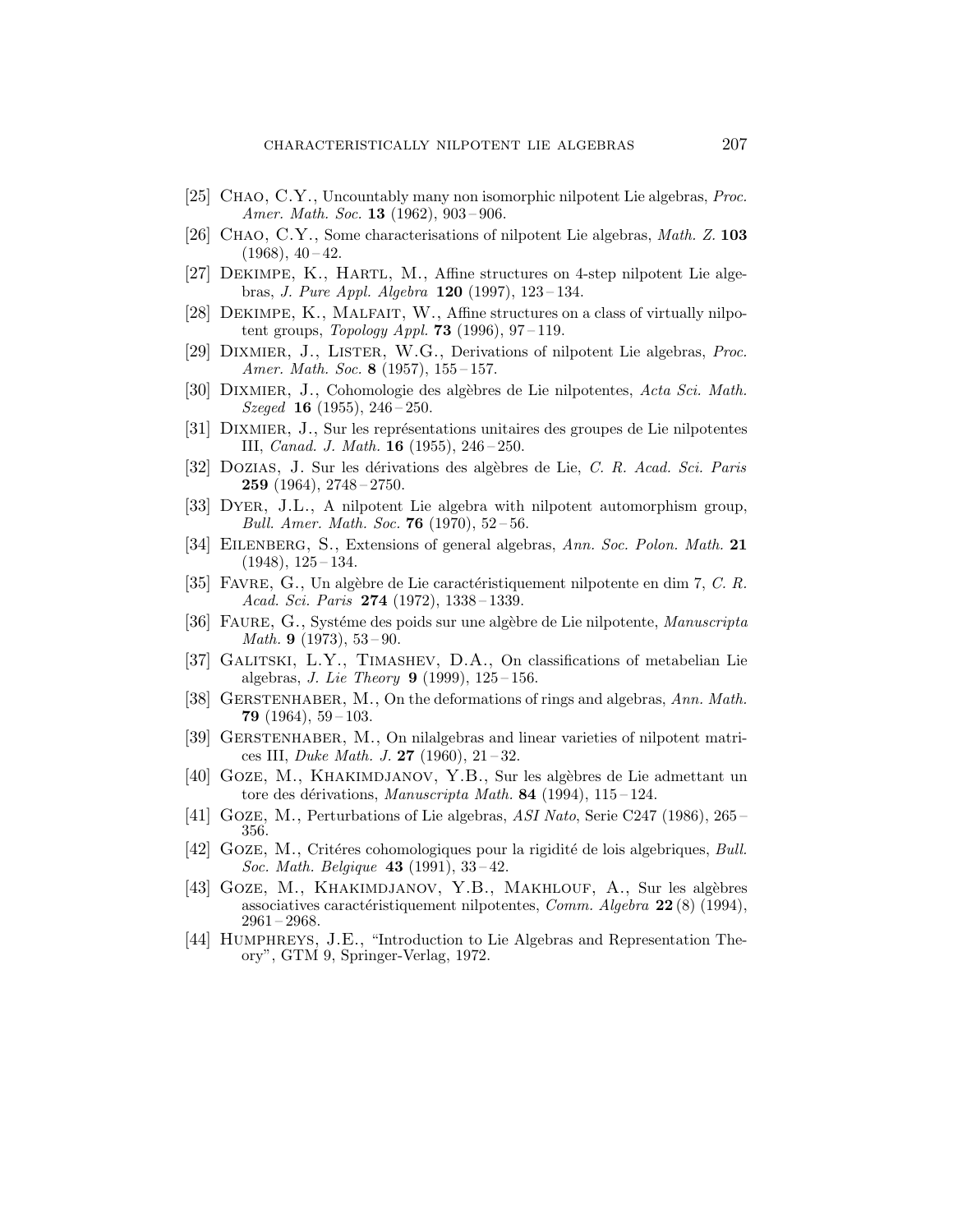- [45] Ito, K., The rigidity of universal solvable Lie algebras of Iwasawa subalgebras, Su. Kokyuroku 875 (1994), 72 – 90.
- [46] JACOBSON, N., "Lie Algebras", Academic Press, 1962.
- [47] JACOBSON, N., Cayley numbers and normal simple Lie algebras of type  $G$ , Duke Math. J. 5 (1939), 775 – 783.
- [48] Jacobson, N., A note on automorphisms and derivations of Lie algebras, *Proc.Amer. Math. Soc.* 6 (1955),  $281 - 283$ .
- [49] Jacobson, N., Abstract derivations and Lie algebras, Trans. Amer. Math. Soc. 42 (1937),  $206 - 224$ .
- [50] Johnson, R.W., Homogeneous Lie algebras and expanding automorphisms, preprint, 1974.
- [51] KANTOR, I.L., Graded Lie algebras, Trudy Sem. Vect. Anal.  $15$  (1970), 227– 266.
- [52] KHAKIMDJANOV, Y.B., Variété des lois d'algèbres de Lie nilpotentes, Geom. Dedicata 40 (1991), 269 – 295.
- [53] KHAKIMDJANOV, Y.B., Cohomologies et deformations des certaines algèbres de Lie nilpotentes, *Comm. Algebra*  $16(10)$ , 1988, 2149-2192.
- [54] KHAKIMDJANOV, Y.B., Characteristically nilpotent Lie algebras, Math. USSR Sbornik 70 $(1)$  (1990), 65-78.
- [55] KHAKIMDJANOV, Y.B., On characteristically nilpotent Lie algebras, Soviet *Math. Dokl.* 41 $(1)$   $(1991)$ ,  $105-107$ .
- [56] Kirillov, A.A., Unitary representations of nilpotent Lie groups, Russ. *Math. Surv.* **17** (4) (1962),  $53-104$ .
- [57] KIRILLOV, A.A., NERETIN, Y.A., The variety  $A_n$  of *n*-dimensional Lie algebra structures, Amer. Math. Soc. Transl.  $137$  (1987),  $21-30$ .
- [58] KOSTANT, B., Generalized Borel-Weil theorem, Ann. Math. 74 (1961), 329– 387.
- [59] Kostant, B., Lie algebra cohomology and generalized Schubert cells, Ann. Math. 77 (1963),  $72 - 144$ .
- [60] KOSZUL, J.L., Homologie et cohomologie des algèbres de Lie, Bull. Soc. Math. France  $78$  (1950), 41-64.
- [61] KRAFT, H., RIEDTMANN, C., "Geometry of Representations of Quivers. In Representations of Algebras", London Math. Soc. Lecture Notes 116, Cambridge, 1986.
- [62] LEGER, G.F., A note on the derivations of Lie algebras. Proc. Amer. Math. Soc. 4 (1953),  $511 - 514$ .
- [63] LEGER. G.F., Derivations of Lie algebras III, *Duke Math. J.* **30** (1963), 637– 645.
- [64] Leger, G.F., Luks, E., On a duality for metabelian Lie algebras, J. Algebra, 21 (1972), 266 – 270.
- [65] Leger, G.F., Luks, E., On derivations and holomorphs of nilpotent Lie algebras, Nagoya Math. J. 44 (1971), 39 – 50.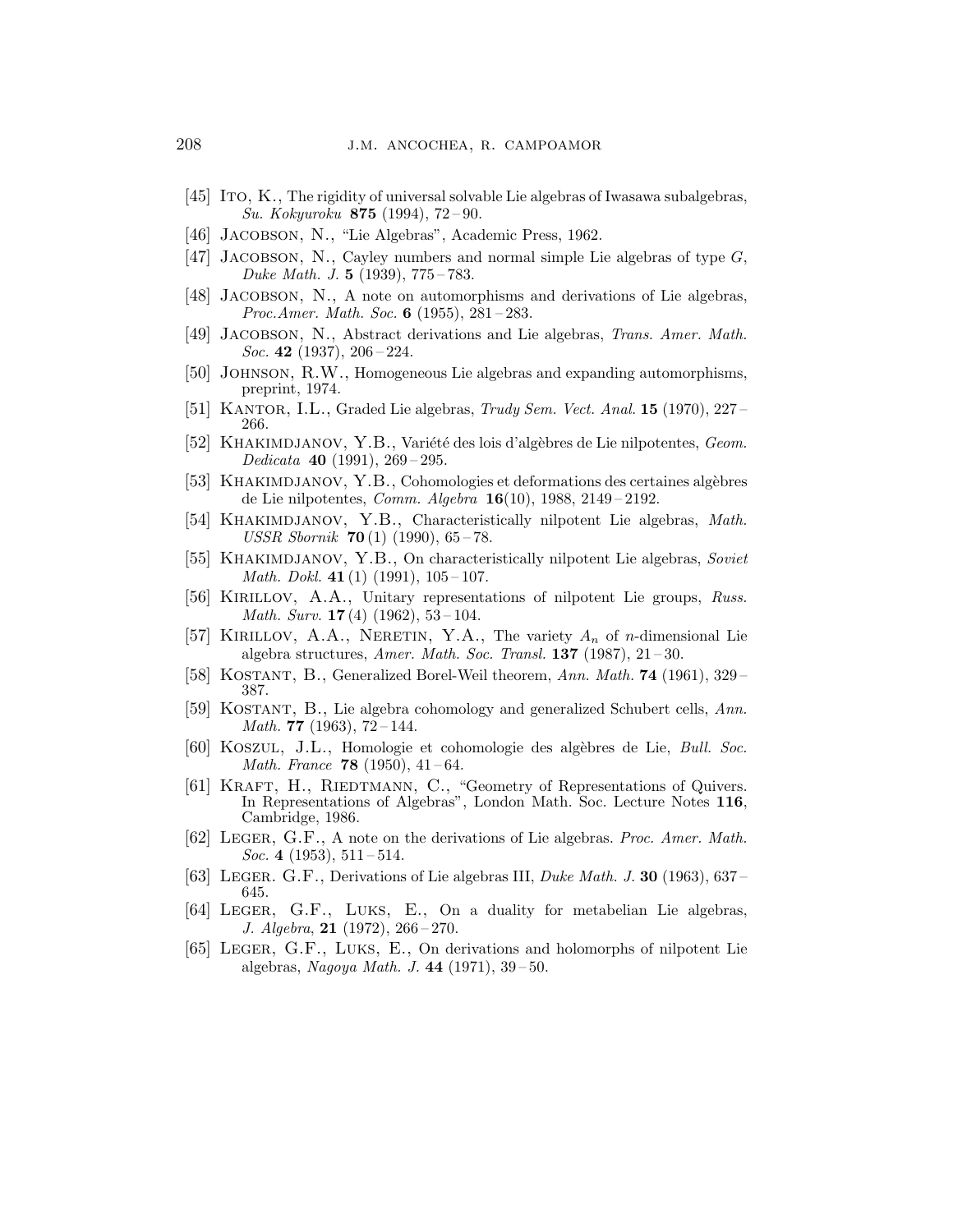- [66] Leger, G.F., Luks, E., On nilpotent groups of algebra automorphisms, Nagoya Math. J. 46 (1972), 87 – 95.
- [67] LEGER, G.F., TÔGÔ, S., Characteristically nilpotent Lie algebras,  $Duke$ *Math. J.* **26** (1959),  $623 - 628$ .
- [68] Luks, E., "What is the Typical Nilpotent Lie Algebra, Computers in Nonassociative Rings and Algebras", Acad. Press, 1977.
- [69] Luks, E., A characteristically nilpotent Lie algebra can be a derived algebra, *Proc. Amer. Math. Soc.* 56 (1976),  $42-44$ .
- [70] Lutz, R., Goze, M., "Non Standard Analysis: a Practical Guide with Applications", LNM 881, Springer-Verlag, 1981.
- [71] MAGNIN, L., Sur les algèbres de Lie nilpotentes de dimension  $\leq 7$  J. Geom. Phys. 39 $(1)$ , 119 – 144 $(1986)$ .
- [72] Makhlouf, A., "Sur les Alg´ebres Associatives Rigides", Th´ese, 1990.
- [73] Malcev, A., On solvable Lie algebras, Izvest. Akad. Nauk. SSR, Ser Mat. **9** (1945),  $329 - 356$ .
- [74] Milnor, J., On fundamental groups of complete affine flat manifolds, Advances Math.  $25$  (1977), 178-187.
- [75] Morozov, V.V., Classification des alg`ebres de Lie nilpotentes de dimension 6, Izv. Vyssh. Ucheb. Zar.  $4(1958)$ ,  $161-171$ .
- [76] MOSTOV, G.D., Fully reductible subgroups of algebraic groups, Amer. J. *Math.* 68 (1956),  $200 - 221$ .
- [77] Murray, F.J., Perturbation theory and Lie algebras, J. Math. Phys. 3  $(1962), 89-105.$
- [78] Nijenhuis, A., Richardson, R.W., Cohomology and deformations in graded Lie algebras, *Bull. Amer. Math. Soc.* **72** (1966),  $1-29$ .
- [79] Nijenhuis, A., Richardson, R.W., Deformations of Lie algebra structures, *J. Math. Mech.* **17** (1967), 89 – 105.
- [80] RAUCH, G., Effacement et déformation, Ann. Inst. Fourier  $22$  (1972), 239 259.
- [81] RAVISANKAR, T.S., Characteristically nilpotent algebras, *Canad. J. Math.* 23 (1971), 222 – 235.
- [82] REED, B., Representation of solvable Lie algebras, *Michigan Math. J.* 16  $(1969), 227 - 233.$
- [83] Remm. E., Goze, M., Non complete affine connections on filiform Lie algebras, available at xxx.lanl.gov/math.RA/0007067.
- [84] SATO, T., The derivations of a Lie algebra, *Tohuku Math. J.* 23 (1971),  $21 - 36.$
- [85] SCHENKMAN, E., A theory of subinvariant Lie algebras, Amer. J. Math. 73  $(1951), 453 - 474.$
- [86] SCHENKMAN, E., On the derivations algebra and holomorphs of a nilpotent Lie algebra, *Mem. Amer. Math. Soc.* **14** (1955), 15-22.